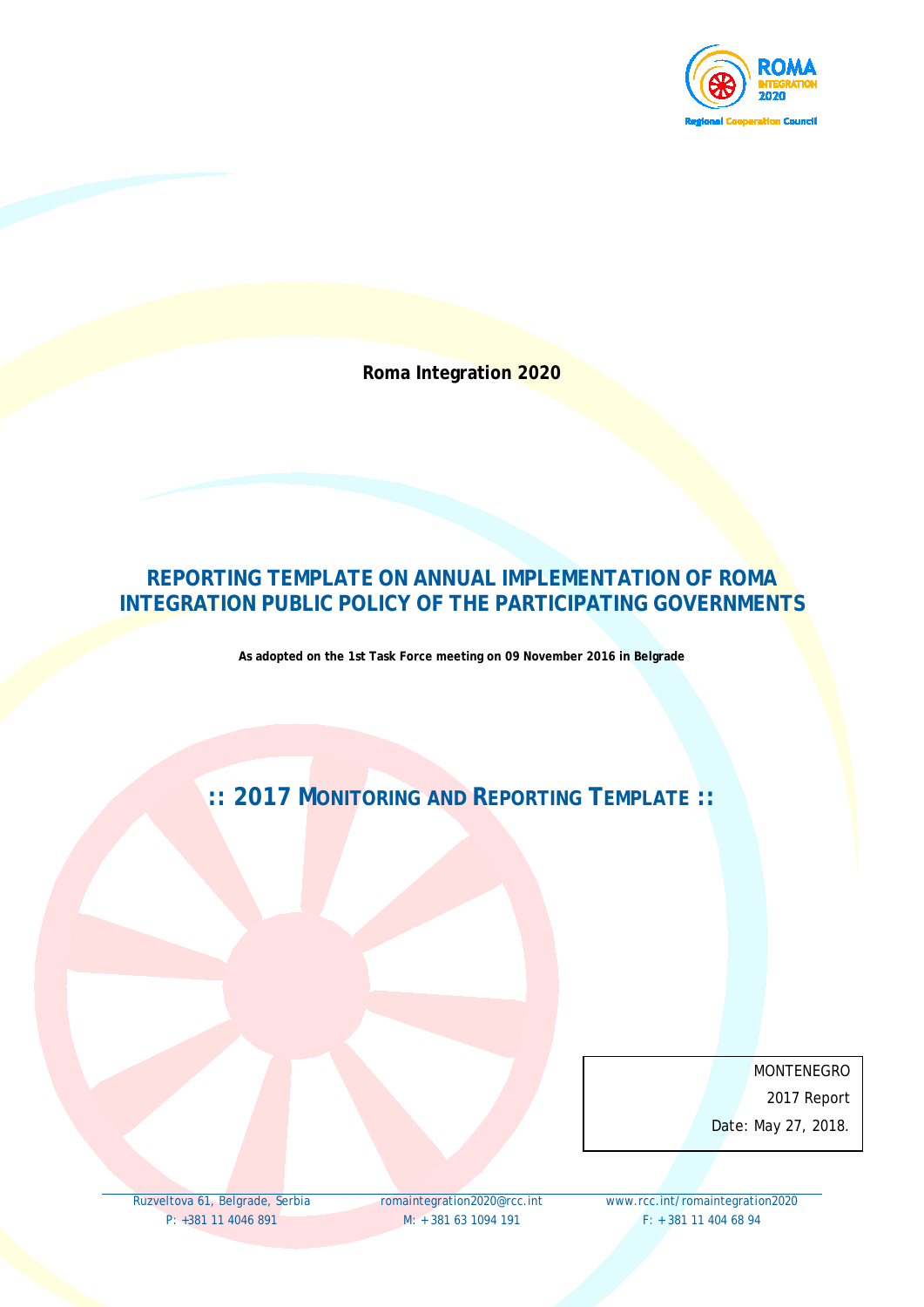## <span id="page-1-0"></span>**Contents**

| National Roma Contact point technical support / secretariat  Error! Bookmark not<br>defined. |  |
|----------------------------------------------------------------------------------------------|--|
|                                                                                              |  |
|                                                                                              |  |
|                                                                                              |  |
|                                                                                              |  |
|                                                                                              |  |
|                                                                                              |  |
|                                                                                              |  |
|                                                                                              |  |
|                                                                                              |  |
|                                                                                              |  |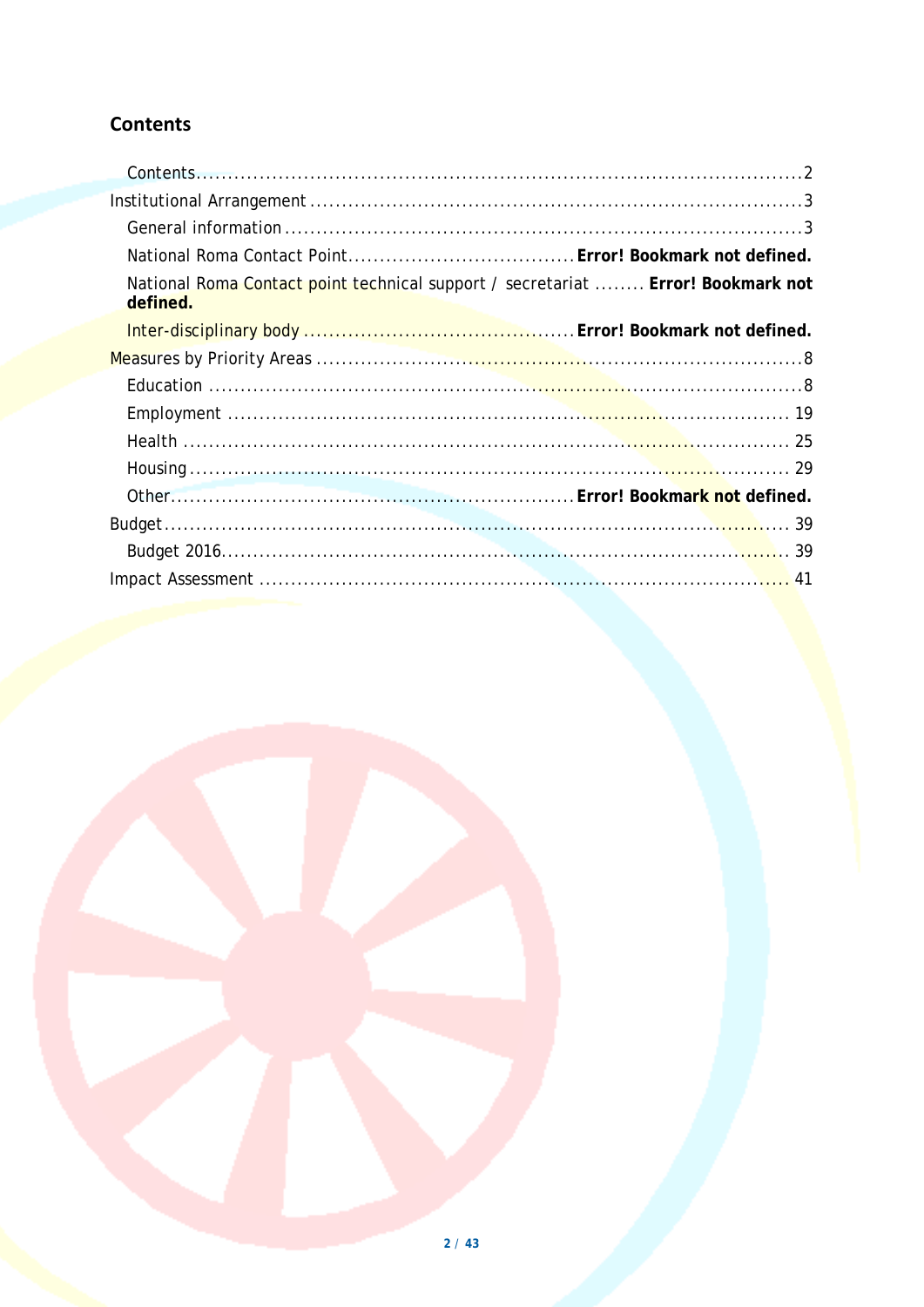# *Institutional Arrangement*

<span id="page-2-1"></span><span id="page-2-0"></span>

| <b>General information</b> |                                                                                                                                            |  |  |  |
|----------------------------|--------------------------------------------------------------------------------------------------------------------------------------------|--|--|--|
| Reporting year             | 2017                                                                                                                                       |  |  |  |
| Country                    | Montenegro                                                                                                                                 |  |  |  |
| Strategy                   | THE STRATEGY FOR SOCIAL INCLUSION OF ROMA AND EGYPTIANS IN<br><b>MONTENEGRO</b>                                                            |  |  |  |
|                            | $2016 - 2020$                                                                                                                              |  |  |  |
| Period                     | $2016 - 2020$                                                                                                                              |  |  |  |
| Download link              | http://www.minmanj.gov.me/en/library/strategije?alphabet=lat                                                                               |  |  |  |
| Action plan                | <b>ACTION PLAN</b><br>FOR IMPLEMENTATION OF THE STRATEGY FOR SOCIAL INCLUSION OF<br>ROMA AND EGYPTIANS IN MONTENEGRO 2016-2020<br>FOR 2017 |  |  |  |
| Period                     | 2017                                                                                                                                       |  |  |  |
| Download link              | http://www.minmanj.gov.me/en/library/strategije?alphabet=lat                                                                               |  |  |  |
| Operational                | Roma Seminar 2016 - From Words to Deeds - Toward Roma                                                                                      |  |  |  |
| conclusions                | Integration                                                                                                                                |  |  |  |
| Download link              | Conclusions from the seminar held in July 2016 are available here                                                                          |  |  |  |
| Chapter 23 Action<br>plan  | Action Plan for Implementation of Chapter 23                                                                                               |  |  |  |
| Download link              | http://www.mvpei.gov.me/rubrike/Pregovori-o-pristupanju-Crne-<br>Gore-Evropskoj-uniji/dokumenti/Akcioni_planovi/                           |  |  |  |

| <b>National Roma Contact Point</b> |                                                                    |  |  |
|------------------------------------|--------------------------------------------------------------------|--|--|
| Name SURNAME                       | Leon GJOKAJ                                                        |  |  |
| Position                           | <b>General director</b>                                            |  |  |
| Department                         | Directorate for the promotion and protection of the rights of      |  |  |
|                                    | minorities and other minority communities                          |  |  |
| Institution                        | Ministry of Human and Minority rights                              |  |  |
| Email                              | leon.gjokaj@mmp.gov.me                                             |  |  |
| Direct phone #                     | + 382 20 482 126                                                   |  |  |
| Mobile #                           | +382 69 318 000                                                    |  |  |
| Role (describe)                    | Coordinates implementation and monitoring process, chairs the      |  |  |
|                                    | Commission for monitoring, with the team from the Ministry         |  |  |
|                                    | implements parts of the Strategy and serves as secretariat for the |  |  |
|                                    | Commission                                                         |  |  |

| National Roma Contact point technical support / secretariat |                                                                |  |  |  |
|-------------------------------------------------------------|----------------------------------------------------------------|--|--|--|
| [please add as many rows as below, as needed]               |                                                                |  |  |  |
| Name SURNAME                                                | Sokolj BEGANAJ                                                 |  |  |  |
| Position                                                    | <b>Independent Advisor II</b>                                  |  |  |  |
| Department                                                  | Department for improvement and protection of rights of RE      |  |  |  |
|                                                             | population                                                     |  |  |  |
| Institution                                                 | Ministry of Human and Minority Rights                          |  |  |  |
| Email                                                       | sokolj.beganaj@mmp.gov.me                                      |  |  |  |
| Direct phone                                                | + 382 20 482 126                                               |  |  |  |
| Mobile                                                      | +382 69 104 548                                                |  |  |  |
| Role (describe)                                             | Preparing report on implementation of measures of the Strategy |  |  |  |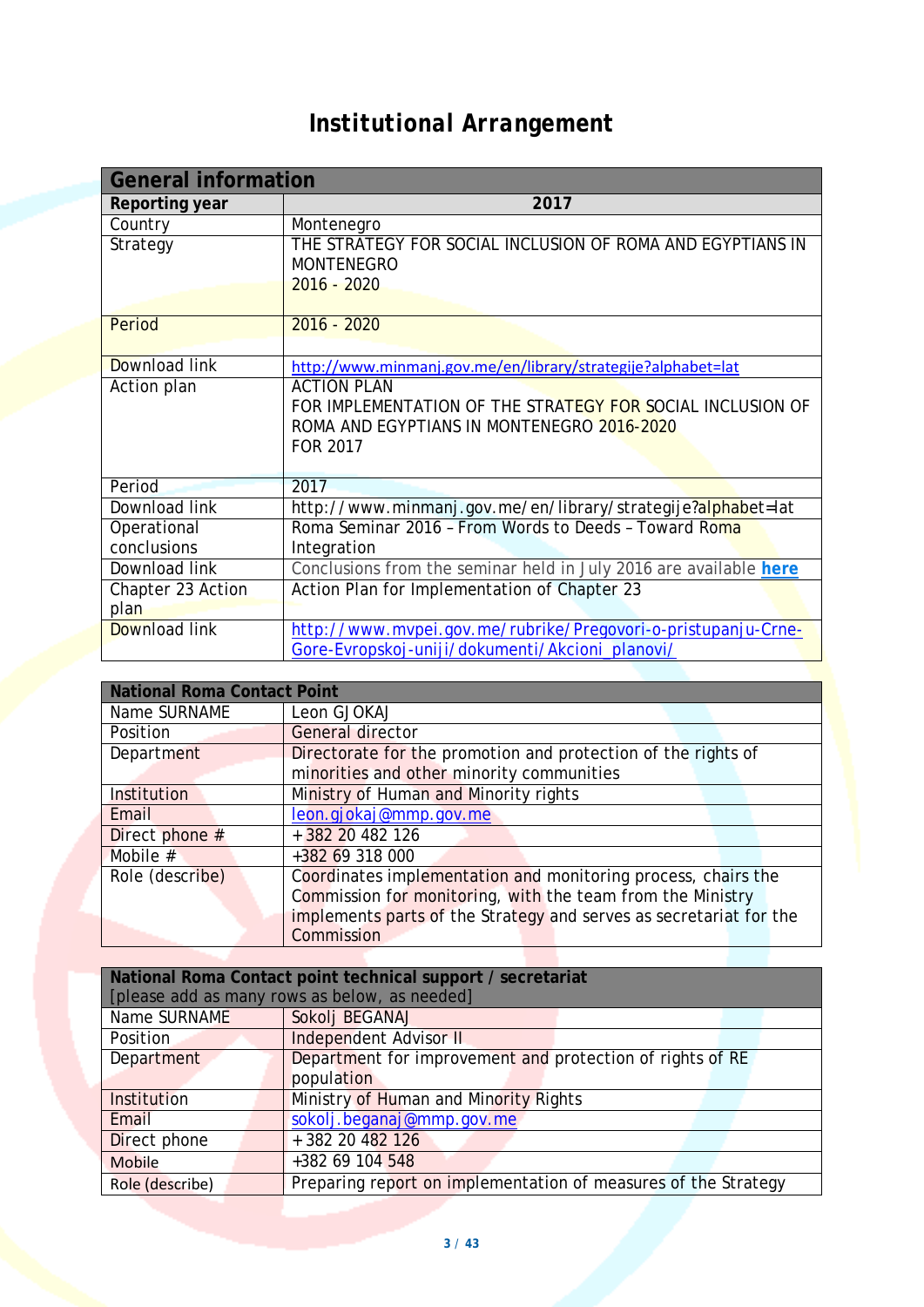|                 | which are within the mandate of the Ministry. Gathering reports<br>from other members of the Commission, prepares final Monitoring<br>report, advising NC on aspects of the Strategy related to Roma                                                                                       |  |
|-----------------|--------------------------------------------------------------------------------------------------------------------------------------------------------------------------------------------------------------------------------------------------------------------------------------------|--|
|                 | human rights.                                                                                                                                                                                                                                                                              |  |
| Name SURNAME    | Mirela RAMČILOVIĆ                                                                                                                                                                                                                                                                          |  |
| Position        | Independent Advisor II                                                                                                                                                                                                                                                                     |  |
| Department      | Department for improvement and protection of rights of RE                                                                                                                                                                                                                                  |  |
|                 | population                                                                                                                                                                                                                                                                                 |  |
| Institution     | <b>Ministry of Human and Minority Rights</b>                                                                                                                                                                                                                                               |  |
| Email           | mirela.ramcilovic@mmp.gov.me                                                                                                                                                                                                                                                               |  |
| Mobile          | +382 69 101 513                                                                                                                                                                                                                                                                            |  |
| Role (describe) | Preparing report on implementation of measures of the Strategy<br>which are within the mandate of the Ministry. Gathering reports<br>from other members of the Commission and prepares final<br>Monitoring report. Advising NC on aspects of the Strategy related to<br>Roma human rights. |  |
| Name SURENAME   | Ramiz ŠAHMAN                                                                                                                                                                                                                                                                               |  |
| Position        | Independent Advisor III                                                                                                                                                                                                                                                                    |  |
| Department      | Department for improvement and protection of rights of RE                                                                                                                                                                                                                                  |  |
|                 | population                                                                                                                                                                                                                                                                                 |  |
| Institution     | Ministry of Human and Minority Rights                                                                                                                                                                                                                                                      |  |
| Email           | ramiz.sahman@mmp.gov.me                                                                                                                                                                                                                                                                    |  |
| Mobile          | +382 69 308 624                                                                                                                                                                                                                                                                            |  |
| Role (describe) | Administrative support to the National Coordinator and the                                                                                                                                                                                                                                 |  |
|                 | Commission                                                                                                                                                                                                                                                                                 |  |

| <b>Inter-disciplinary body</b> |                                            |                 |  |  |
|--------------------------------|--------------------------------------------|-----------------|--|--|
| Education                      |                                            |                 |  |  |
| Name SURNAME                   | <b>Rrok GJOLAJ</b>                         |                 |  |  |
| <b>Position</b>                | Independent advisor                        |                 |  |  |
| Institution                    | Ministry of Education                      |                 |  |  |
| Email/ Phone #                 | roko.djoljaj@mps.gov.me                    | +382 67 271 252 |  |  |
| <b>Name SURNAME</b>            | Nataša VLAHOVIĆ                            |                 |  |  |
| <b>Position</b>                | Independent Advisor                        |                 |  |  |
| <b>Institution</b>             | <b>Bureau for Education</b>                |                 |  |  |
| Email/ Phone #                 | natasa.vlahovic@zzs.gov.me                 | +382 67 246 574 |  |  |
| Name SURNAME                   | Nerisa REDŽEMATOVIĆ                        |                 |  |  |
| <b>Position</b>                | <b>Independent Advisor</b>                 |                 |  |  |
| Institution                    | Centre for Vocational Education            |                 |  |  |
| Email/ Phone #                 | nerisa.redzematovic@cso.gov.me             | +382 69 371 636 |  |  |
| Employment                     |                                            |                 |  |  |
| Name SURNAME                   | Nevena ŠUKOVIĆ                             |                 |  |  |
| Position                       | Independent advisor                        |                 |  |  |
| Institution                    | <b>Employment Institute of Montenegro</b>  |                 |  |  |
| Email/ Phone #                 | nevena.sukovic@zzzcq.me<br>+382 69 366 333 |                 |  |  |
| Health                         |                                            |                 |  |  |
| <b>Name SURNAME</b>            | Senka KLIKOVAC                             |                 |  |  |
| Position                       | Senior adviser                             |                 |  |  |
| Institution                    | Ministry of Health                         |                 |  |  |
|                                |                                            |                 |  |  |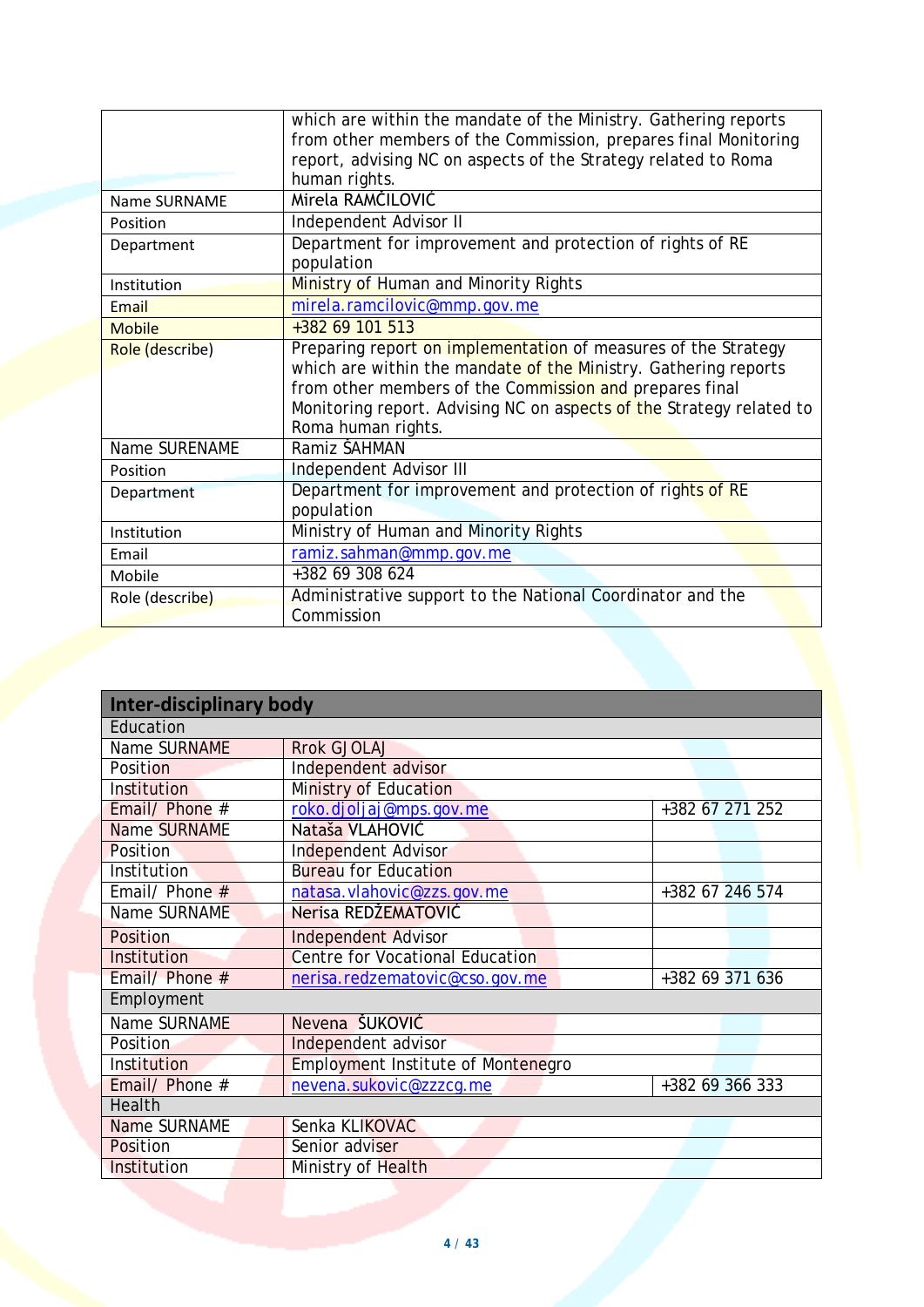| Email/ Phone #                                       | senka.klikovac@mzd.god.me                                                     | +382 68 801 012 |  |  |
|------------------------------------------------------|-------------------------------------------------------------------------------|-----------------|--|--|
| Housing                                              |                                                                               |                 |  |  |
| Name SURNAME                                         |                                                                               |                 |  |  |
| Position                                             | Katja VUKOTIĆ<br>Independent advisor                                          |                 |  |  |
| Institution                                          | Ministry of Labour and Social Welfare                                         |                 |  |  |
| Email/ Phone #                                       | katja.vukotic@mrs.gov.me                                                      | +382 67 696 862 |  |  |
| Name SURNAME                                         | Radmila LAINOVIĆ                                                              |                 |  |  |
| Position                                             | <b>Independent Advisor</b>                                                    |                 |  |  |
| Institution                                          | Ministry of Sustainable Development and                                       |                 |  |  |
|                                                      | Tourism                                                                       |                 |  |  |
| Email/Phone #                                        | radmila.lainovic@mrt.gov.me                                                   | +382 67 515 003 |  |  |
| Civil registration                                   |                                                                               |                 |  |  |
| Name SURNAME                                         | Marijana VUJOVIĆ                                                              |                 |  |  |
| Position                                             | Independent advisor                                                           |                 |  |  |
| Institution                                          | Ministry of Internal Affairs                                                  |                 |  |  |
| Email/ Phone #                                       | marijana.vujovic@mup.gov.me                                                   | $+38269183616$  |  |  |
| Name SURINAME                                        | Petar VUCELJIĆ                                                                |                 |  |  |
| Position                                             | Advisor I                                                                     |                 |  |  |
| Institution                                          | Directorate for the Care of Refugees                                          |                 |  |  |
| Email/Phone#                                         | http://petar.vuceljic@uzzi.mrs.gov.me                                         | +382 68 500 772 |  |  |
| State budget                                         |                                                                               |                 |  |  |
| Name SURNAME                                         | Aleksandra TOŠKOVIĆ                                                           |                 |  |  |
| Position                                             | Independent advisor                                                           |                 |  |  |
| Institution                                          | Ministry of finance                                                           |                 |  |  |
| Email/ Phone #                                       | +382 63 262 779                                                               |                 |  |  |
| aleksandra.toskovic@mif.gov.me<br><b>IPA funding</b> |                                                                               |                 |  |  |
| Name SURNAME<br>Marko DRAGAŠ                         |                                                                               |                 |  |  |
| Position<br>Independent advisor                      |                                                                               |                 |  |  |
| Institution                                          |                                                                               |                 |  |  |
| Email/Phone #                                        | Office for European integration<br>marko.dragas@mfa.gov.me<br>+382 67 228 011 |                 |  |  |
| <b>State statistics</b>                              |                                                                               |                 |  |  |
| Name SURNAME                                         | Snežana REMIKOVIĆ                                                             |                 |  |  |
| Position                                             | <b>Head of division</b>                                                       |                 |  |  |
| Institution                                          | Statistical Office of Montenegro                                              |                 |  |  |
| Email/ Phone #                                       | snezana.remikovic@monstat.org                                                 | 020/230-773     |  |  |
| Non-discrimination                                   |                                                                               |                 |  |  |
| Name SURNAME                                         | Dina Knežević                                                                 |                 |  |  |
| Position                                             | <b>Advisor of Protector</b>                                                   |                 |  |  |
| Institution                                          |                                                                               |                 |  |  |
| Email/ Phone #                                       | Protector of Human Rights and Freedoms<br>dina.knezevic@ombudsman.co.me       | +382 20 225 395 |  |  |
|                                                      |                                                                               |                 |  |  |
| Human and Minority                                   |                                                                               |                 |  |  |
| Rights<br><b>Name SURINAME</b>                       |                                                                               | +382 69 550 077 |  |  |
| Position                                             | Tatjana ANDELIĆ<br>Head of the Department for European                        |                 |  |  |
|                                                      | <b>Integration Programming and Implementing</b>                               |                 |  |  |
|                                                      |                                                                               |                 |  |  |
| of EU Funds<br>Institution                           |                                                                               |                 |  |  |
| Email/phone                                          | Ministry for Human and Minority Rights<br>tatjana.radulovic@mmp.gov.me        |                 |  |  |
| <b>Fund for Protection</b>                           |                                                                               |                 |  |  |
| and Realization of                                   |                                                                               |                 |  |  |
|                                                      |                                                                               |                 |  |  |
|                                                      |                                                                               |                 |  |  |
| <b>Minority Rights</b><br>Name SURINAME              | Željka RAŠČANIN                                                               |                 |  |  |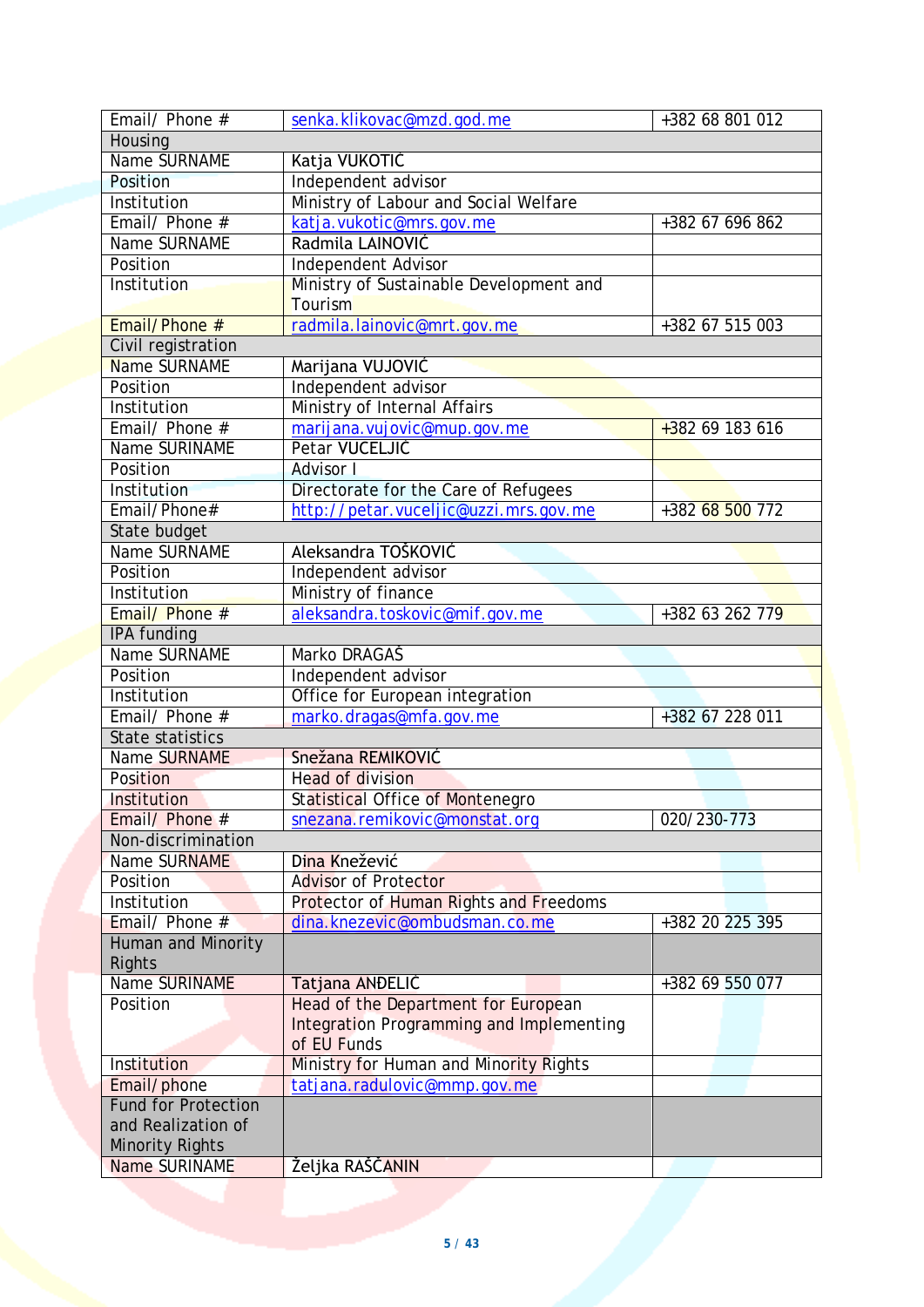| Position                     | Coordinator                                                         |                 |
|------------------------------|---------------------------------------------------------------------|-----------------|
| Institution                  | Fund for Protection and Realization of                              |                 |
|                              | <b>Minority Rights</b>                                              |                 |
| Email/phone                  | zeljka-fzm@t-com.me                                                 | +382 69 238 759 |
| Centre for                   |                                                                     |                 |
| Preservation of              |                                                                     |                 |
| <b>Culture of Minorities</b> |                                                                     |                 |
| Name SURINAME                | Izedina ADŽOVIĆ - ŠKRIJELJ                                          |                 |
| Position                     | Member of the Governing Board                                       |                 |
| Institution                  | Centre for Preservation of Culture of                               |                 |
|                              | <b>Minorities</b>                                                   |                 |
| Email/Phone                  | cekum@t-com.me                                                      | +382 69 100 783 |
| Gender equality              |                                                                     |                 |
| Name SURNAME                 |                                                                     |                 |
| Position                     |                                                                     |                 |
| Institution                  |                                                                     |                 |
| Email/ Phone #               |                                                                     |                 |
| Child protection             |                                                                     |                 |
| Name SURNAME                 | Sonja PERIŠIC-BIGOVIĆ                                               |                 |
| Position                     | <b>Independent Advisor</b>                                          |                 |
| Institution                  | Office of National Coordinator for Fight against Trafficking in     |                 |
|                              | Human beings                                                        |                 |
| Email/Phone #                | sonja.perisic@mup.gov.me                                            | +382 67 425 001 |
| Poverty reduction            |                                                                     |                 |
| Name SURNAME                 |                                                                     |                 |
| Position                     |                                                                     |                 |
|                              |                                                                     |                 |
|                              |                                                                     |                 |
| Institution                  |                                                                     |                 |
| Email/ Phone #               |                                                                     |                 |
| Local level engagement       |                                                                     |                 |
| Name SURNAME                 | Mr Darka OGNJANOVIĆ                                                 |                 |
| Position                     | Secretary of the Secretariat for Youth, Sport and Social Affairs of |                 |
|                              | the Municipality of Tivat                                           |                 |
| Institution                  | Union of Municipalities of Montenegro                               |                 |
| Email/ Phone #               | darka.ognjanovic@opstinativat.com                                   | 069/178-002     |
| <b>Name SURINAME</b>         | Ivana VUCINIC                                                       |                 |
| Position                     | Deputy Secretary for youth, sport and social                        |                 |
|                              | welfare                                                             |                 |
| Institution                  | The Capital of Podgorica                                            |                 |
| Email/Phone                  | ivana.vucinic@podgorica.me                                          | +382 67 281 263 |
| Culture                      |                                                                     |                 |
| <b>Name SURNAME</b>          | Marko POPOVIĆ                                                       |                 |
| Position                     | Independent advisor                                                 |                 |
| Institution                  | Ministry of culture                                                 |                 |
| Email/ Phone #               | marko.popovic@mku.gov.me                                            | +382 69 334 565 |
|                              | Roma men and women representatives [please add rows as needed]      |                 |
| Name SURNAME                 | Senad SEJDOVIĆ                                                      |                 |
| Position                     | Member of Board                                                     |                 |
| Institution                  | Roma National Council                                               |                 |
| Email/Phone #                | ssejdovic@t-com.me                                                  | 069/306-504     |
| Roma NGOs                    |                                                                     |                 |
| Name SURINAME<br>Position    | Samir JAHA<br>Director                                              |                 |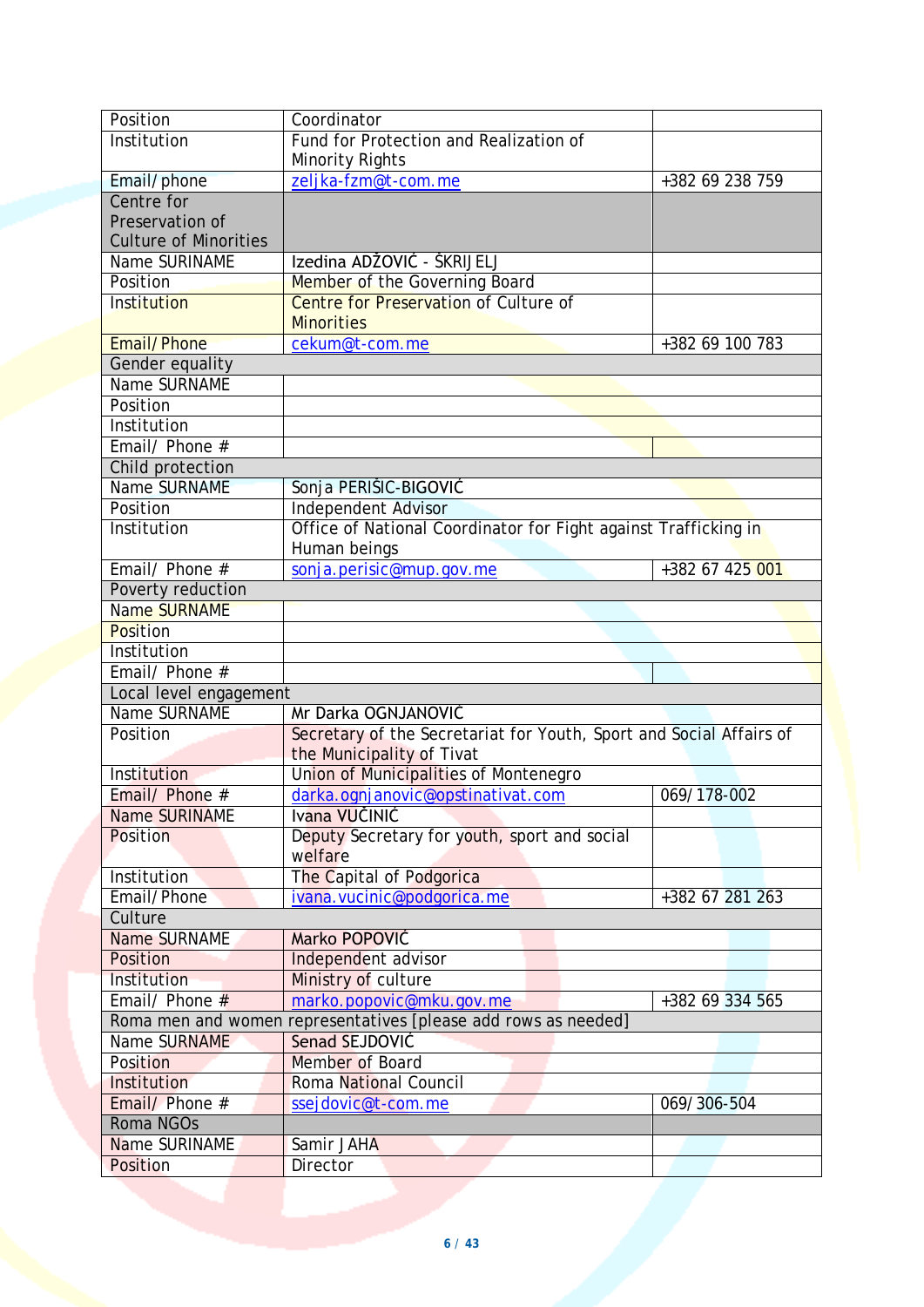| Institution                  | NGO NGO "Young Roma"                                                  |                 |  |  |
|------------------------------|-----------------------------------------------------------------------|-----------------|--|--|
| Email/Phone                  | samirjaha@gmail.com                                                   | +382 69 825 448 |  |  |
| <b>Red Cross of</b>          |                                                                       |                 |  |  |
| Montenegro                   |                                                                       |                 |  |  |
| Name SURINAME                | Marta PERKOVIĆ                                                        |                 |  |  |
| Position                     | Advisor                                                               |                 |  |  |
| Institution                  | <b>NGO Red Cross of Montenegro</b>                                    |                 |  |  |
| Email/Phone                  | marta.perkovic@ckcq.me                                                | +382 67 409 216 |  |  |
|                              | Inter-disciplinary body and its members' mandate                      |                 |  |  |
| Role in planning             | Determine the action plans for the implementation of the Strategy     |                 |  |  |
| <b>Role in consultations</b> | Propose changes and amendments to the Strategy                        |                 |  |  |
| Role in budgeting            | Proposes the draft budget for Action Plan                             |                 |  |  |
| Role in                      |                                                                       |                 |  |  |
| mainstreaming                |                                                                       |                 |  |  |
| Role in coordination         |                                                                       |                 |  |  |
| Role in                      |                                                                       |                 |  |  |
| implementation               |                                                                       |                 |  |  |
| Role in reporting            | Preparing the annual report for the Government                        |                 |  |  |
| Role in monitoring           | Monitoring of the implementation of the Strategy, evaluation of the   |                 |  |  |
|                              | achieved results on the basis of monitoring of established indicators |                 |  |  |
| Timeframe and documents      |                                                                       |                 |  |  |
| Mandate period               | four years (2016-2020)                                                |                 |  |  |
| Frequency of                 | Quarterly (4x per year)                                               |                 |  |  |
| meetings                     |                                                                       |                 |  |  |
| List of meeting dates        | In 2017: February 9th, May 18th, September 7th and December           |                 |  |  |
|                              | 12th                                                                  |                 |  |  |
| Website                      | http://www.mmp.gov.me/organizacija/OUZ_RAE                            |                 |  |  |
| Documents                    | Please list all the relevant documents prepared / adopted by the      |                 |  |  |
|                              | NRCP and the Commission with links to download, such as the           |                 |  |  |
|                              | following and any notes from the meetings, Rules of Procedure,        |                 |  |  |
|                              | etc.:                                                                 |                 |  |  |
|                              | Action plan 2017                                                      |                 |  |  |
|                              | Strategy for Social Integration of Roma and Egyptians 2016-2020       |                 |  |  |
|                              | <b>Report on Strategy Implementation 2017</b>                         |                 |  |  |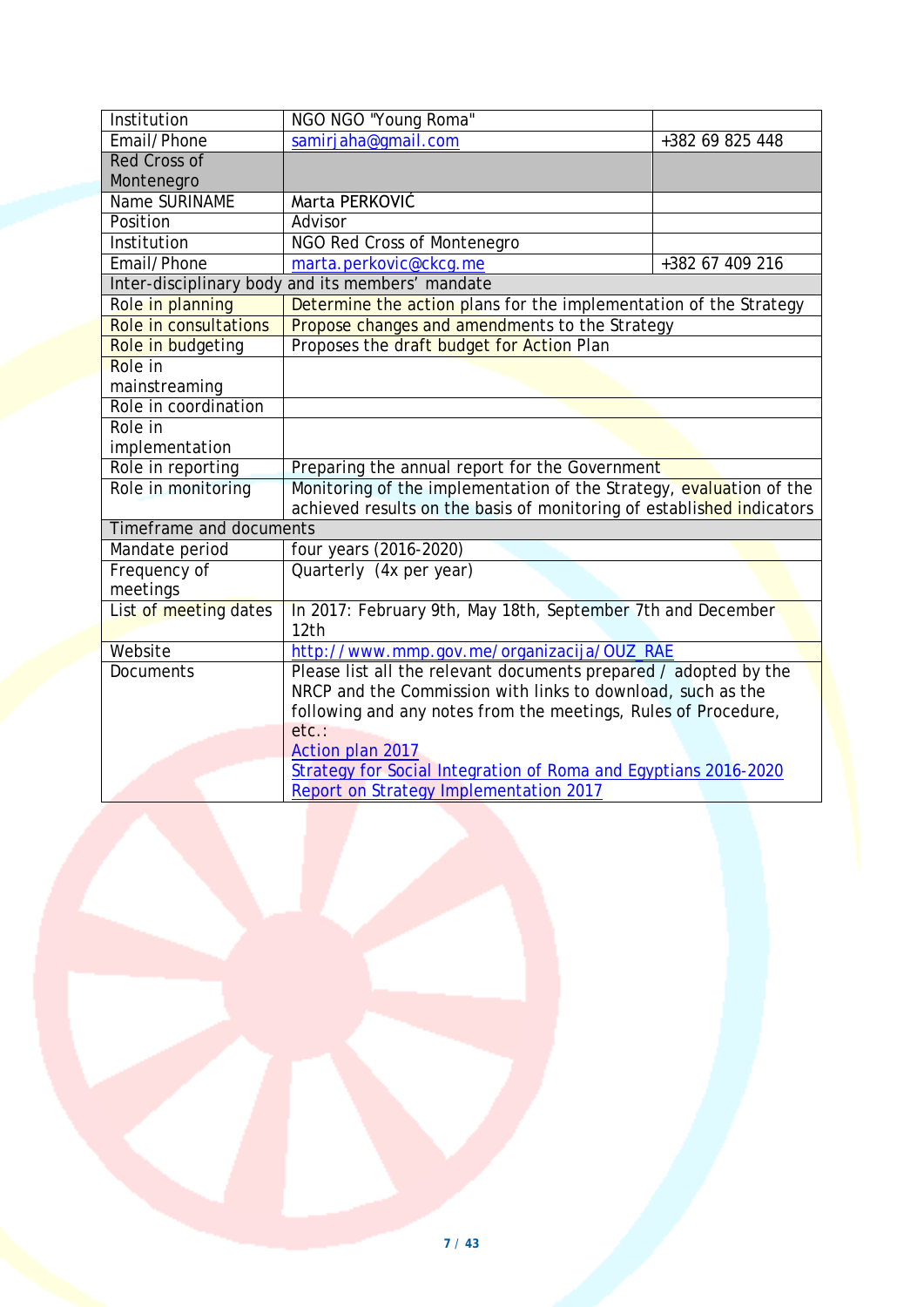## *Measures by Priority Areas*

#### <span id="page-7-1"></span><span id="page-7-0"></span>**Education**

**Goal[\\*](#page-7-2) .**

- **Increase the enrolment rate and reduction of** *drop-out* **at all education levels**
- **Increase the Roma and Egyptian children enrolment in preschool education**
- **- Enhance Roma and Egyptian school achievements**
- **- Special measures directed towards reducing** *drop-out*
- **- Raise awareness on the importance of education**

| Total budget                                        | $N/A^{\dagger}$                                                                                                   |             |                    |  |
|-----------------------------------------------------|-------------------------------------------------------------------------------------------------------------------|-------------|--------------------|--|
| Indicator <sup>#</sup>                              |                                                                                                                   |             |                    |  |
| Baseline (School                                    | Roma                                                                                                              | Roma female | Overall population |  |
| year 2015/2016 <sup>§</sup> )                       | No of disciples<br>enrolled in primary<br>schools:<br>1509                                                        | 712         | 68.104             |  |
|                                                     | No of students<br>enrolled in<br>secondary<br>schools: 101<br>Number of students<br>enrolled at<br>University: 19 | 50<br>10    | 15.021<br>22.201   |  |
| Milestone (School<br>year 2016/2017)                |                                                                                                                   |             |                    |  |
| <b>Budget planned</b><br>(School year<br>2016/2017) |                                                                                                                   |             |                    |  |
| <b>Budget spent</b><br>(School Year<br>2016/2017)   |                                                                                                                   |             |                    |  |
| Achievement                                         | Roma                                                                                                              | Roma female | Overall population |  |
| (School Year<br>2016/2017)                          | No of disciples<br>enrolled in primary                                                                            |             |                    |  |

<span id="page-7-2"></span> $^*$  The Goal of the Strategy in the priority area of Education is expressed as a list of objectives for 2017  $^+$ <br>Budget for the Strategy in the priority of education is planned on annual bases

<span id="page-7-3"></span>

<span id="page-7-4"></span><sup>‡</sup> Indicators are developed for Objectives only

<span id="page-7-5"></span><sup>&</sup>lt;sup>§</sup> For school year 2015/2016, data related to Roma and Egyptian pupils and general population in primary and secondary levels were received from IT Centre of the Ministry of Education, and show the maximum of disciples during the school year. Data related to Roma and Egyptian University students are received from the Ministry for Human and Minority Rights. Data related to University students from general population were found in Statistical Yearbook of Montenegro Statistical Office (MONSTAT) for 2017.

<span id="page-7-6"></span>For school year 2016/2017, the sources of data are the same as for the school year 2015/2016 listed above.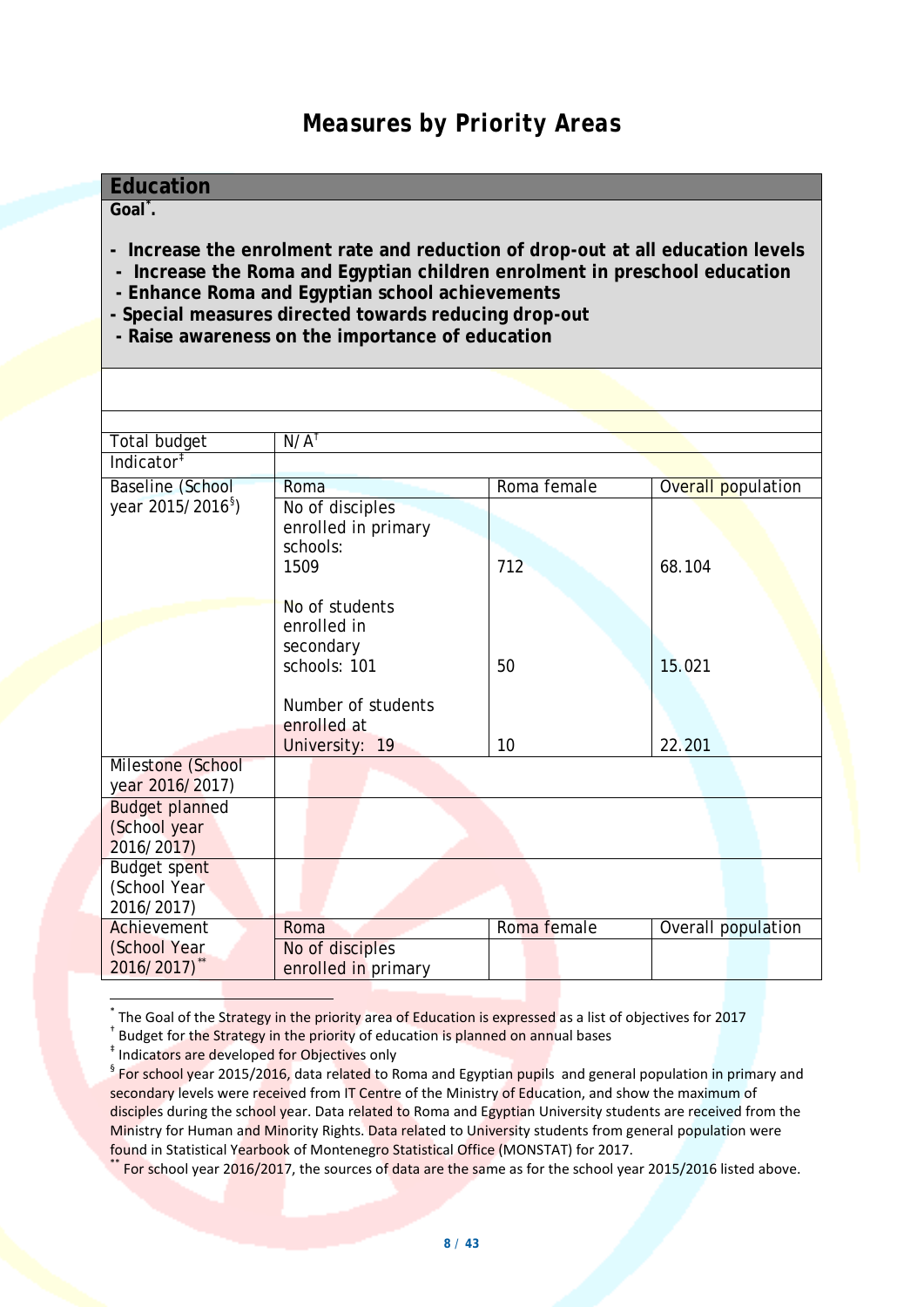|                               |                          | 1622<br>schools:                                                                        | 773                                                                   | 68,444                |  |
|-------------------------------|--------------------------|-----------------------------------------------------------------------------------------|-----------------------------------------------------------------------|-----------------------|--|
|                               |                          |                                                                                         |                                                                       |                       |  |
|                               |                          |                                                                                         |                                                                       |                       |  |
|                               |                          | No of students                                                                          |                                                                       |                       |  |
|                               |                          | enrolled in secondary                                                                   |                                                                       |                       |  |
|                               |                          | schools: 112                                                                            | 51                                                                    | 41,937                |  |
|                               |                          |                                                                                         |                                                                       |                       |  |
|                               |                          | Number of students                                                                      |                                                                       |                       |  |
|                               |                          |                                                                                         |                                                                       |                       |  |
|                               |                          | enrolled at                                                                             |                                                                       |                       |  |
|                               |                          | University: 19                                                                          | 10                                                                    | 21,422                |  |
|                               |                          | Objective 1: Increasing the enrolment level and reducing drop-out rate at all levels of |                                                                       |                       |  |
| education                     |                          |                                                                                         |                                                                       |                       |  |
|                               |                          |                                                                                         |                                                                       |                       |  |
| Total budget                  |                          |                                                                                         |                                                                       |                       |  |
| Indicator                     |                          |                                                                                         |                                                                       |                       |  |
|                               |                          |                                                                                         | - Legal standard for position of the Associate in social inclusion of |                       |  |
|                               |                          |                                                                                         | Roma and Egyptians in the area of education adopted                   |                       |  |
|                               |                          | - Report on trainings of the Associate                                                  |                                                                       |                       |  |
|                               |                          | - List of Associates                                                                    |                                                                       |                       |  |
|                               |                          | - 2 Associates permanently employed                                                     |                                                                       |                       |  |
|                               |                          |                                                                                         | - Annual Reports with dates of distribution of textbooks              |                       |  |
|                               |                          |                                                                                         |                                                                       |                       |  |
|                               |                          |                                                                                         | - Number of secondary school students enrolled in 2015/2016           |                       |  |
|                               |                          |                                                                                         | - Number of distributed scholarships for secondary school             |                       |  |
|                               |                          | students in 2016/2017                                                                   |                                                                       |                       |  |
|                               |                          | - Report on conducted campaigns                                                         |                                                                       |                       |  |
|                               |                          |                                                                                         | - Number of University students enrolled in 2016/2017                 |                       |  |
|                               |                          |                                                                                         | - Number of scholarships for university students                      |                       |  |
|                               |                          |                                                                                         | - Number of students who are accommodated in students                 |                       |  |
|                               |                          | dormitories free of charge                                                              |                                                                       |                       |  |
| Baseline (School Year         |                          | Roma                                                                                    | Roma women                                                            | Overall population    |  |
| 2015/2016)                    |                          |                                                                                         |                                                                       |                       |  |
| Milestone (School Year        |                          |                                                                                         |                                                                       |                       |  |
| 2016/2017)                    |                          |                                                                                         |                                                                       |                       |  |
| <b>Budget planned (School</b> |                          | 100,500.00 Euro                                                                         |                                                                       |                       |  |
| Year 2016/2017)               |                          |                                                                                         |                                                                       |                       |  |
| <b>Budget spent (School</b>   |                          | 144,720.00 Euro                                                                         |                                                                       |                       |  |
|                               |                          |                                                                                         |                                                                       |                       |  |
| Year 2016/2017)               |                          |                                                                                         |                                                                       |                       |  |
|                               | Achievement (School Year | Roma                                                                                    | Roma women                                                            | Overall population    |  |
| 2016/2017)                    |                          |                                                                                         |                                                                       |                       |  |
|                               |                          | Measures under objective 1 implemented in School year 2016/2017                         |                                                                       |                       |  |
| M <sub>1.1</sub>              |                          | Introduction and strengthening the role of an                                           |                                                                       | <b>Budget planned</b> |  |
|                               |                          | Associate in social inclusion of Roma and Egyptians in                                  |                                                                       | (School year          |  |
|                               | the area of education    |                                                                                         |                                                                       | 2016/2017) 15,000     |  |
|                               |                          |                                                                                         |                                                                       | Euro                  |  |
|                               |                          | Activities/sub-measures planned within this measure                                     |                                                                       | <b>Budget spent</b>   |  |
| are as follows:               |                          |                                                                                         |                                                                       | (School year          |  |
|                               |                          |                                                                                         |                                                                       |                       |  |
|                               |                          |                                                                                         |                                                                       |                       |  |
|                               |                          |                                                                                         |                                                                       | 2016/2017)            |  |
|                               |                          | 1.1.1. Standardization of a profession of an Associate in                               |                                                                       |                       |  |
|                               |                          | social inclusion of Roma and Egyptians in the area of                                   |                                                                       | Euro                  |  |
|                               | education.               |                                                                                         |                                                                       |                       |  |
|                               |                          | 1.1.2 Training of Associates                                                            |                                                                       |                       |  |
|                               |                          | 1.1.3. Recruitment of Associates                                                        |                                                                       |                       |  |
|                               |                          | 1.1.4. Employment of Associates in schools                                              |                                                                       |                       |  |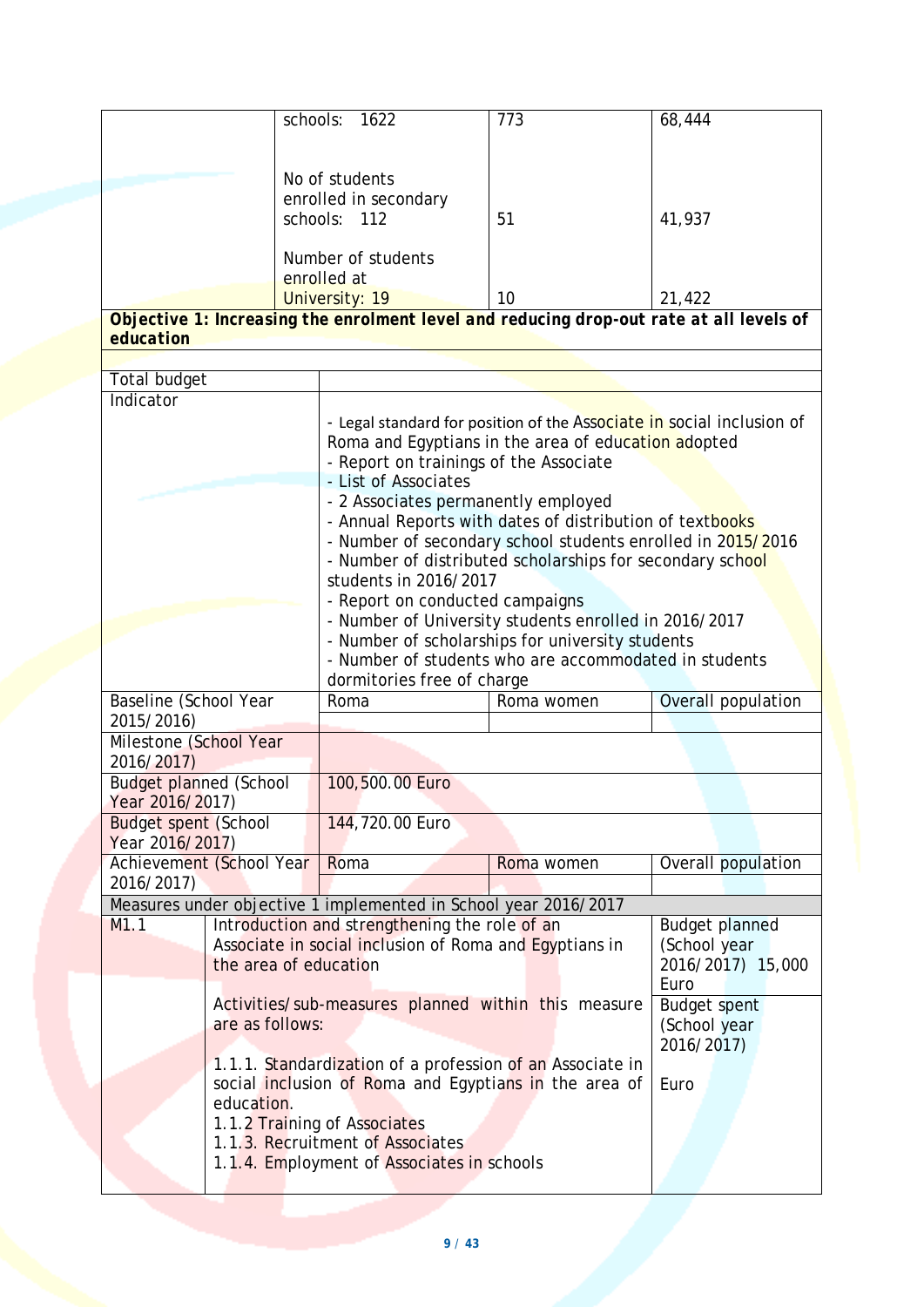|      | Results:<br><b>The</b><br>measure<br>was<br>standardization of the profession has been done. | partly implemented.                                                                                          | Only |                                |
|------|----------------------------------------------------------------------------------------------|--------------------------------------------------------------------------------------------------------------|------|--------------------------------|
|      |                                                                                              |                                                                                                              |      |                                |
|      | Roma                                                                                         | Roma women                                                                                                   |      | Overall population             |
|      |                                                                                              |                                                                                                              |      |                                |
| M1.2 | Providing free textbooks for children of Roma and<br>Egyptian population                     | Budget planned<br>(School year<br>2016/2017)                                                                 |      |                                |
|      |                                                                                              | Within the Affirmative action for RE, this measure was                                                       |      | 45,000 Euro                    |
|      |                                                                                              | fully implemented in school year 2016/2017. Ministry                                                         |      | <b>Budget spent</b>            |
|      |                                                                                              | for Human and Minority Rights was in charge of                                                               |      | (School Year                   |
|      |                                                                                              | securing the textbox sets for children from 1st to 4th                                                       |      | 2016/2017)                     |
|      |                                                                                              | grade, while the Ministry of Education was in charge of<br>securing sets for grades 4th to 9th, based on the |      | 36,170.62 Euro                 |
|      | Agreement<br>on                                                                              | financing/co-financing                                                                                       |      |                                |
|      |                                                                                              | programs/projects signed by the Ministry of Human and                                                        |      |                                |
|      | Minority Rights with the Institute for Education.                                            |                                                                                                              |      |                                |
|      | Roma                                                                                         | Roma women                                                                                                   |      | Overall population             |
|      | 1622                                                                                         | 773                                                                                                          | n/a  |                                |
| M1.3 |                                                                                              | Increase the level of enrolment of members of Roma                                                           |      | Budget planned                 |
|      |                                                                                              | and Egyptian population in secondary school, with a                                                          |      | (School year                   |
|      | special emphasis on girls                                                                    |                                                                                                              |      | 2016/2017)                     |
|      |                                                                                              |                                                                                                              |      | 47,000 Euro                    |
|      | Within this measure, the following activities/sub-                                           |                                                                                                              |      | <b>Budget spent</b>            |
|      | measures were foreseen:                                                                      |                                                                                                              |      | (School year<br>2016/2017)     |
|      | 1.3.1. Scholarships for secondary school RE students                                         |                                                                                                              |      |                                |
|      |                                                                                              |                                                                                                              |      | Euro                           |
|      | Result:                                                                                      |                                                                                                              |      |                                |
|      |                                                                                              | Scholarships have been distributed to all students who                                                       |      | 80,000 euro                    |
|      |                                                                                              | applied for funding were distributed (112 secondary                                                          |      |                                |
|      |                                                                                              | school students applied and received scholarships in                                                         |      |                                |
|      | the amount of 60 euro per month).                                                            |                                                                                                              |      |                                |
|      | Roma                                                                                         | Roma women                                                                                                   |      | Overall population             |
|      | 112                                                                                          | 51                                                                                                           | n/a  |                                |
| M1.4 |                                                                                              | Increase the level of enrolment of members of Roma<br>and Egyptian population in university, with special    |      | Budget planned<br>(School year |
|      | emphasis on Roma and Egyptian women                                                          |                                                                                                              |      | 2016/2017)                     |
|      |                                                                                              |                                                                                                              |      | 28,500 Euro                    |
|      | Within this measure, the following activities/sub-                                           |                                                                                                              |      | <b>Budget spent</b>            |
|      | measures were foreseen:                                                                      |                                                                                                              |      | (school year                   |
|      |                                                                                              |                                                                                                              |      | 2016/2017)                     |
|      | 1.4.1. Scholarships for RE university students                                               |                                                                                                              |      |                                |
|      |                                                                                              |                                                                                                              |      | Euro                           |
|      | Result:                                                                                      |                                                                                                              |      | 28,500 Euro                    |
|      |                                                                                              | As a result of an agreement between Ministry of                                                              |      |                                |
|      |                                                                                              | Education, Ministry for Human and Minority Rights and<br>universities in Montenegro, quotas for Roma and     |      |                                |
|      | Egyptian students were introduced.                                                           |                                                                                                              |      |                                |
|      |                                                                                              | In School year 2016/2017, all 19 RE students applied for                                                     |      |                                |
|      |                                                                                              | scholarships upon the open call announced by the                                                             |      |                                |
|      |                                                                                              | Ministry of Education and Ministry for Human and                                                             |      |                                |
|      | Minority Rights and they were granted                                                        | by                                                                                                           | the  |                                |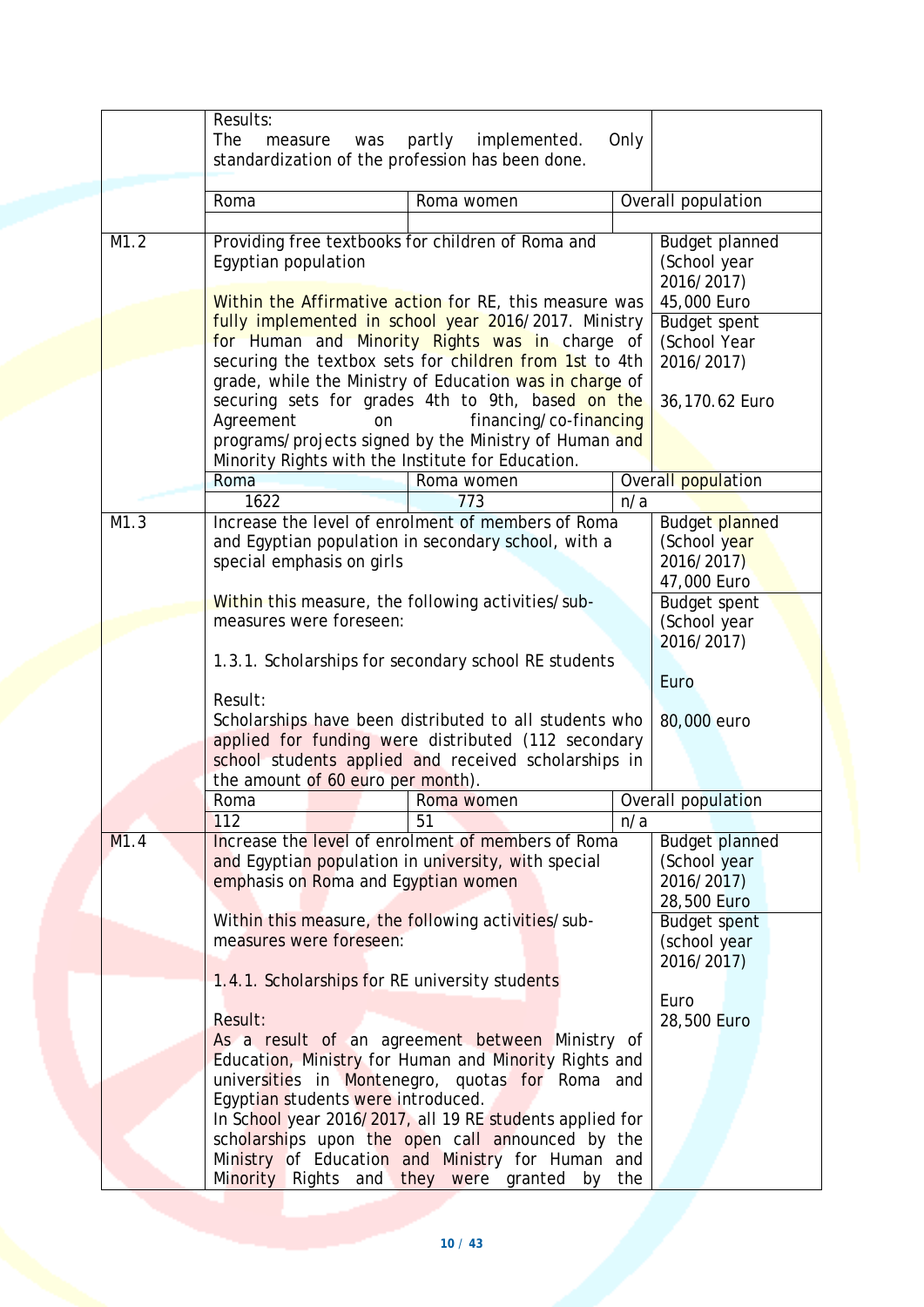|                                                | student.                                       | scholarship in the amount of 150 euro per month per                                                                                                                                                                                                 |            |                                                                                 |     |                           |  |
|------------------------------------------------|------------------------------------------------|-----------------------------------------------------------------------------------------------------------------------------------------------------------------------------------------------------------------------------------------------------|------------|---------------------------------------------------------------------------------|-----|---------------------------|--|
|                                                | Roma <sup>11</sup>                             |                                                                                                                                                                                                                                                     | Roma women |                                                                                 |     | Overall population        |  |
|                                                | 19                                             |                                                                                                                                                                                                                                                     | 10         |                                                                                 | n/a |                           |  |
| preschool education                            |                                                |                                                                                                                                                                                                                                                     |            | Objective 2: Increasing the level of enrolment of Roma and Egyptian children in |     |                           |  |
| Total budget                                   |                                                |                                                                                                                                                                                                                                                     |            |                                                                                 |     |                           |  |
| Indicator                                      |                                                |                                                                                                                                                                                                                                                     |            |                                                                                 |     |                           |  |
|                                                |                                                | The amendments to the Law which guarantee funding of<br>$\blacktriangleright$<br>the costs for pre-school education in the full amount<br>adopted;<br>Program for 4-weeks preparatory kindergarten adopted;<br>Report on improvements adopted;<br>➤ |            |                                                                                 |     |                           |  |
|                                                |                                                | Records on the number of children attending<br>$\blacktriangleright$<br>preparatory kindergarten kept;                                                                                                                                              |            |                                                                                 |     |                           |  |
| Baseline (School year                          |                                                | Roma                                                                                                                                                                                                                                                |            | Roma women                                                                      |     | Overall population        |  |
| 2015/2016) <sup>‡‡</sup>                       |                                                | 113                                                                                                                                                                                                                                                 |            | 60                                                                              |     | 16.381                    |  |
| Milestone (School year<br>2016/2017)           |                                                |                                                                                                                                                                                                                                                     |            |                                                                                 |     |                           |  |
| year 2016/2017)                                | <b>Budget planned (School</b>                  | 6,000.00 Euro                                                                                                                                                                                                                                       |            |                                                                                 |     |                           |  |
| <b>Budget spent (School</b><br>Year 2016/2017) |                                                | 0 <sub>Euro</sub>                                                                                                                                                                                                                                   |            |                                                                                 |     |                           |  |
| Achievement (School                            |                                                | Roma                                                                                                                                                                                                                                                |            | Roma women                                                                      |     | Overall population        |  |
| Year 2016/2017) <sup>§§</sup>                  |                                                | 93                                                                                                                                                                                                                                                  |            | 45                                                                              |     | 8627                      |  |
|                                                | Measures under objective 2 implemented in 2016 |                                                                                                                                                                                                                                                     |            |                                                                                 |     |                           |  |
| M2.1                                           |                                                |                                                                                                                                                                                                                                                     |            | Increasing the level of enrolment of Roma and Egyptian                          |     | <b>Budget planned</b>     |  |
|                                                |                                                |                                                                                                                                                                                                                                                     |            | children in preschool institutions by covering the costs                        |     | (School year              |  |
|                                                | for preschool education                        |                                                                                                                                                                                                                                                     |            |                                                                                 |     | 2016/2017):<br>3,000 Euro |  |
|                                                |                                                |                                                                                                                                                                                                                                                     |            |                                                                                 |     |                           |  |

<span id="page-10-0"></span><sup>&</sup>lt;sup>++</sup> Administrative data for Roma and Egyptian pupils for the school year 2016/2017. Source: Ministry of Education (MEIS, Montenegrin Education Information System). Source for data for general population:

Statistical Yearbook of Montenegro 2017, MONSTAT<br><sup>#‡</sup> Administrative data for the school year 2015/2016. Source: Ministry of Education (MEIS)

<span id="page-10-2"></span><span id="page-10-1"></span><sup>&</sup>lt;sup>§§</sup> Administrative data for school year 2016/2017. Source: Ministry of Education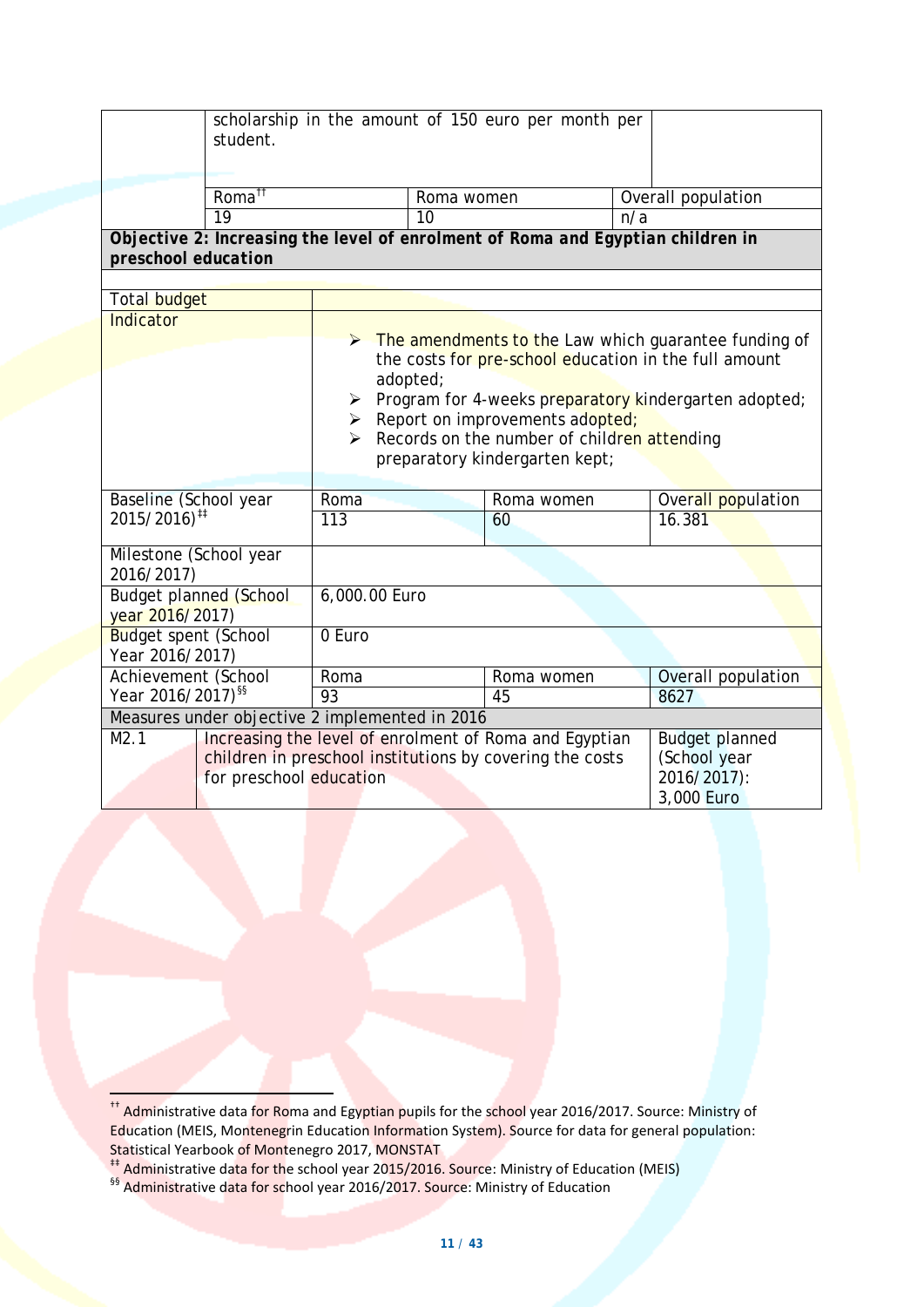|                   | Results:                                                                                                                                                                                                                                                   |   |                                                        |  |                                                              |                                                     |
|-------------------|------------------------------------------------------------------------------------------------------------------------------------------------------------------------------------------------------------------------------------------------------------|---|--------------------------------------------------------|--|--------------------------------------------------------------|-----------------------------------------------------|
|                   | The Action Plan for 2017 calls for amendment of<br>legislation in order to implement this measure.<br>However, the Ministry of Education informed that<br>existing legislation allows for free preschool education<br>for children from vulnerable groups. |   |                                                        |  | <b>Budget spent</b><br>(School year<br>2016/2017):<br>0 Euro |                                                     |
|                   | Detailed explanation received from the Ministry is<br>presented in the Annex to this Report.                                                                                                                                                               |   |                                                        |  |                                                              |                                                     |
|                   |                                                                                                                                                                                                                                                            |   |                                                        |  |                                                              |                                                     |
|                   |                                                                                                                                                                                                                                                            |   |                                                        |  |                                                              |                                                     |
|                   |                                                                                                                                                                                                                                                            |   |                                                        |  |                                                              |                                                     |
|                   | Roma                                                                                                                                                                                                                                                       |   | Roma women                                             |  |                                                              | Overall population                                  |
|                   | n/a                                                                                                                                                                                                                                                        |   | n/a                                                    |  | n/a                                                          |                                                     |
| M2.2              |                                                                                                                                                                                                                                                            |   | Strengthening the frequency, function and effects of   |  |                                                              | Budget planned                                      |
|                   | preparatory kindergartens                                                                                                                                                                                                                                  |   |                                                        |  |                                                              | (School year                                        |
|                   |                                                                                                                                                                                                                                                            |   |                                                        |  |                                                              | 2016/2017)                                          |
|                   |                                                                                                                                                                                                                                                            |   | Within this measure, the following activities/sub-     |  |                                                              | 3,000 Euro                                          |
|                   | measures were foreseen:                                                                                                                                                                                                                                    |   |                                                        |  |                                                              | <b>Budget spent</b>                                 |
|                   |                                                                                                                                                                                                                                                            |   | 2.2.1. Prolongation of the length of kindergarten      |  |                                                              | (school year<br>2016/2017)                          |
|                   |                                                                                                                                                                                                                                                            |   | programs for preparation for primary school from two   |  |                                                              |                                                     |
|                   | weeks to one month                                                                                                                                                                                                                                         |   |                                                        |  |                                                              |                                                     |
|                   |                                                                                                                                                                                                                                                            |   | 2.2.2 Better organization of preparatory kindergarten  |  |                                                              |                                                     |
|                   | programs                                                                                                                                                                                                                                                   |   |                                                        |  |                                                              |                                                     |
|                   |                                                                                                                                                                                                                                                            |   | 2.2.3. Enrolment of higher number of children into     |  |                                                              |                                                     |
|                   | preparatory kindergarten programs.                                                                                                                                                                                                                         |   |                                                        |  |                                                              |                                                     |
|                   |                                                                                                                                                                                                                                                            |   |                                                        |  |                                                              |                                                     |
|                   | <b>Results:</b>                                                                                                                                                                                                                                            |   | The 4-weeks Preparatory program for primary school has |  |                                                              |                                                     |
|                   |                                                                                                                                                                                                                                                            |   | been developed. The Bureau for Education organized     |  |                                                              |                                                     |
|                   |                                                                                                                                                                                                                                                            |   | trainings for 23 teachers to implement the Program.    |  |                                                              |                                                     |
|                   |                                                                                                                                                                                                                                                            |   | During the preparatory period, 87 children have been   |  |                                                              |                                                     |
|                   | educated through this Program.                                                                                                                                                                                                                             |   |                                                        |  |                                                              |                                                     |
|                   | Roma                                                                                                                                                                                                                                                       |   | Roma female                                            |  |                                                              | Overall population                                  |
|                   | 87                                                                                                                                                                                                                                                         |   |                                                        |  | n/a                                                          |                                                     |
|                   | Objective 3: Enhancing school achievements of Roma and Egyptian children through                                                                                                                                                                           |   |                                                        |  |                                                              |                                                     |
|                   | engagement of parents and community                                                                                                                                                                                                                        |   |                                                        |  |                                                              |                                                     |
| Total budget      |                                                                                                                                                                                                                                                            |   |                                                        |  |                                                              |                                                     |
| <b>Indicators</b> |                                                                                                                                                                                                                                                            |   |                                                        |  |                                                              | > Number of distributed flyers to RE population and |
|                   |                                                                                                                                                                                                                                                            |   | submitted Report on distribution;                      |  |                                                              |                                                     |
|                   |                                                                                                                                                                                                                                                            | ≻ |                                                        |  |                                                              | Report on organized winter and summer camps and     |
|                   |                                                                                                                                                                                                                                                            |   | number of children who have attended camps;            |  |                                                              |                                                     |
|                   |                                                                                                                                                                                                                                                            |   |                                                        |  |                                                              |                                                     |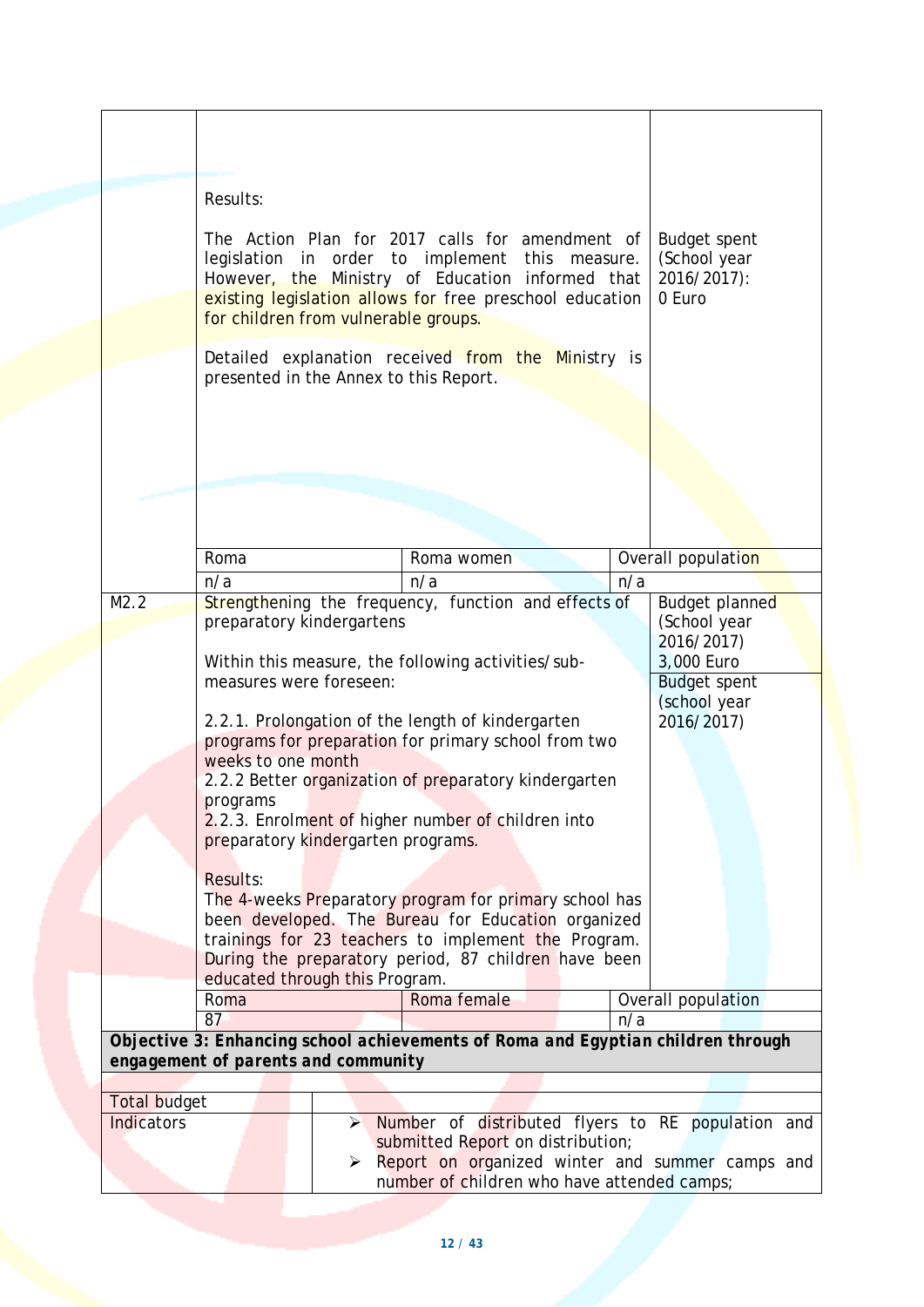|                                                  |                                                                                                                                                                                                                                                       | ➤<br>$\blacktriangleright$ | who attended them; | attend additional classes;<br>number of parents who attended them;<br>children included in the program;                                                                                                                   |                                                                                           | $\triangleright$ Report on number of trainings and number of teachers<br>$\triangleright$ Report on number of conducted education and training<br>for parents and number of parents who attended them;<br>$\triangleright$ Number of Roma and Egyptian children who actively<br>Number of motivational meetings for Roma parents and<br>Number of volunteers involved and the number of Roma |
|--------------------------------------------------|-------------------------------------------------------------------------------------------------------------------------------------------------------------------------------------------------------------------------------------------------------|----------------------------|--------------------|---------------------------------------------------------------------------------------------------------------------------------------------------------------------------------------------------------------------------|-------------------------------------------------------------------------------------------|----------------------------------------------------------------------------------------------------------------------------------------------------------------------------------------------------------------------------------------------------------------------------------------------------------------------------------------------------------------------------------------------|
| <b>Baseline (School year</b>                     |                                                                                                                                                                                                                                                       | Roma                       |                    | Roma female                                                                                                                                                                                                               |                                                                                           | Overall population                                                                                                                                                                                                                                                                                                                                                                           |
| 2015/2016)                                       |                                                                                                                                                                                                                                                       | 0                          |                    | 0                                                                                                                                                                                                                         |                                                                                           | n/a                                                                                                                                                                                                                                                                                                                                                                                          |
| Milestone (School year<br>2016/2017)             |                                                                                                                                                                                                                                                       |                            |                    |                                                                                                                                                                                                                           |                                                                                           |                                                                                                                                                                                                                                                                                                                                                                                              |
| <b>Budget planned (School</b><br>year 2016/2017) |                                                                                                                                                                                                                                                       | 11,800.00 Euro             |                    |                                                                                                                                                                                                                           |                                                                                           |                                                                                                                                                                                                                                                                                                                                                                                              |
| <b>Budget spent (School</b><br>year 2016/2017)   |                                                                                                                                                                                                                                                       | 3,499.60 Euro              |                    |                                                                                                                                                                                                                           |                                                                                           |                                                                                                                                                                                                                                                                                                                                                                                              |
| Achievement (School                              |                                                                                                                                                                                                                                                       | Roma                       |                    | Roma female                                                                                                                                                                                                               |                                                                                           | Overall population                                                                                                                                                                                                                                                                                                                                                                           |
| year 2016/2017)                                  |                                                                                                                                                                                                                                                       | 155                        |                    |                                                                                                                                                                                                                           |                                                                                           | n/a                                                                                                                                                                                                                                                                                                                                                                                          |
| M3.1                                             | Providing information for parents about the                                                                                                                                                                                                           |                            |                    | Measures under objective 3 implemented in the School year 2016/2017                                                                                                                                                       |                                                                                           | Budget planned                                                                                                                                                                                                                                                                                                                                                                               |
|                                                  | carried out in Albanian language                                                                                                                                                                                                                      |                            |                    | possibilities of enrolment of children whose mother<br>tongue is Albanian in schools where the instruction is                                                                                                             |                                                                                           | (School year<br>2016/2017)                                                                                                                                                                                                                                                                                                                                                                   |
|                                                  |                                                                                                                                                                                                                                                       |                            |                    |                                                                                                                                                                                                                           |                                                                                           | 1,500 Euro                                                                                                                                                                                                                                                                                                                                                                                   |
|                                                  | Result: The measure has been implemented. Parents<br>were informed during the campaigns for enrolment in<br>primary and secondary schools, within the measures<br>5.1, 5.2 and 5.3. (source: report from the campaigns,<br>the Ministry of Education) |                            |                    |                                                                                                                                                                                                                           | <b>Budget spent</b><br>(School year<br>2016/2017):<br>See budget for the<br>Measure M5.1" |                                                                                                                                                                                                                                                                                                                                                                                              |
|                                                  | Roma                                                                                                                                                                                                                                                  |                            | Roma women         |                                                                                                                                                                                                                           |                                                                                           | Overall population                                                                                                                                                                                                                                                                                                                                                                           |
|                                                  | 155                                                                                                                                                                                                                                                   |                            |                    |                                                                                                                                                                                                                           | n/a                                                                                       |                                                                                                                                                                                                                                                                                                                                                                                              |
| M3.2                                             | Egyptian population                                                                                                                                                                                                                                   |                            |                    | Organization of winter and summer camps for the best<br>students of VII, VIII and IX grade belonging to Roma and                                                                                                          |                                                                                           | <b>Budget planned</b><br>(School year<br>2016/2017)<br>10,000.00 Euro                                                                                                                                                                                                                                                                                                                        |
|                                                  | Results:<br>Ministry of Human and Minority Rights financed and<br>organized winter vacations on Ivanova Korita in the PI<br>"Lovcen-Becici", for 22 pupils (15 males and 7 females)<br>from VII, VIII and IX grade from Roma and Egyptian             |                            |                    | <b>Budget spent</b><br>(School year<br>2016/2017)<br><b>EUR</b>                                                                                                                                                           |                                                                                           |                                                                                                                                                                                                                                                                                                                                                                                              |
|                                                  |                                                                                                                                                                                                                                                       |                            |                    | population in Podgorica, Niksic and Herceg Novi.<br>Also, with the same objective, the Ministry of Human                                                                                                                  |                                                                                           | 3,499.60 Euro                                                                                                                                                                                                                                                                                                                                                                                |
|                                                  | Petnjica.                                                                                                                                                                                                                                             |                            |                    | and Minority Rights financed and organized a seven-day<br>summer vacation for 17 pupils from Roma and Egyptian<br>population from VII, VIII and IX grade from several<br>primary schools in Podgorica, Niksic, Berane and |                                                                                           |                                                                                                                                                                                                                                                                                                                                                                                              |

<span id="page-12-0"></span><sup>\*\*\*</sup> This activity has been covered from the budget for M5.1, M5.2 and M5.3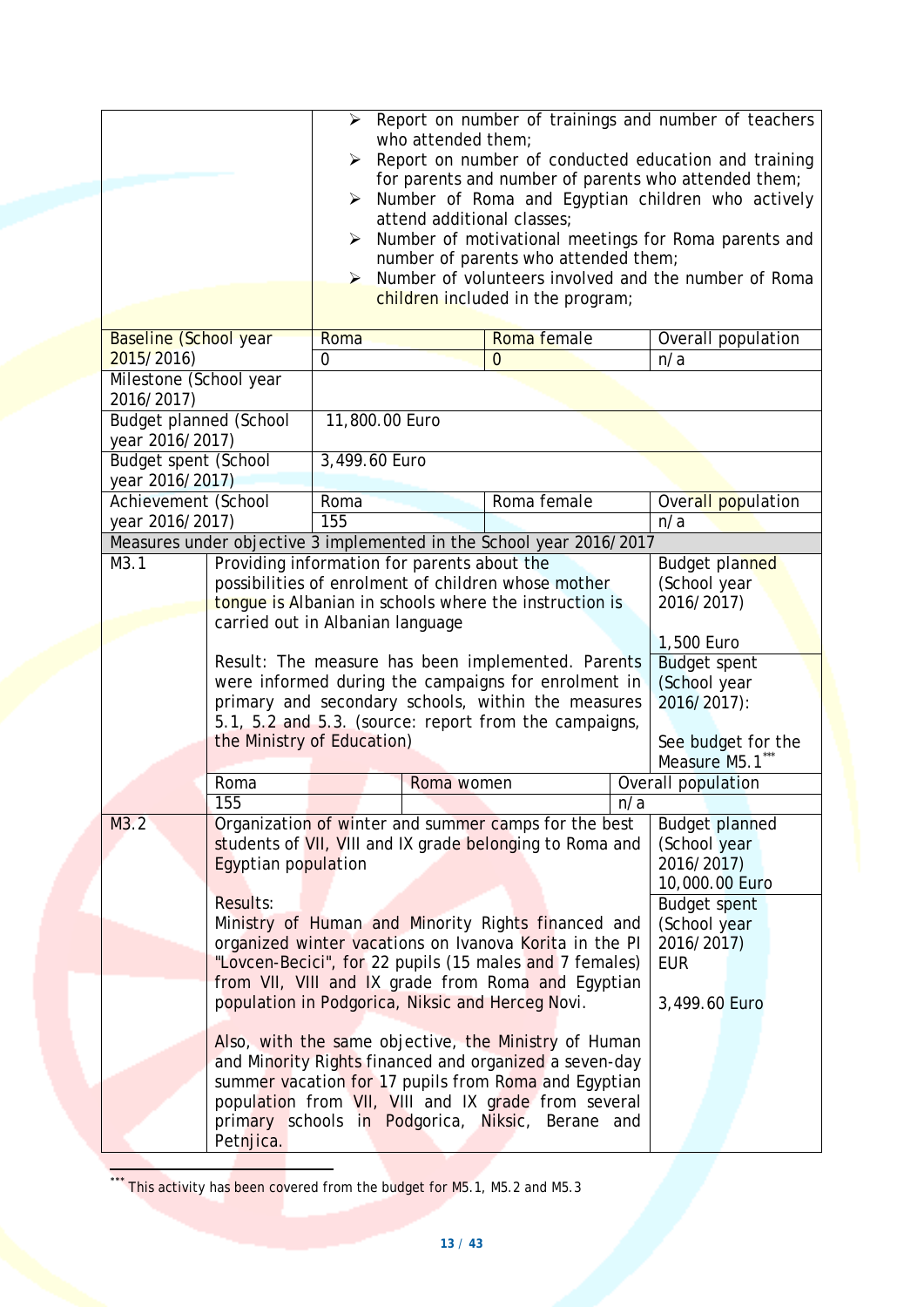| Roma                                                               |                                                                                                     | Roma women                                  |                                                                                                                                                                                                                          |     | Overall population                                                                                                                                                                                                                                                                                                                                                                                                                                                               |
|--------------------------------------------------------------------|-----------------------------------------------------------------------------------------------------|---------------------------------------------|--------------------------------------------------------------------------------------------------------------------------------------------------------------------------------------------------------------------------|-----|----------------------------------------------------------------------------------------------------------------------------------------------------------------------------------------------------------------------------------------------------------------------------------------------------------------------------------------------------------------------------------------------------------------------------------------------------------------------------------|
| 39                                                                 |                                                                                                     |                                             | 10                                                                                                                                                                                                                       |     | n/a                                                                                                                                                                                                                                                                                                                                                                                                                                                                              |
| M3.3                                                               | Education and training for parents                                                                  |                                             |                                                                                                                                                                                                                          |     | <b>Budget planned</b><br>(School year                                                                                                                                                                                                                                                                                                                                                                                                                                            |
| Results:                                                           |                                                                                                     |                                             |                                                                                                                                                                                                                          |     | 2016/2017)                                                                                                                                                                                                                                                                                                                                                                                                                                                                       |
|                                                                    |                                                                                                     |                                             |                                                                                                                                                                                                                          |     | 300 Euro                                                                                                                                                                                                                                                                                                                                                                                                                                                                         |
|                                                                    | Representatives of the Ministry for Human and Minority                                              |                                             |                                                                                                                                                                                                                          |     | <b>Budget spent</b>                                                                                                                                                                                                                                                                                                                                                                                                                                                              |
|                                                                    | Rights organized motivation classes for Roma and                                                    |                                             |                                                                                                                                                                                                                          |     | (School year                                                                                                                                                                                                                                                                                                                                                                                                                                                                     |
|                                                                    | Egyptian parents in cooperation with elementary<br>schools from Podgorica, Bijelo Polje and Berane. |                                             |                                                                                                                                                                                                                          |     | 2016/2017):<br>0 Euro                                                                                                                                                                                                                                                                                                                                                                                                                                                            |
|                                                                    |                                                                                                     |                                             |                                                                                                                                                                                                                          |     |                                                                                                                                                                                                                                                                                                                                                                                                                                                                                  |
|                                                                    | Also, in order to provide for sustainable system of                                                 |                                             |                                                                                                                                                                                                                          |     |                                                                                                                                                                                                                                                                                                                                                                                                                                                                                  |
|                                                                    | education of parents, Centre for Vocational Education                                               |                                             |                                                                                                                                                                                                                          |     |                                                                                                                                                                                                                                                                                                                                                                                                                                                                                  |
|                                                                    | organized a<br>realization of educational trainings for aroma and                                   |                                             | teacher training "Preparation                                                                                                                                                                                            | and |                                                                                                                                                                                                                                                                                                                                                                                                                                                                                  |
|                                                                    | Egyptian parents" for representatives of 12 schools                                                 |                                             |                                                                                                                                                                                                                          |     |                                                                                                                                                                                                                                                                                                                                                                                                                                                                                  |
|                                                                    | from Podgorica, Bijelo Polje, Berane, Nikšić, Kotor,                                                |                                             |                                                                                                                                                                                                                          |     |                                                                                                                                                                                                                                                                                                                                                                                                                                                                                  |
|                                                                    | Tivat, Budva, Bar, Ulcinj and Cetinje. Trainings                                                    |                                             |                                                                                                                                                                                                                          |     |                                                                                                                                                                                                                                                                                                                                                                                                                                                                                  |
|                                                                    | covered 21 teachers.                                                                                |                                             |                                                                                                                                                                                                                          |     |                                                                                                                                                                                                                                                                                                                                                                                                                                                                                  |
| Roma                                                               |                                                                                                     | Roma women                                  |                                                                                                                                                                                                                          |     | Overall population                                                                                                                                                                                                                                                                                                                                                                                                                                                               |
| n/a                                                                |                                                                                                     | n/a                                         |                                                                                                                                                                                                                          | n/a |                                                                                                                                                                                                                                                                                                                                                                                                                                                                                  |
| Objective 4: Specific measures aimed at reducing the drop-out rate |                                                                                                     |                                             |                                                                                                                                                                                                                          |     |                                                                                                                                                                                                                                                                                                                                                                                                                                                                                  |
| Total budget                                                       |                                                                                                     |                                             |                                                                                                                                                                                                                          |     |                                                                                                                                                                                                                                                                                                                                                                                                                                                                                  |
| Indicator                                                          |                                                                                                     |                                             |                                                                                                                                                                                                                          |     |                                                                                                                                                                                                                                                                                                                                                                                                                                                                                  |
|                                                                    | ≻<br>$\blacktriangleright$<br>$\blacktriangleright$<br>➤<br>⋗                                       | Egyptian children;<br>population<br>school; | the cases related to children at risk of drop out<br>forced marriages among the Roma and Egyptian<br>Practicum for teachers developed;<br>school pupils who attended them;<br>Number of classes with the teacher/mentor; |     | $\triangleright$ Report of the teams for case management who follow<br>Number of vehicles, bus lines and children included in<br>the program of providing school transport for Roma and<br>Accredited program for prevention of juvenile and/or<br>Number of teachers who attended the teacher training;<br>Number of tutorial classes and the number of secondary<br>Number of secondary school pupils who are exempted<br>from payment upon enrolment in IV grade od secondary |
| Baseline (School year<br>2015/2016)                                | Roma male                                                                                           |                                             | Roma female                                                                                                                                                                                                              |     | Overall population                                                                                                                                                                                                                                                                                                                                                                                                                                                               |
| Milestone (School year<br>2016/2017)                               |                                                                                                     |                                             |                                                                                                                                                                                                                          |     |                                                                                                                                                                                                                                                                                                                                                                                                                                                                                  |
| <b>Budget planned (School</b><br>year 2016/2017)                   | 28,039.20 Euro                                                                                      |                                             |                                                                                                                                                                                                                          |     |                                                                                                                                                                                                                                                                                                                                                                                                                                                                                  |
| <b>Budget spent (School</b><br>year 2016/2017)                     | 25, 230.00 Euro                                                                                     |                                             |                                                                                                                                                                                                                          |     |                                                                                                                                                                                                                                                                                                                                                                                                                                                                                  |
| <b>Achievement (School</b>                                         | Roma male                                                                                           |                                             | Roma female                                                                                                                                                                                                              |     | Overall population                                                                                                                                                                                                                                                                                                                                                                                                                                                               |
| year 2016/2017)                                                    |                                                                                                     |                                             |                                                                                                                                                                                                                          |     | n/a                                                                                                                                                                                                                                                                                                                                                                                                                                                                              |
|                                                                    |                                                                                                     |                                             |                                                                                                                                                                                                                          |     |                                                                                                                                                                                                                                                                                                                                                                                                                                                                                  |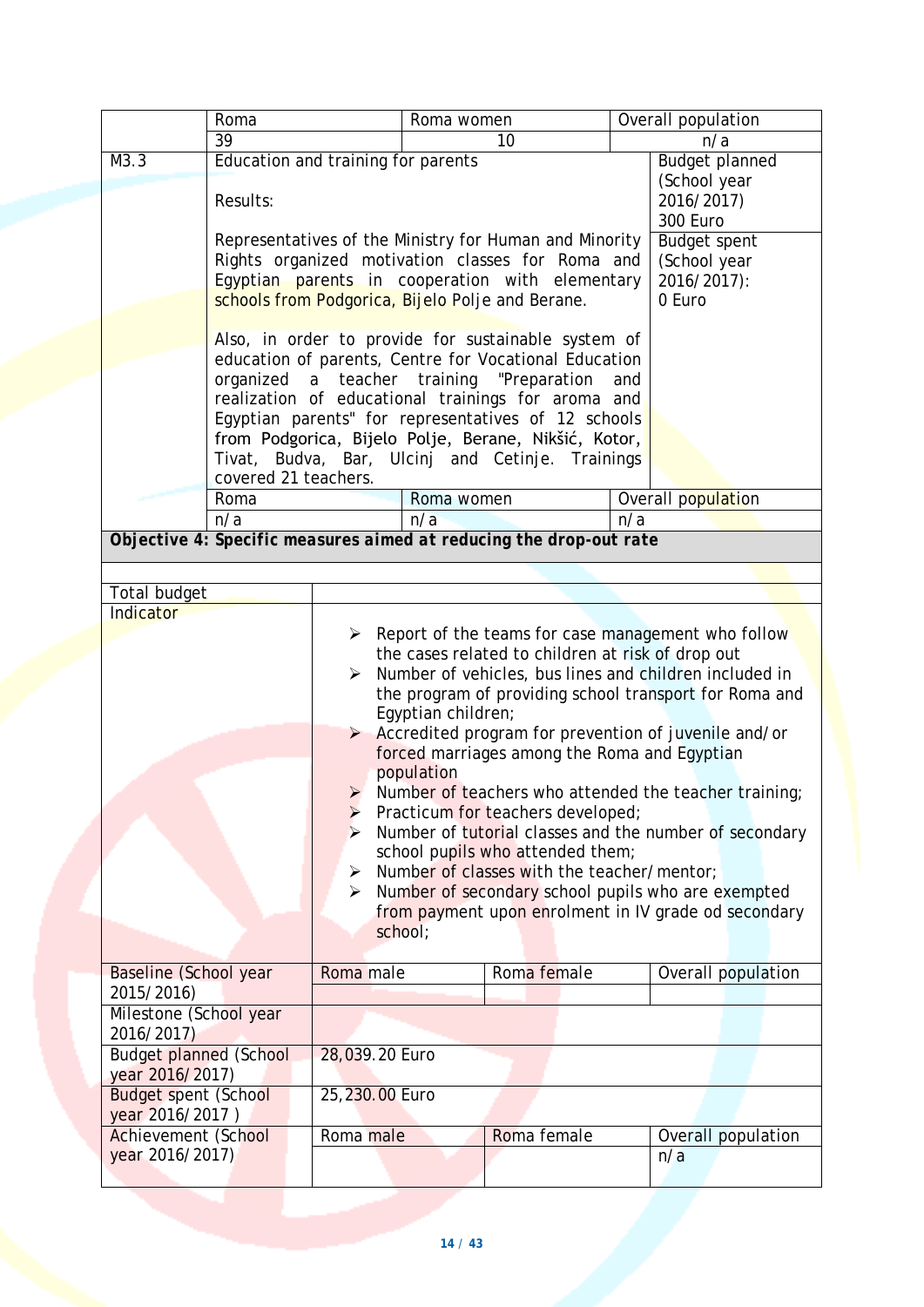|      |                                        | Measures under objective 4 implemented in 2016                                                       |     |                                     |  |  |  |
|------|----------------------------------------|------------------------------------------------------------------------------------------------------|-----|-------------------------------------|--|--|--|
| M4.1 | Case Management                        |                                                                                                      |     | <b>Budget planned</b>               |  |  |  |
|      |                                        |                                                                                                      |     | (School year                        |  |  |  |
|      | Results:                               |                                                                                                      |     | 2016/2017)                          |  |  |  |
|      |                                        |                                                                                                      |     | Regular activity                    |  |  |  |
|      |                                        | Within the "Case management" programme 3 teams                                                       |     | <b>Budget spent</b>                 |  |  |  |
|      |                                        | have been established to monitor children in risk of                                                 |     | (School year                        |  |  |  |
|      |                                        | drop-out and to support them in the education process                                                |     | 2016/2017)                          |  |  |  |
|      |                                        | in 3 cities: Podgorica, Nikšić and Berane. Out of 398                                                |     |                                     |  |  |  |
|      |                                        | pupils (196 M and 202 F) to whom teams worked in the                                                 |     | Regular activity                    |  |  |  |
|      |                                        | school year 2016/2017, 199 successfully finished the                                                 |     |                                     |  |  |  |
|      | elementary school (93 M and 106 F).    |                                                                                                      |     |                                     |  |  |  |
|      | Roma                                   | Roma women                                                                                           |     | Overall population                  |  |  |  |
|      | 398                                    | 202                                                                                                  | n/a |                                     |  |  |  |
| M4.2 |                                        | Provision of transport to school for Roma and                                                        |     | Budget planned                      |  |  |  |
|      | Egyptian children                      |                                                                                                      |     | (School year                        |  |  |  |
|      |                                        |                                                                                                      |     | 2016/2017)                          |  |  |  |
|      | Results:                               |                                                                                                      |     | 8,000 Euro                          |  |  |  |
|      |                                        |                                                                                                      |     | <b>Budget spent</b>                 |  |  |  |
|      |                                        | The school year 2016/17 organized daily transport for                                                |     | (School year                        |  |  |  |
|      |                                        | 375 pupils / students of RE who were assigned to seven                                               |     | 2016/2017):                         |  |  |  |
|      |                                        | (7) elementary schools in Podgorica ("Bozidar Vukovic                                                |     |                                     |  |  |  |
|      |                                        | Podgoricanin", "21. May", "Marko Miljanov", "Savo                                                    |     | <b>EUR</b>                          |  |  |  |
|      |                                        | Pejanovic ", "Vuk Kardzic", "Vladimir Nazor" and                                                     |     | 8,000 Euro                          |  |  |  |
|      | "Oktoih").                             |                                                                                                      |     |                                     |  |  |  |
|      |                                        |                                                                                                      |     |                                     |  |  |  |
|      |                                        |                                                                                                      |     |                                     |  |  |  |
|      |                                        |                                                                                                      |     |                                     |  |  |  |
|      | Roma                                   | Roma women                                                                                           |     | Overall population                  |  |  |  |
|      | 375                                    |                                                                                                      |     | n/a                                 |  |  |  |
| M4.3 |                                        | Development of Protocol on prevention of early school                                                |     | <b>Budget planned</b>               |  |  |  |
|      | leaving                                |                                                                                                      |     | (School year                        |  |  |  |
|      | Results:                               |                                                                                                      |     | 2016/2017):                         |  |  |  |
|      |                                        |                                                                                                      |     | Regular activity                    |  |  |  |
|      |                                        |                                                                                                      |     | <b>Budget spent</b><br>(School year |  |  |  |
|      |                                        | In the beginning of 2017, the Working group for<br>development of Protocol has been established. The |     | 2016/2017)                          |  |  |  |
|      |                                        | Protocol was drafted and its implementation is                                                       |     |                                     |  |  |  |
|      |                                        | expected in the beginning of 2018. Within this                                                       |     | Regular activity                    |  |  |  |
|      | document, the rules and                | instructions                                                                                         | for |                                     |  |  |  |
|      |                                        | multidisciplinary cooperation have been developed.                                                   |     |                                     |  |  |  |
|      |                                        |                                                                                                      |     |                                     |  |  |  |
|      |                                        | The Ministry of Education, with the support of the                                                   |     |                                     |  |  |  |
|      |                                        | UNICEF Office in Montenegro, started a pilot project                                                 |     |                                     |  |  |  |
|      |                                        | "Prevention of Early School Leaving and Improving the                                                |     |                                     |  |  |  |
|      |                                        | Use of Data from the MEIS Base" in 2017. 20 primary                                                  |     |                                     |  |  |  |
|      |                                        | and secondary schools participate in the project.                                                    |     |                                     |  |  |  |
|      |                                        | Detailed explanation provided by the Ministry is                                                     |     |                                     |  |  |  |
|      | presented in the Annex to this Report. |                                                                                                      |     |                                     |  |  |  |
|      |                                        |                                                                                                      |     |                                     |  |  |  |
|      | Roma                                   | Roma women                                                                                           |     | Overall population                  |  |  |  |
|      | n/a                                    | n/a                                                                                                  | n/a |                                     |  |  |  |
| M4.4 | <b>Tutoring classes</b>                |                                                                                                      |     | <b>Budget planned</b>               |  |  |  |
|      | <b>Results:</b>                        |                                                                                                      |     | $(2016)$ :<br>4,039.20 Euro         |  |  |  |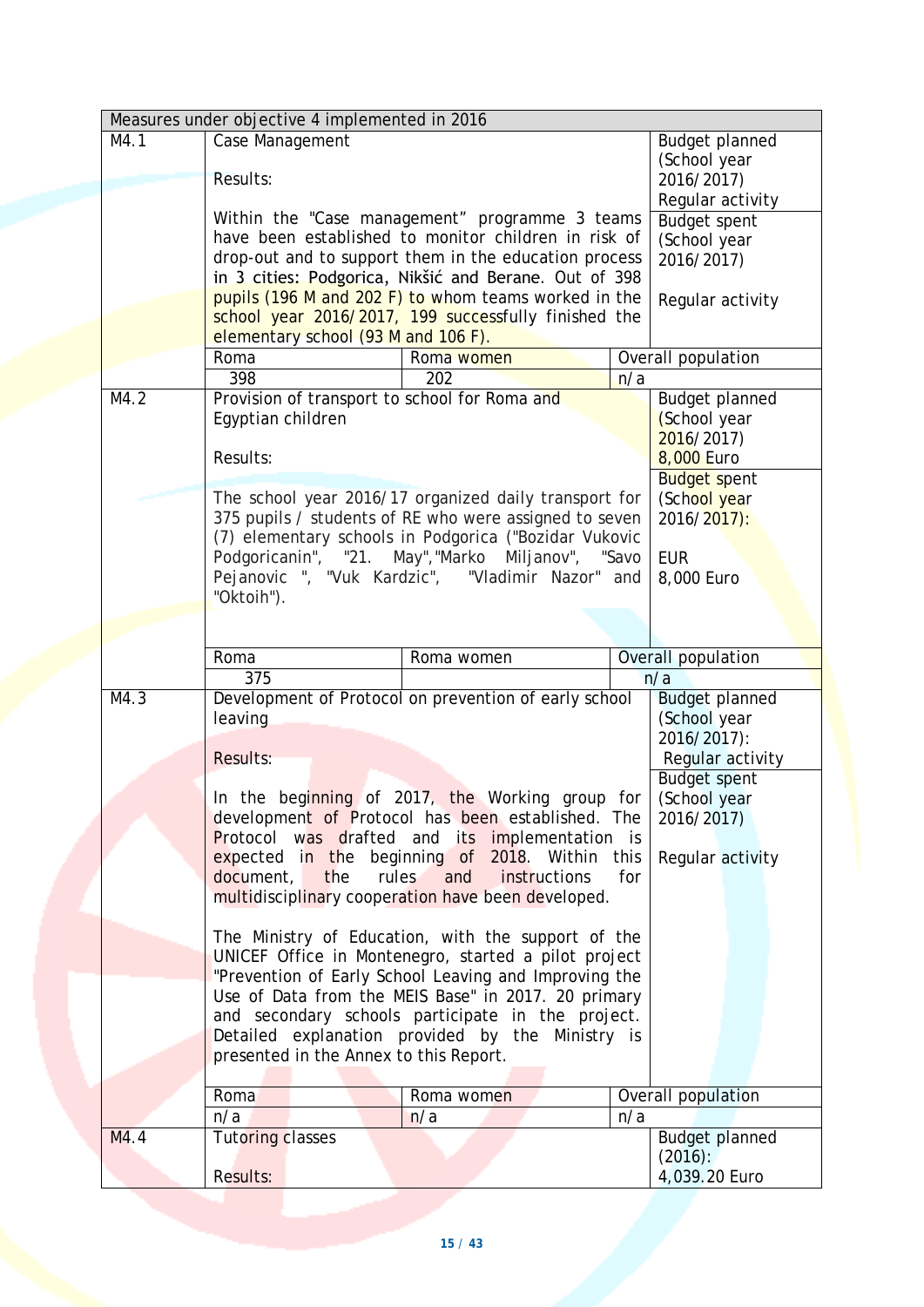|                              |                                                                                 | The measure is implemented. Tutoring classes were<br>organized for 16 pupils from 21 secondary schools who<br>were eligible for three subjects. The tutoring classes<br>were delivered by 11 tutors/professors, based on<br>individual tutorial plans. The most frequent requests<br>for tutoring classes were in the following subjects:<br>mathematics (14 pupils), English language (8 pupils) |            |                                                               |     | Budget spent (2016)<br>2,230.80 Euro                                        |
|------------------------------|---------------------------------------------------------------------------------|---------------------------------------------------------------------------------------------------------------------------------------------------------------------------------------------------------------------------------------------------------------------------------------------------------------------------------------------------------------------------------------------------|------------|---------------------------------------------------------------|-----|-----------------------------------------------------------------------------|
|                              |                                                                                 | and Montenegrin language (6 pupils).                                                                                                                                                                                                                                                                                                                                                              |            |                                                               |     |                                                                             |
|                              | Roma                                                                            |                                                                                                                                                                                                                                                                                                                                                                                                   | Roma women |                                                               |     | Overall population                                                          |
|                              | 16                                                                              |                                                                                                                                                                                                                                                                                                                                                                                                   |            |                                                               | 112 |                                                                             |
| M4.5                         | Teacher/mentor                                                                  |                                                                                                                                                                                                                                                                                                                                                                                                   |            |                                                               |     | <b>Budget planned</b>                                                       |
|                              |                                                                                 |                                                                                                                                                                                                                                                                                                                                                                                                   |            |                                                               |     | (School year                                                                |
|                              | Results:                                                                        |                                                                                                                                                                                                                                                                                                                                                                                                   |            |                                                               |     | 2016/2017):<br>15,000 Euro from                                             |
|                              |                                                                                 |                                                                                                                                                                                                                                                                                                                                                                                                   |            | This measure has been implemented with the support            |     | <b>REF</b>                                                                  |
|                              |                                                                                 |                                                                                                                                                                                                                                                                                                                                                                                                   |            | from Roma Education Fund (REF). In the school year            |     | <b>Budget spent</b>                                                         |
|                              |                                                                                 |                                                                                                                                                                                                                                                                                                                                                                                                   |            | 2016/2017, 27 mentors were teaching 27 RE secondary           |     | (School year                                                                |
|                              |                                                                                 | school students from 21 schools.                                                                                                                                                                                                                                                                                                                                                                  |            |                                                               |     | $2016/2017$ :                                                               |
|                              |                                                                                 |                                                                                                                                                                                                                                                                                                                                                                                                   |            | Meetings of mentor and student were organized twice a         |     | Euro                                                                        |
|                              | week.                                                                           |                                                                                                                                                                                                                                                                                                                                                                                                   |            |                                                               |     | 15,000 Euro                                                                 |
|                              |                                                                                 |                                                                                                                                                                                                                                                                                                                                                                                                   |            |                                                               |     |                                                                             |
|                              | Roma                                                                            |                                                                                                                                                                                                                                                                                                                                                                                                   | Roma women |                                                               |     | Overall population                                                          |
|                              | 27                                                                              |                                                                                                                                                                                                                                                                                                                                                                                                   |            |                                                               | 112 |                                                                             |
| M4.6                         | Exemption from<br>the fourth grade                                              |                                                                                                                                                                                                                                                                                                                                                                                                   |            | paying the fee when enrolling in                              |     | Budget planned<br>(2017)                                                    |
|                              | Result:                                                                         |                                                                                                                                                                                                                                                                                                                                                                                                   |            |                                                               |     | 1,000.00 Euro                                                               |
|                              |                                                                                 |                                                                                                                                                                                                                                                                                                                                                                                                   |            | According to the information of the Ministry of Human         |     | Budget spent (2017)                                                         |
|                              |                                                                                 |                                                                                                                                                                                                                                                                                                                                                                                                   |            | and Minority Rights, free enrolment into fourth grade         |     |                                                                             |
|                              |                                                                                 | of secondary school is guaranteed to all interested                                                                                                                                                                                                                                                                                                                                               |            |                                                               |     |                                                                             |
|                              |                                                                                 | Roma and Egyptian students.                                                                                                                                                                                                                                                                                                                                                                       |            |                                                               |     |                                                                             |
|                              | Roma                                                                            |                                                                                                                                                                                                                                                                                                                                                                                                   | Roma women |                                                               |     | Overall population                                                          |
|                              | n/a                                                                             |                                                                                                                                                                                                                                                                                                                                                                                                   | n/a        |                                                               | n/a |                                                                             |
|                              |                                                                                 |                                                                                                                                                                                                                                                                                                                                                                                                   |            |                                                               |     |                                                                             |
|                              |                                                                                 |                                                                                                                                                                                                                                                                                                                                                                                                   |            | Objective 5: Raising awareness on the importance of education |     |                                                                             |
|                              |                                                                                 |                                                                                                                                                                                                                                                                                                                                                                                                   |            |                                                               |     |                                                                             |
| Total budget                 |                                                                                 |                                                                                                                                                                                                                                                                                                                                                                                                   |            |                                                               |     |                                                                             |
| Indicator                    |                                                                                 |                                                                                                                                                                                                                                                                                                                                                                                                   |            |                                                               |     |                                                                             |
|                              |                                                                                 |                                                                                                                                                                                                                                                                                                                                                                                                   |            |                                                               |     | $\triangleright$ Report on realized campaign for enrolment in kindergarten; |
|                              |                                                                                 |                                                                                                                                                                                                                                                                                                                                                                                                   |            | Report on realized campaign for enrolment in primary          |     |                                                                             |
|                              |                                                                                 | school;                                                                                                                                                                                                                                                                                                                                                                                           |            |                                                               |     |                                                                             |
|                              | Report on realized campaign for enrolment in secondary<br>$\blacktriangleright$ |                                                                                                                                                                                                                                                                                                                                                                                                   |            |                                                               |     |                                                                             |
|                              | school;                                                                         |                                                                                                                                                                                                                                                                                                                                                                                                   |            |                                                               |     |                                                                             |
| <b>Baseline (School Year</b> |                                                                                 | Roma                                                                                                                                                                                                                                                                                                                                                                                              |            | Roma female                                                   |     | Overall population                                                          |
| 2015/2016)                   |                                                                                 |                                                                                                                                                                                                                                                                                                                                                                                                   |            |                                                               |     |                                                                             |
| Milestone (School            |                                                                                 |                                                                                                                                                                                                                                                                                                                                                                                                   |            |                                                               |     |                                                                             |
| year 2016/2017)              |                                                                                 |                                                                                                                                                                                                                                                                                                                                                                                                   |            |                                                               |     |                                                                             |
| <b>Budget planned</b>        |                                                                                 | 96,500.00 Euro                                                                                                                                                                                                                                                                                                                                                                                    |            |                                                               |     |                                                                             |
| (School year                 |                                                                                 |                                                                                                                                                                                                                                                                                                                                                                                                   |            |                                                               |     |                                                                             |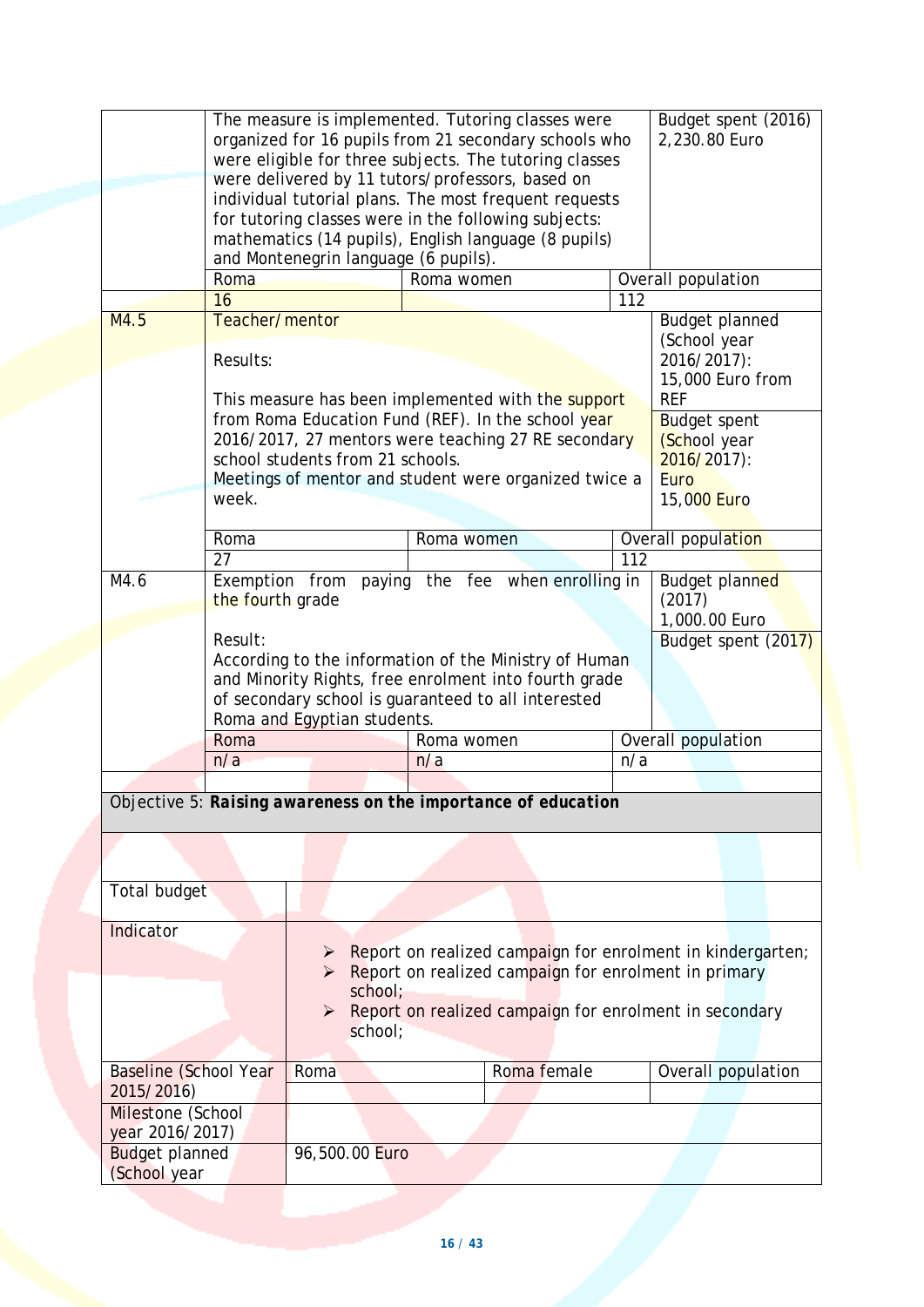| 2016/2017)                  |          |                                                                                                              |                                                                                                            |             |        |     |                             |
|-----------------------------|----------|--------------------------------------------------------------------------------------------------------------|------------------------------------------------------------------------------------------------------------|-------------|--------|-----|-----------------------------|
| <b>Budget spent (School</b> |          | 96,500.00 Euro                                                                                               |                                                                                                            |             |        |     |                             |
| year 2016/2017)             |          |                                                                                                              |                                                                                                            |             |        |     |                             |
| Achievement (School         |          | Roma                                                                                                         |                                                                                                            | Roma female |        |     | Overall population          |
| year 2016/2017)             |          | n/a                                                                                                          |                                                                                                            | n/a         |        |     | n/a                         |
|                             |          | Measures under objective 5 implemented in 2016                                                               |                                                                                                            |             |        |     |                             |
| M5.1                        |          | Campaign for enrolment in kindergarten                                                                       |                                                                                                            |             |        |     | <b>Budget planned</b>       |
|                             |          |                                                                                                              |                                                                                                            |             |        |     | (School year                |
|                             | Results: |                                                                                                              |                                                                                                            |             |        |     | 2016/2017)                  |
|                             |          |                                                                                                              |                                                                                                            |             |        |     |                             |
|                             |          | Campaigns for enrollment of children into the                                                                |                                                                                                            |             |        |     | 1,500 Euro <sup>+++</sup>   |
|                             |          | education system of all levels, this year started on                                                         |                                                                                                            |             |        |     | <b>Budget spent</b>         |
|                             |          | April 4th. Representatives of the Ministry of Education,                                                     |                                                                                                            |             |        |     | (School year                |
|                             |          | the Institute for Education, the Ministry of Human and                                                       |                                                                                                            |             |        |     | 2016/2017)                  |
|                             |          | Minority Rights, with the support of the Roma                                                                |                                                                                                            |             |        |     |                             |
|                             |          | Education Fund, and other NGOs dealing with the RE                                                           |                                                                                                            |             |        |     | 1,500 Euro                  |
|                             |          | population, 6 of them (6) accompanied                                                                        |                                                                                                            |             |        | and |                             |
|                             |          | participated in all activities. Campaign was realized in                                                     |                                                                                                            |             |        |     |                             |
|                             |          | Podgorica, Nikšić, Herceg Novi and Berane                                                                    |                                                                                                            |             |        | and |                             |
|                             |          | encompassed 13 schools.                                                                                      |                                                                                                            |             |        |     |                             |
|                             |          | 155 parents, predominantly mothers, were present at<br>the campaign. Parents are acquainted with the support |                                                                                                            |             |        |     |                             |
|                             |          | provided by the State Montenegro to children and                                                             |                                                                                                            |             |        |     |                             |
|                             |          |                                                                                                              |                                                                                                            |             |        |     |                             |
|                             |          |                                                                                                              | youth of RE belonging to: free textbooks for all<br>children of elementary school age, free transportation |             |        |     |                             |
|                             |          | of students in 7 primary schools in Podgorica, support                                                       |                                                                                                            |             |        |     |                             |
|                             |          | for enrollment in secondary school, scholarships for                                                         |                                                                                                            |             |        |     |                             |
|                             |          | high school students and students, etc. About 200                                                            |                                                                                                            |             |        |     |                             |
|                             |          | flyers with basic information related to education has                                                       |                                                                                                            |             |        |     |                             |
|                             |          | been delivered. Fliers are printed in the Montenegrin,                                                       |                                                                                                            |             |        |     |                             |
|                             |          | Albanian and Romani language.                                                                                |                                                                                                            |             |        |     |                             |
|                             |          |                                                                                                              |                                                                                                            |             |        |     |                             |
|                             | Roma     |                                                                                                              | Roma women                                                                                                 |             |        |     | Overall population          |
|                             | 115      |                                                                                                              |                                                                                                            |             |        | n/a |                             |
| M5.2                        |          | Campaign for enrolment in primary school                                                                     |                                                                                                            |             |        |     | <b>Budget planned</b>       |
|                             |          |                                                                                                              |                                                                                                            |             |        |     | (School year                |
|                             | Results: |                                                                                                              |                                                                                                            |             |        |     | 2016/2017)                  |
|                             |          |                                                                                                              |                                                                                                            |             |        |     |                             |
|                             |          |                                                                                                              | Campaign has been organized for all levels of                                                              |             |        |     | N.B: See budget for<br>M5.1 |
|                             | the M5.1 |                                                                                                              | education at once. See explanation of the results of                                                       |             |        |     | <b>Budget spent</b>         |
|                             |          |                                                                                                              |                                                                                                            |             |        |     | (school year                |
|                             |          |                                                                                                              |                                                                                                            |             |        |     | 2016/2017)                  |
|                             |          |                                                                                                              |                                                                                                            |             |        |     | N.B: See budget for         |
|                             |          |                                                                                                              |                                                                                                            |             |        |     | M5.1                        |
|                             | Roma     |                                                                                                              | Roma women                                                                                                 |             |        |     | Overall population          |
|                             | 115      |                                                                                                              |                                                                                                            |             |        | n/a |                             |
| M5.3                        |          | Campaign for enrolment in secondary school                                                                   |                                                                                                            |             |        |     | <b>Budget planned</b>       |
|                             |          |                                                                                                              |                                                                                                            |             |        |     | (School year                |
|                             | Results: |                                                                                                              |                                                                                                            |             |        |     | 2016/2017):                 |
|                             |          |                                                                                                              |                                                                                                            |             |        |     |                             |
|                             | Campaign | been<br>has                                                                                                  | organized for                                                                                              | all         | levels | of  | N.B: See budget for         |

<span id="page-16-0"></span><sup>†††</sup> This is the overall budget spent for implementation of the following measures: M3.1, M5.1, M5.2 and M5.3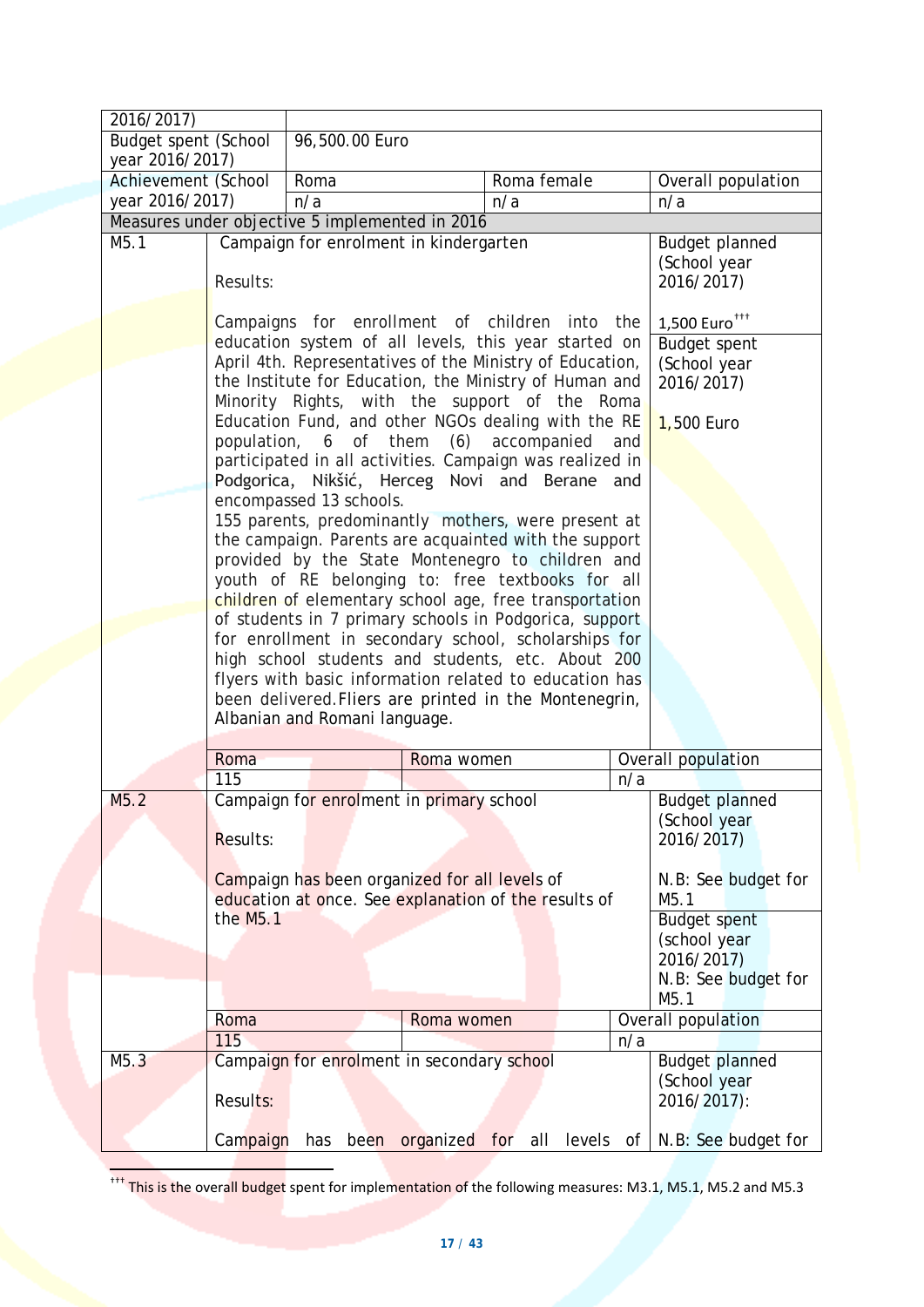|                   | the M <sub>5.1</sub>                                                                                                                                                                                                         | education at once. See explanation of the results of                                                                                    |     | M5.1                                                                     |
|-------------------|------------------------------------------------------------------------------------------------------------------------------------------------------------------------------------------------------------------------------|-----------------------------------------------------------------------------------------------------------------------------------------|-----|--------------------------------------------------------------------------|
|                   |                                                                                                                                                                                                                              |                                                                                                                                         |     | <b>Budget spent</b><br>(school year<br>2016/2017)<br>N.B: See budget for |
|                   |                                                                                                                                                                                                                              |                                                                                                                                         |     | M5.1                                                                     |
|                   | Roma                                                                                                                                                                                                                         | Roma women                                                                                                                              |     | Overall population                                                       |
|                   |                                                                                                                                                                                                                              |                                                                                                                                         | n/a |                                                                          |
| M <sub>5</sub> .4 | Literacy programs for Roma and Egyptian adults<br>Results:<br>The Center for Vocational Education and Training<br>organized literacy trainings fro adults in Podgorica<br>(213 particpants) and in Nikšić (79 participants). | <b>Budget planned</b><br>(School year<br>2016/2017):<br>95,000 Euro<br><b>Budget spent</b><br>(school year<br>2016/2017)<br>95,000 Euro |     |                                                                          |
|                   | Roma                                                                                                                                                                                                                         | Roma women                                                                                                                              |     | Overall population                                                       |
|                   | 292                                                                                                                                                                                                                          |                                                                                                                                         | n/a |                                                                          |

| Reporting person |                         |
|------------------|-------------------------|
| Name SURNAME     | Roko GJOLAJ             |
| Position         | Independent Advisor     |
| Institution      | Ministry of Education   |
| Email            | roko.djoljaj@mps.gov.me |
| Phone #          | 069/219-735             |
| Date             | 15.03.2017.             |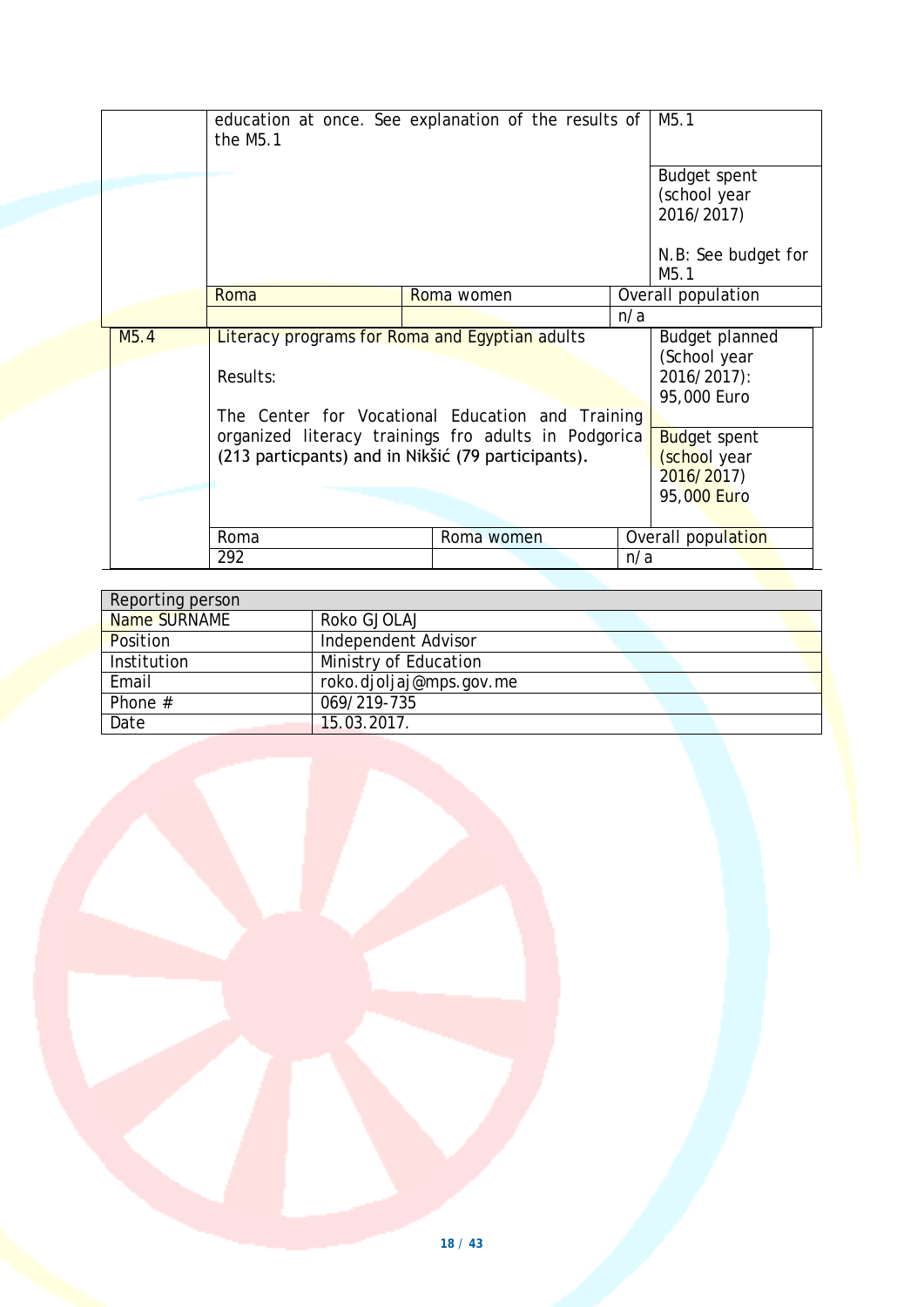#### <span id="page-18-0"></span>**Employment**

**Goal:[‡‡‡](#page-18-1)**

**1. Increase of the participation of Roma and Egyptians in the measures of active employment policy**

- **2. Increase of the level of qualification of Roma and Egyptians**
- **3. Direct measures aimed at employment of Roma and Egyptians**
- **4. Strengthening the capacity of institutions of the system**

| Total budget <sup>§§§</sup>     |                                                                                       |            |                    |  |  |
|---------------------------------|---------------------------------------------------------------------------------------|------------|--------------------|--|--|
| Indicator                       |                                                                                       |            |                    |  |  |
| Baseline (2016) <sup>1111</sup> | Roma                                                                                  | Roma women | Overall population |  |  |
|                                 | Total number of<br>people registered by<br>December 31, 2016:<br>1731                 | 766        | 49,487             |  |  |
|                                 | Newly registered in<br>2016:                                                          |            |                    |  |  |
|                                 | 154                                                                                   | 67         | 10,837             |  |  |
|                                 | Number of people<br>covered by active<br>employment<br>measures:                      |            |                    |  |  |
|                                 | 84                                                                                    | 35         | 13,820             |  |  |
| Milestone (2017)                |                                                                                       |            |                    |  |  |
| Budget planned                  | 563,500.00 Euro <sup>####</sup>                                                       |            |                    |  |  |
| (2017)                          | (See additional explanation about the structure of the budget in<br>Annex)            |            |                    |  |  |
| Budget spent (2017)             | 600,008.34 Euro \$\$\$\$                                                              |            |                    |  |  |
| Achievement                     | Roma                                                                                  | Roma women | Overall population |  |  |
| (2016)                          | Total number of<br>people registered by<br>December 31, 2017:<br>928 <sup>ttttt</sup> | 508        | 51,262 55555       |  |  |

<span id="page-18-1"></span><sup>&</sup>lt;sup>##</sup> The Goal of the Strategy in the priority area of Employment is expressed as a list of objectives in 2017

<span id="page-18-3"></span><span id="page-18-2"></span>**SSSE Budget for the Strategy for the priority Employment is planned on annual bases** \*\*\* Indicators are developed for Objectives only

<span id="page-18-5"></span><span id="page-18-4"></span><sup>‡‡‡‡</sup> Total budget for the area of employment planned for 2017 was 563,500.00 Euro, of which 50,000 was the budget of the Employment Bureau, 13,500 Euro from the budget of the Ministry for Sustainable Development and Tourism and approx. 500,000.00 Euro from IPA IV (within the Operational Programme Human Resource Development 2012-2013).

<span id="page-18-6"></span><sup>&</sup>lt;sup>§§§§</sup> This amount includes 36,822 Euro from the Employment Bureau, 13,455.00 Euro from the Ministry for Sustainable Development and Tourism and 549,731.34 Euro from IPA funds - the Grant scheme- Implementation of trainings and employment projects for persons with disabilities and RE population (within the Operational Programme Human Resource Development 2012-2013).

<span id="page-18-8"></span><span id="page-18-7"></span>Source: Employment Agency of Montenegro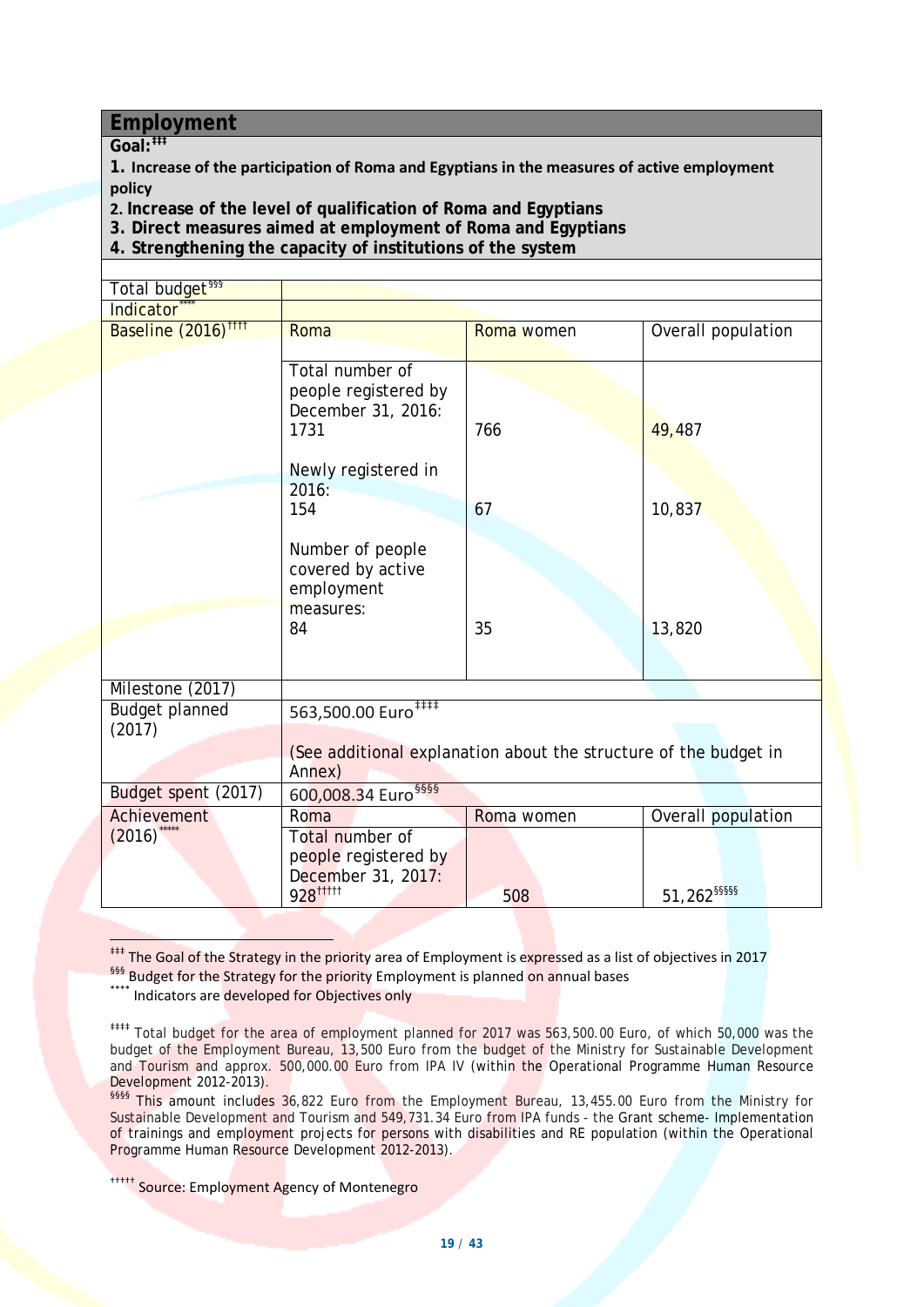| Newly registered in<br>2017:           |    |        |
|----------------------------------------|----|--------|
| 177                                    | 80 | 7,530  |
| Total number of                        |    |        |
| people covered by<br>active employment |    |        |
| measures:<br>248 ******                |    | 13,820 |
| (164 in IPA projects)                  |    |        |
| (84 through                            | 35 |        |
| <b>Employment Bureau</b>               |    |        |
| programs)                              |    |        |

*Objective 1 Increase of the participation of Roma and Egyptians in the measures of active employment policy*

| Total budget                    | Regular activities of EAM staff                                                    |            |                                 |  |  |
|---------------------------------|------------------------------------------------------------------------------------|------------|---------------------------------|--|--|
| Indicator                       | - Number of people who were informed on employment measures<br>on individual bases |            |                                 |  |  |
|                                 | - Number of people who attended group information sessions                         |            |                                 |  |  |
|                                 | - Number of people who use the counselling service                                 |            |                                 |  |  |
|                                 | - Number of individual plans created                                               |            |                                 |  |  |
|                                 | - Standard for occupation off associates adopted                                   |            |                                 |  |  |
|                                 | -Pilot project realized                                                            |            |                                 |  |  |
| Baseline (2016)                 | Roma                                                                               | Roma women | Overall population              |  |  |
|                                 | 154                                                                                | 73         | 10.837                          |  |  |
| Milestone (2017)                |                                                                                    |            |                                 |  |  |
| <b>Budget planned</b><br>(2017) | Regular activities of EAM staff                                                    |            |                                 |  |  |
| Budget spent (2017)             | Regular activities of EAM staff                                                    |            |                                 |  |  |
| Achievement                     | Roma                                                                               | Roma women | Overall population              |  |  |
| $(2017)$ <sup>††††††</sup>      | <b>Total: 348</b>                                                                  | 165        | 10.837                          |  |  |
|                                 | (Newly registered 177                                                              | 80         |                                 |  |  |
|                                 | Already registered                                                                 |            |                                 |  |  |
|                                 | 171)                                                                               | 85         |                                 |  |  |
|                                 | Measures under objective 1 implemented in 2016                                     |            |                                 |  |  |
| M <sub>1.1</sub>                | Motivation of Roma and Egyptians to participate in active                          |            | <b>Budget planned</b><br>(2017) |  |  |
|                                 | employment policy programs                                                         |            |                                 |  |  |
|                                 | Regular activities                                                                 |            |                                 |  |  |
| Result:                         |                                                                                    |            | Budget spent (2017)             |  |  |
|                                 |                                                                                    |            | Regular activities              |  |  |
|                                 | All 177 newly registered Roma and Egyptians went through                           |            |                                 |  |  |

 §§§§§ Total number of unemployed people registered by the Employment Bureau of Montenegro by December 31, 2017.

<span id="page-19-0"></span><sup>####</sup> Total of 248 people covered by all employment measures includes 164 people who participated in IPA projects for employment (see explanation in the Annex), as well as 84 people covered by measures of the Employment Bureau. Data for people participating in IPA are not sex disaggregated.

\*\*\*\*\*\*\* Number of newly registered people on EAM during 2015. All newly registered people have been included in individual and group information sessions and counselling. Source: Employment Agency of Montenegro

<span id="page-19-1"></span>†††††† Number of newly registered people on EAM during 2016. All newly registered people have been included in individual and group information sessions and counselling through individual and group counselling source: Employment Agency of Montenegro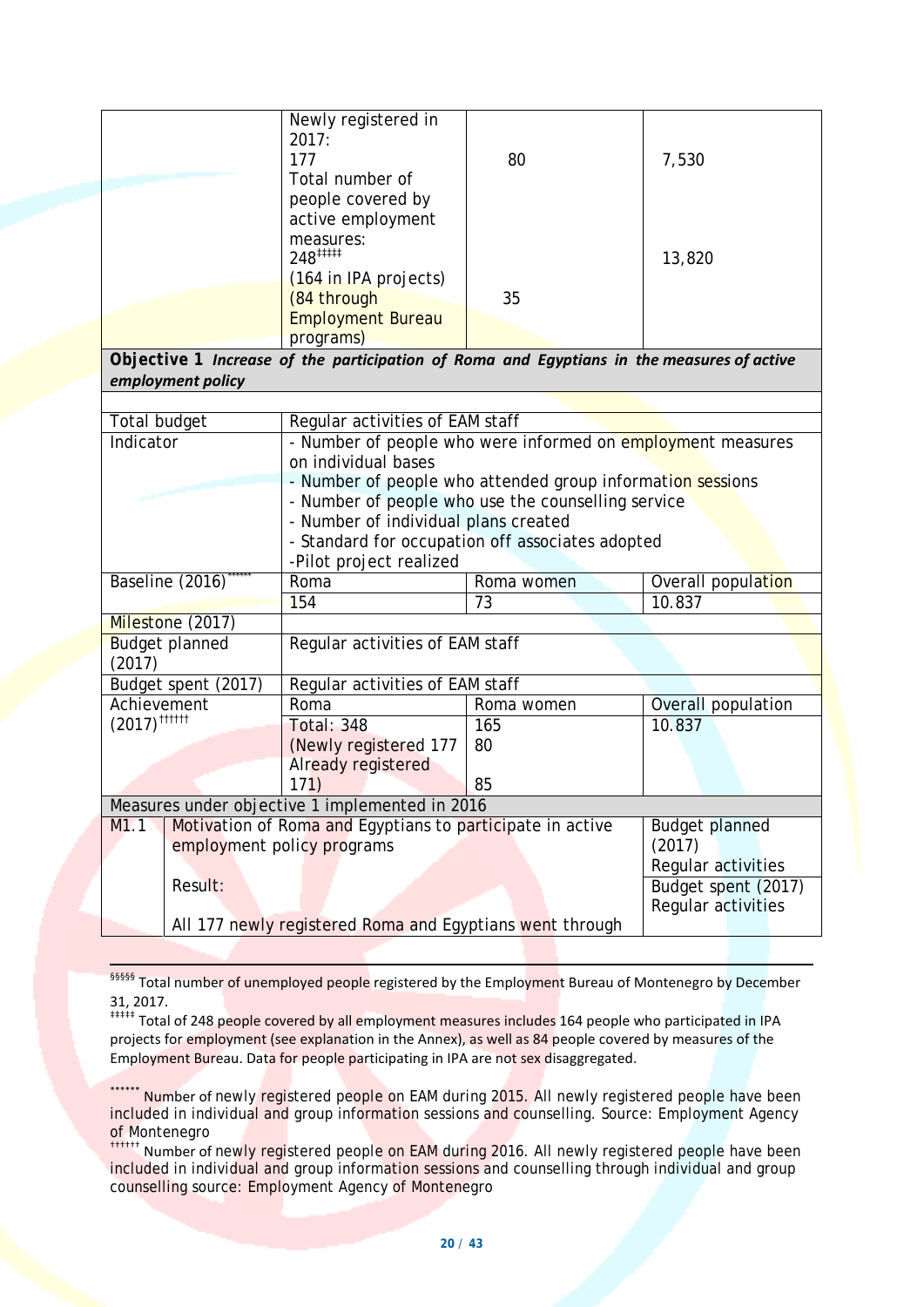|                     | employment motivation programs (both individual and<br>group motivation sessions). Additionally, for 171 people |                                                                                                                      |              |                                                                                                       |                    |                                                                  |  |
|---------------------|-----------------------------------------------------------------------------------------------------------------|----------------------------------------------------------------------------------------------------------------------|--------------|-------------------------------------------------------------------------------------------------------|--------------------|------------------------------------------------------------------|--|
|                     |                                                                                                                 | who were registered in 2016, Employment Bureau organized<br>informative-motivation seminars (refreshment workshops). |              |                                                                                                       |                    |                                                                  |  |
|                     | Roma                                                                                                            |                                                                                                                      | Romani women |                                                                                                       |                    | Overall population                                               |  |
|                     | 348 total                                                                                                       |                                                                                                                      | 165          |                                                                                                       | 10.837             |                                                                  |  |
|                     | (177 newly registered                                                                                           |                                                                                                                      | 80           |                                                                                                       |                    |                                                                  |  |
|                     | 171 already registered)                                                                                         |                                                                                                                      | 85           |                                                                                                       |                    |                                                                  |  |
| M1.2                |                                                                                                                 |                                                                                                                      |              | Introduction of the occupation "Associate in social inclusion                                         |                    | <b>Budget planned</b>                                            |  |
|                     | of Roma and Egyptians in the area of employment"                                                                |                                                                                                                      |              |                                                                                                       |                    | (2017)                                                           |  |
|                     |                                                                                                                 |                                                                                                                      |              |                                                                                                       |                    | 0 Euro                                                           |  |
|                     | Result:                                                                                                         |                                                                                                                      |              |                                                                                                       |                    | Budget spent (2017)                                              |  |
|                     |                                                                                                                 |                                                                                                                      |              | All legal and administrative prerequisites for introducing of                                         |                    |                                                                  |  |
|                     | this occupation have been done.                                                                                 |                                                                                                                      |              |                                                                                                       |                    |                                                                  |  |
|                     |                                                                                                                 |                                                                                                                      |              | 6 mediators were employed in 3 municipalities - Podgorica,                                            |                    |                                                                  |  |
|                     |                                                                                                                 |                                                                                                                      |              | Berane and Nikšić (2 per municipality) through the project                                            |                    |                                                                  |  |
|                     | of NGO HELP.                                                                                                    |                                                                                                                      |              |                                                                                                       |                    |                                                                  |  |
|                     |                                                                                                                 |                                                                                                                      |              | Detailed explanations are available in Annex to this Report.                                          |                    |                                                                  |  |
|                     |                                                                                                                 |                                                                                                                      |              |                                                                                                       |                    |                                                                  |  |
|                     | Roma                                                                                                            |                                                                                                                      | Romani women |                                                                                                       |                    | Overall population                                               |  |
|                     | 6                                                                                                               |                                                                                                                      | 0            |                                                                                                       | n/a                |                                                                  |  |
|                     |                                                                                                                 |                                                                                                                      |              | Objective 2: Increase of the level of qualification of Roma and Egyptians                             |                    |                                                                  |  |
|                     |                                                                                                                 |                                                                                                                      |              |                                                                                                       |                    |                                                                  |  |
| <b>Total budget</b> |                                                                                                                 | 593,731.34 Euro <sup>#####</sup>                                                                                     |              |                                                                                                       |                    |                                                                  |  |
| Indicator           |                                                                                                                 |                                                                                                                      |              |                                                                                                       |                    | - The number of qualifications and the number of participants in |  |
|                     |                                                                                                                 | the program                                                                                                          |              |                                                                                                       |                    |                                                                  |  |
|                     |                                                                                                                 |                                                                                                                      |              | - The number of people included in program                                                            |                    |                                                                  |  |
|                     |                                                                                                                 |                                                                                                                      |              | - The number of people who were re- qualified<br>- The number of people who acquired key competencies |                    |                                                                  |  |
|                     |                                                                                                                 |                                                                                                                      |              |                                                                                                       |                    |                                                                  |  |
|                     | Baseline (2016)                                                                                                 | Roma                                                                                                                 |              | Roma women                                                                                            |                    | Overall population                                               |  |
|                     |                                                                                                                 |                                                                                                                      |              |                                                                                                       |                    |                                                                  |  |
|                     |                                                                                                                 | 4                                                                                                                    |              | 4                                                                                                     |                    | 454                                                              |  |
|                     | Milestone (2017)                                                                                                |                                                                                                                      |              |                                                                                                       |                    |                                                                  |  |
|                     | <b>Budget planned</b>                                                                                           | Approx. 600,000.00 Euro                                                                                              |              |                                                                                                       |                    |                                                                  |  |
| (2017)              |                                                                                                                 |                                                                                                                      |              |                                                                                                       |                    |                                                                  |  |
|                     | Budget spent (2017)                                                                                             | 593,731.34 Euro                                                                                                      |              |                                                                                                       |                    |                                                                  |  |
|                     | Achievement (2017)<br>Roma<br>Roma women<br>173                                                                 |                                                                                                                      |              |                                                                                                       | Overall population |                                                                  |  |
|                     |                                                                                                                 |                                                                                                                      | 553          |                                                                                                       |                    |                                                                  |  |
| M2.1                | Measures under objective 2 implemented in 2017<br>Vocational education and training                             |                                                                                                                      |              |                                                                                                       |                    | <b>Budget planned</b>                                            |  |
|                     |                                                                                                                 |                                                                                                                      |              |                                                                                                       |                    | (2017)                                                           |  |
|                     | <b>Results:</b>                                                                                                 |                                                                                                                      |              |                                                                                                       |                    | approx. 600,000.00                                               |  |
|                     |                                                                                                                 |                                                                                                                      |              | Total of 173 were covered by this measure - 9 people (of                                              |                    | Budget spent (2017)                                              |  |
|                     |                                                                                                                 |                                                                                                                      |              | which 6 women) participated in the programs of the                                                    |                    | 593,731.34 Euro                                                  |  |
|                     |                                                                                                                 |                                                                                                                      |              | Employment Bureau, and 164 people (number of women                                                    |                    |                                                                  |  |
|                     |                                                                                                                 |                                                                                                                      |              |                                                                                                       |                    |                                                                  |  |
|                     | from IPA                                                                                                        |                                                                                                                      |              | unknown) were covered through the projects financed                                                   |                    |                                                                  |  |

<span id="page-20-0"></span>**<sup>1244</sup>**<br><sup>#####</sup> Out of total budget of 593,731.34, amount of 549,731.34 was financed from IPA projects and 44,000 Euro from the funds of the Employment Bureau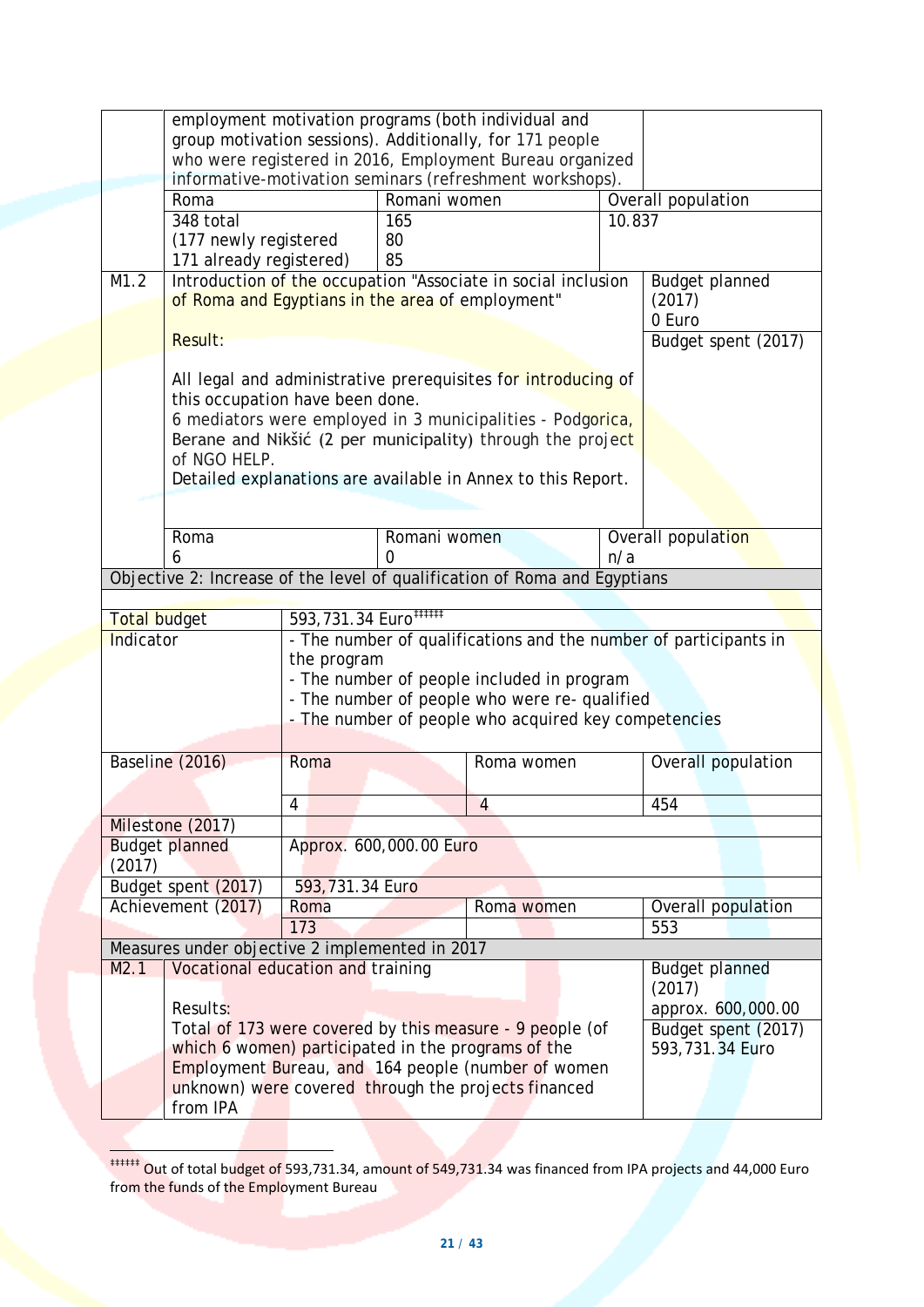|                                                                        | Roma                        |     | Roma women                                                 |     | Overall population    |  |  |
|------------------------------------------------------------------------|-----------------------------|-----|------------------------------------------------------------|-----|-----------------------|--|--|
|                                                                        | 173                         |     |                                                            | 553 |                       |  |  |
| M2.2                                                                   |                             |     | Development of occupation/qualification "Collector of      |     | <b>Budget planned</b> |  |  |
|                                                                        | secondary raw materials"    |     |                                                            |     | (2017)                |  |  |
|                                                                        |                             |     |                                                            |     | 3,000 Euro            |  |  |
|                                                                        | Results:                    |     |                                                            |     | Budget spent (2017)   |  |  |
|                                                                        |                             |     | In 2017, the initiative for development of the             |     | 0 Euro                |  |  |
|                                                                        |                             |     | occupation/qualification has been submitted by NGO         |     |                       |  |  |
|                                                                        |                             |     | Young Roma. Centre for Vocational Education, the           |     |                       |  |  |
|                                                                        |                             |     | institution in charge, started the process for development |     |                       |  |  |
|                                                                        | of standard for occupation. |     |                                                            |     |                       |  |  |
|                                                                        | Roma                        |     | Roma women                                                 |     | Overall population    |  |  |
|                                                                        | n/a                         | n/a | n/a                                                        |     |                       |  |  |
| Objective 3: Direct measures aimed at employment of Roma and Egyptians |                             |     |                                                            |     |                       |  |  |
|                                                                        |                             |     |                                                            |     |                       |  |  |
| Total budget                                                           |                             |     |                                                            |     |                       |  |  |
| Indicator                                                              |                             |     | - Reports related to public call                           |     |                       |  |  |

| Indicator | - Reports related to public call<br>- Decisions related to public call taken |                                                                |            |       |                       |  |  |  |  |  |
|-----------|------------------------------------------------------------------------------|----------------------------------------------------------------|------------|-------|-----------------------|--|--|--|--|--|
|           |                                                                              | - Contracts signed                                             |            |       |                       |  |  |  |  |  |
|           |                                                                              | - The number and the list off participants                     |            |       |                       |  |  |  |  |  |
|           |                                                                              | - The number off employed people                               |            |       |                       |  |  |  |  |  |
|           |                                                                              | - The number off subsidies                                     |            |       |                       |  |  |  |  |  |
|           |                                                                              | - The number of participants of the program                    |            |       |                       |  |  |  |  |  |
|           |                                                                              | - The number off employed persons and the length of employment |            |       |                       |  |  |  |  |  |
|           |                                                                              | - By- laws adopted                                             |            |       |                       |  |  |  |  |  |
|           |                                                                              | - Number of realized credits                                   |            |       |                       |  |  |  |  |  |
|           |                                                                              | - The training plan delivered                                  |            |       |                       |  |  |  |  |  |
|           |                                                                              |                                                                |            |       |                       |  |  |  |  |  |
|           | Baseline (2016)                                                              | Roma                                                           | Roma women |       | Overall population    |  |  |  |  |  |
|           |                                                                              | 80                                                             | 31         |       | 13,366                |  |  |  |  |  |
|           | Milestone (2017)                                                             |                                                                |            |       |                       |  |  |  |  |  |
|           | <b>Budget planned</b>                                                        | 40,000.00 Euro <sup>\$\$\$\$\$\$</sup>                         |            |       |                       |  |  |  |  |  |
| (2017)    |                                                                              |                                                                |            |       |                       |  |  |  |  |  |
|           | Budget spent (2017)                                                          | 44,080,98Euro                                                  |            |       |                       |  |  |  |  |  |
|           | Achievement (2017)                                                           | Roma                                                           | Roma women |       | Overall population    |  |  |  |  |  |
|           |                                                                              | 94                                                             | 31         |       | 10,726                |  |  |  |  |  |
|           |                                                                              | Measures under objective 3 implemented in 2016                 |            |       |                       |  |  |  |  |  |
| M3.1      |                                                                              | Inclusion of Roma and Egyptians in public works programs       |            |       | <b>Budget planned</b> |  |  |  |  |  |
|           |                                                                              |                                                                |            |       | (2017)                |  |  |  |  |  |
|           | Result:                                                                      |                                                                |            |       | 53,500 Euro           |  |  |  |  |  |
|           |                                                                              | In 2017, 45 Roma and Egyptians (5 of them women) were          |            |       | Budget spent (2017)   |  |  |  |  |  |
|           |                                                                              | included in public works program.                              |            |       | 44,080.98 Euro        |  |  |  |  |  |
|           |                                                                              |                                                                |            |       |                       |  |  |  |  |  |
|           | Roma                                                                         | Overall population                                             |            |       |                       |  |  |  |  |  |
|           | 45                                                                           |                                                                |            | 1,214 |                       |  |  |  |  |  |
| M3.2      |                                                                              | Stimulating employment on seasonal jobs by subsidizing         |            |       | <b>Budget planned</b> |  |  |  |  |  |
|           |                                                                              | salaries and/or the use of tax incentives                      |            |       | (2016)                |  |  |  |  |  |
|           |                                                                              |                                                                |            |       |                       |  |  |  |  |  |

<span id="page-21-0"></span>

<u>●●●●●</u><br>§§§§§§§ 40,000 from the Employment Bureau<br>\*\*\*\*\*\*\* 30,625.98 Euro from Employment Bureau, and 13.455€ from Ministry for Sustainable Development and Public Enterprise "Morsko dobro"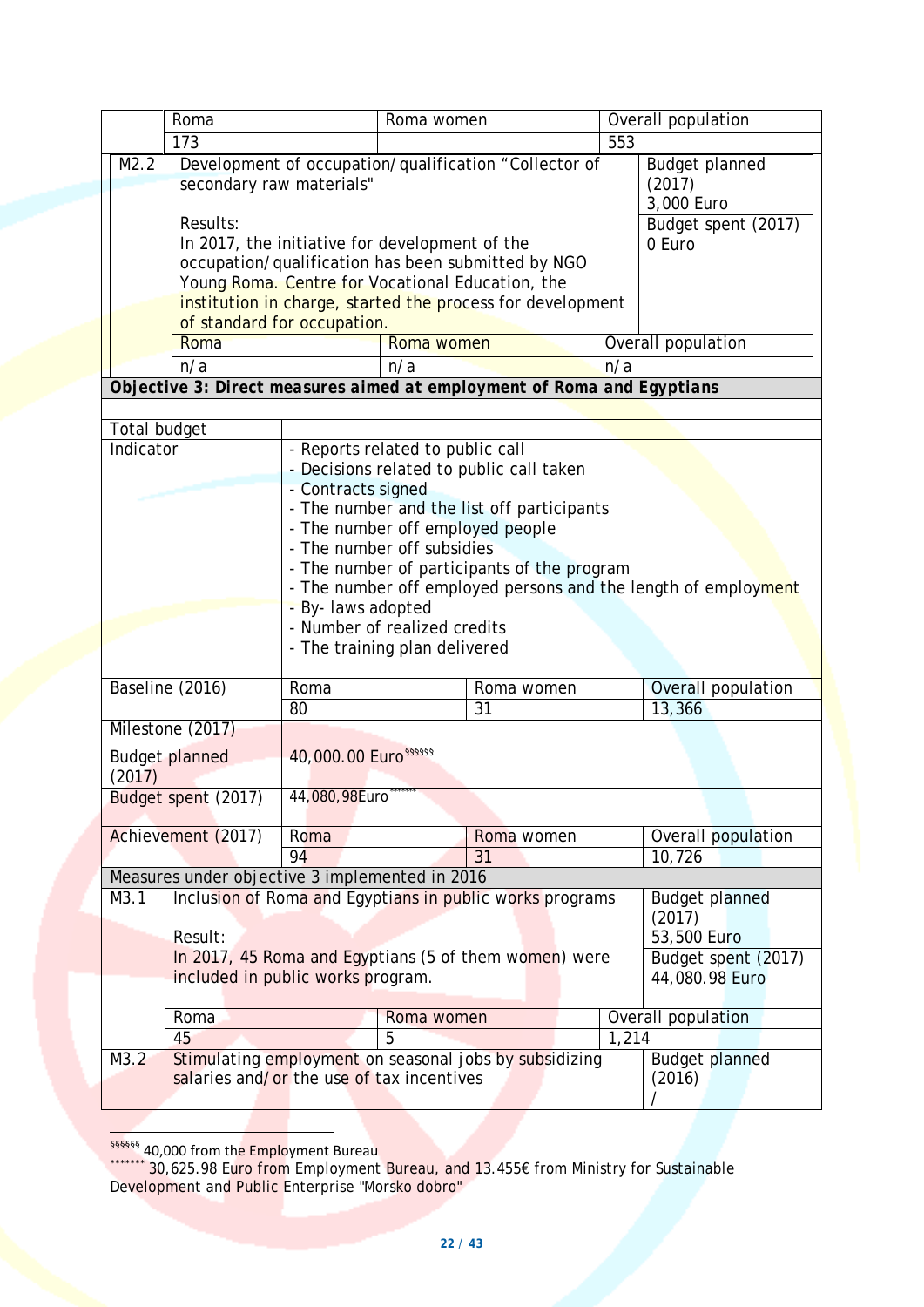|              | Result:                                                | Budget spent (2016) |                                   |                                                                       |       |                       |  |
|--------------|--------------------------------------------------------|---------------------|-----------------------------------|-----------------------------------------------------------------------|-------|-----------------------|--|
|              | In 2017, 49 Roma and Egyptians (26 of them women) were |                     |                                   |                                                                       |       |                       |  |
|              | included in seasonal jobs.                             |                     |                                   |                                                                       |       |                       |  |
|              | Roma                                                   |                     | Roma women                        |                                                                       |       | Overall population    |  |
|              | 49                                                     |                     | 26                                |                                                                       | 9,512 |                       |  |
| M3.3         | Training program for work with the employer            |                     |                                   |                                                                       |       | <b>Budget planned</b> |  |
|              |                                                        |                     |                                   |                                                                       |       | $(2017)$ (planned     |  |
|              | Result:                                                |                     |                                   |                                                                       |       | under budget for      |  |
|              |                                                        |                     |                                   |                                                                       |       | objective 2)          |  |
|              |                                                        |                     |                                   | This program has been offered to all unemployed persons,              |       | Budget spent (2016)   |  |
|              |                                                        |                     |                                   | but there was no interest from the side of unemployed                 |       |                       |  |
|              |                                                        |                     |                                   | Roma and Egyptians to attend it in 2017(Information from              |       |                       |  |
|              | the Employment Bureau)                                 |                     |                                   |                                                                       |       |                       |  |
|              | Roma                                                   |                     | Romani women                      |                                                                       |       | Overall population    |  |
|              | $\Omega$                                               |                     | $\overline{0}$                    |                                                                       | 100   |                       |  |
| M3.4         | Self-employment programs                               |                     |                                   |                                                                       |       | <b>Budget planned</b> |  |
|              | Result:                                                |                     |                                   |                                                                       |       | (2017)                |  |
|              |                                                        |                     |                                   |                                                                       |       |                       |  |
|              |                                                        |                     |                                   | This program has been offered to all unemployed persons,              |       | Budget spent (2017)   |  |
|              |                                                        |                     |                                   | but there was no interest from the side of unemployed                 |       |                       |  |
|              |                                                        |                     |                                   | Roma and Egyptians to attend it in 2017 (information from             |       |                       |  |
|              | the Employment Bureau).                                |                     |                                   |                                                                       |       |                       |  |
|              | Roma                                                   |                     | Romani women<br>0                 |                                                                       | 20    | Overall population    |  |
|              | 0                                                      |                     |                                   | Objective 4: Strengthening the capacity of institutions of the system |       |                       |  |
|              |                                                        |                     |                                   |                                                                       |       |                       |  |
|              |                                                        |                     |                                   |                                                                       |       |                       |  |
| Total budget |                                                        |                     |                                   |                                                                       |       |                       |  |
| Indicator    |                                                        |                     | - The training plan developed     |                                                                       |       |                       |  |
|              |                                                        |                     | - Report on implemented trainings |                                                                       |       |                       |  |
|              | Baseline (2016)                                        | Roma<br>Roma women  |                                   |                                                                       |       | Overall population    |  |
|              |                                                        | n/a                 | n/a                               |                                                                       |       | n/a                   |  |
|              | Milestone (2017)                                       |                     |                                   |                                                                       |       |                       |  |
|              | <b>Budget planned</b>                                  |                     |                                   | IPA (Service contract "Cooperation between EAM and CSW)               |       |                       |  |
| (2017)       |                                                        |                     |                                   |                                                                       |       |                       |  |
|              | Budget spent (2017)                                    |                     |                                   | IPA (Service contract "Cooperation between EAM and CSW)               |       |                       |  |
|              | Achievement (2017)                                     | Roma                |                                   | Roma women                                                            |       | Overall population    |  |
|              |                                                        | n/a                 |                                   | n/a                                                                   |       | n/a                   |  |
|              | Measures under objective 4 implemented in 2016         |                     |                                   |                                                                       |       |                       |  |
| M4.1         |                                                        |                     |                                   | Training for employees of the Employment Institute and                |       | <b>Budget planned</b> |  |
|              | centres for social work                                |                     |                                   |                                                                       |       | (2017)                |  |
|              |                                                        |                     |                                   |                                                                       |       |                       |  |
|              | Result:                                                |                     |                                   |                                                                       |       | Budget spent (2017)   |  |
|              |                                                        |                     |                                   | Knowledge and skills for total of 49 employees (of which 38           |       |                       |  |
|              |                                                        |                     |                                   | women) from the Employment Agency of Montenegro,                      |       |                       |  |
|              |                                                        |                     |                                   | centers for social work and representatives of social                 |       |                       |  |
|              |                                                        |                     |                                   | partners to work with Roma and Egyptians have been                    |       |                       |  |
|              | upgraded through training.                             |                     |                                   | Additional explanation of the Employment Bureau are                   |       |                       |  |
|              | presented in the Annex.                                |                     |                                   |                                                                       |       |                       |  |
|              | Roma                                                   |                     | Roma women                        |                                                                       |       | Overall population    |  |
|              | n/a                                                    |                     | n/a                               |                                                                       | n/a   |                       |  |
|              |                                                        |                     |                                   |                                                                       |       |                       |  |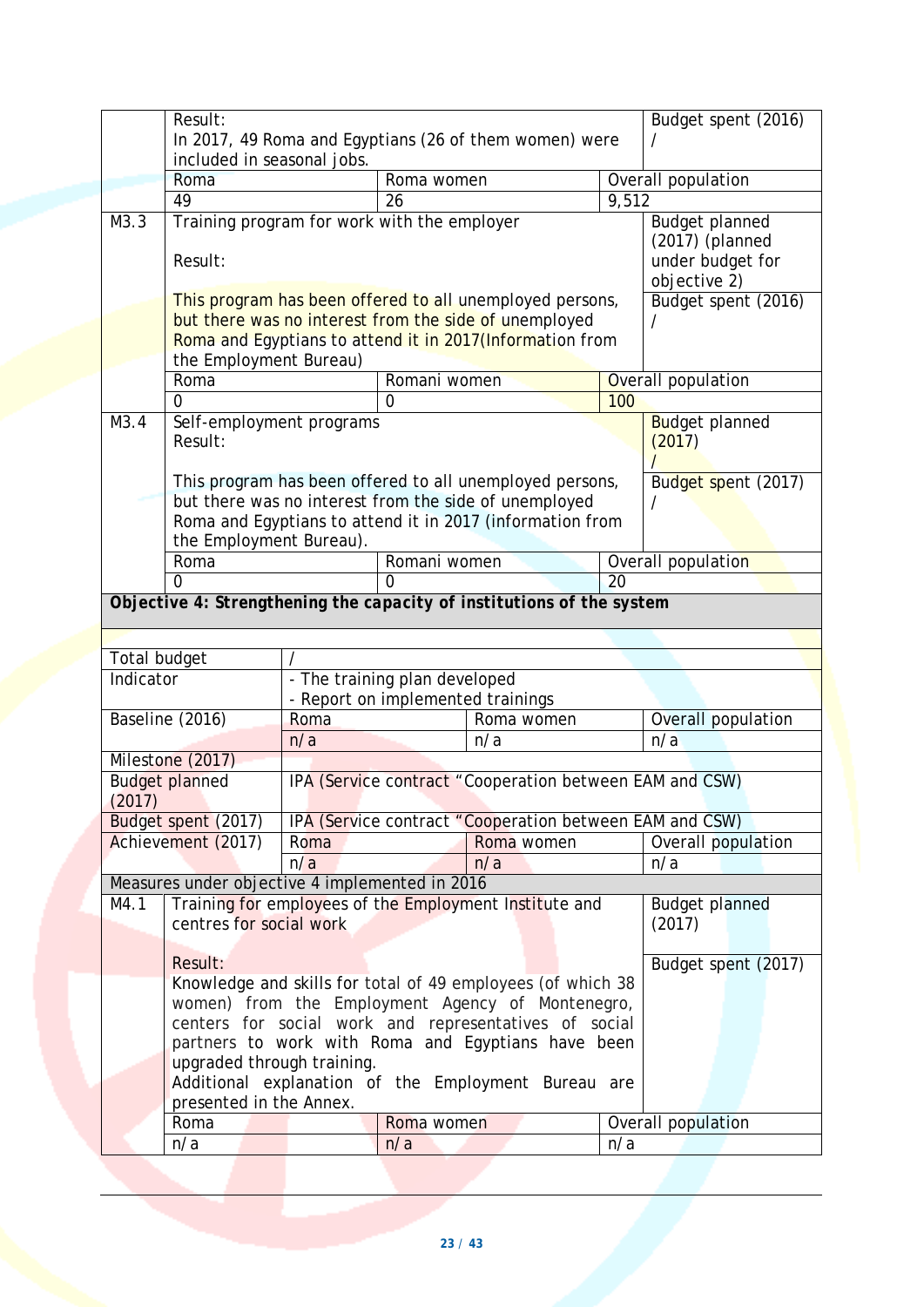| Reporting person |                                                |
|------------------|------------------------------------------------|
| Name SURNAME     | Nevena SUKOVIC                                 |
| Position         | Senior advisor for professional rehabilitation |
| Institution      | EMPLOYMENT AGENCY OF MONTENEGRO                |
| Email            | nevena.sukovic@zzzcg.me                        |
| Phone $#$        | +382-20-405-293                                |
| Date             | 15.03.2017.                                    |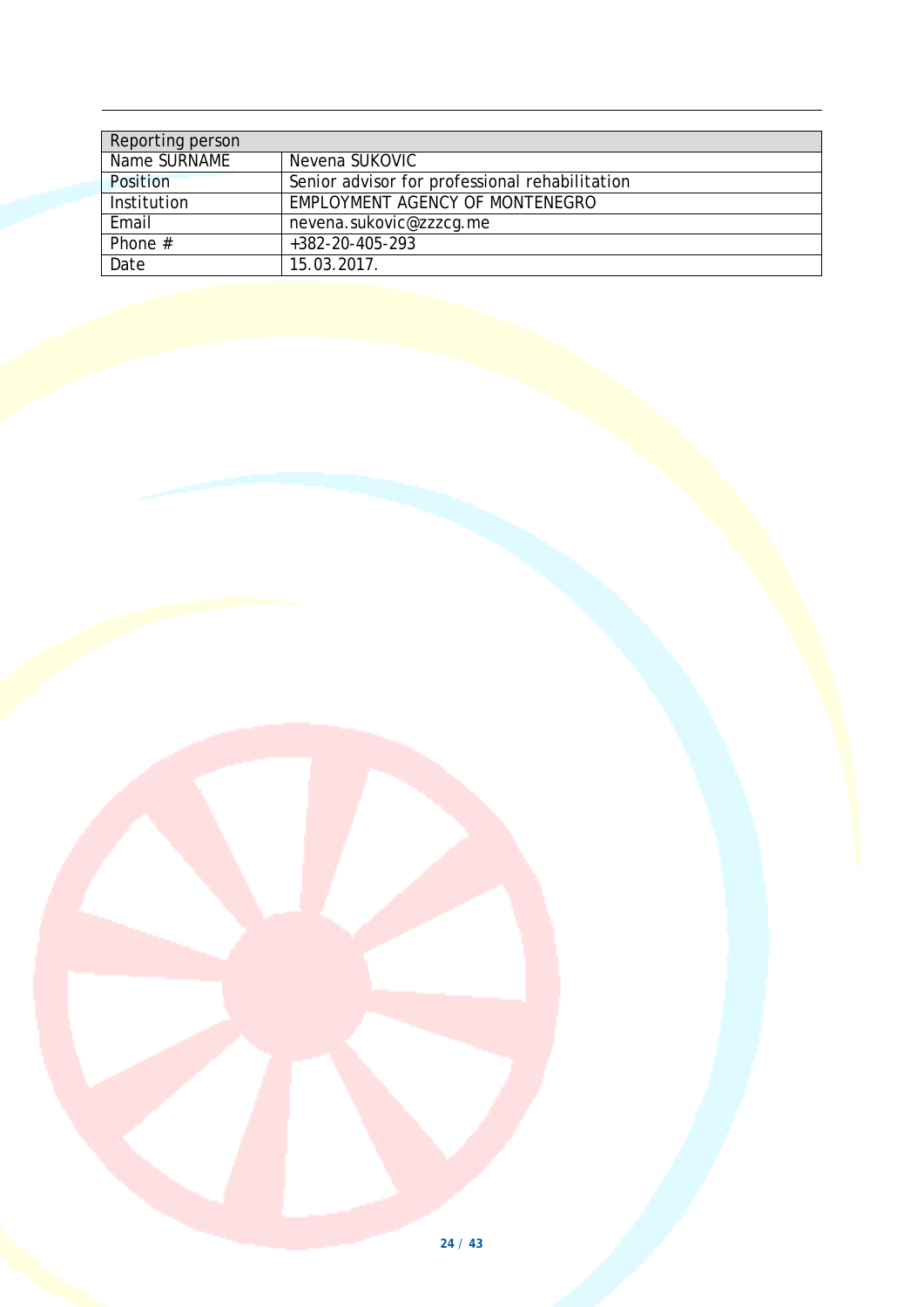<span id="page-24-0"></span>

| <b>Health</b>           |                                                                                                               |                                                                     |                 |                                                                                                                                |     |                                 |  |  |
|-------------------------|---------------------------------------------------------------------------------------------------------------|---------------------------------------------------------------------|-----------------|--------------------------------------------------------------------------------------------------------------------------------|-----|---------------------------------|--|--|
| Goal <sup>†††††††</sup> |                                                                                                               |                                                                     |                 |                                                                                                                                |     |                                 |  |  |
|                         | 1. Increasing the level of use of access to health care<br>2. Preventive actions and field campaigns          |                                                                     |                 |                                                                                                                                |     |                                 |  |  |
|                         | 3. The information and awareness-raising campaigns                                                            |                                                                     |                 |                                                                                                                                |     |                                 |  |  |
|                         |                                                                                                               |                                                                     |                 |                                                                                                                                |     |                                 |  |  |
|                         | Total budget <sup>#####</sup>                                                                                 |                                                                     |                 |                                                                                                                                |     |                                 |  |  |
| Indicator               |                                                                                                               |                                                                     |                 |                                                                                                                                |     |                                 |  |  |
|                         |                                                                                                               |                                                                     |                 |                                                                                                                                |     |                                 |  |  |
|                         | Baseline (2016)                                                                                               | <b>Overall population</b>                                           |                 |                                                                                                                                |     |                                 |  |  |
|                         | Milestone (2017)                                                                                              |                                                                     |                 |                                                                                                                                |     |                                 |  |  |
| (2017)                  | <b>Budget planned</b>                                                                                         |                                                                     |                 | Regular activities, covered from the state budget                                                                              |     |                                 |  |  |
|                         | Budget spent (2017)                                                                                           |                                                                     |                 | Regular activities, covered from the state budget <sup>5555555</sup>                                                           |     |                                 |  |  |
|                         | Achievement (2017)                                                                                            | Overall population                                                  |                 |                                                                                                                                |     |                                 |  |  |
|                         |                                                                                                               |                                                                     |                 | Objective 1: Increasing the level of use of access to health care                                                              |     |                                 |  |  |
|                         |                                                                                                               |                                                                     |                 |                                                                                                                                |     |                                 |  |  |
| Total budget            |                                                                                                               |                                                                     |                 |                                                                                                                                |     |                                 |  |  |
| Indicator               |                                                                                                               |                                                                     |                 |                                                                                                                                |     |                                 |  |  |
|                         |                                                                                                               | Permanently employed two associates in the social inclusion of<br>➤ |                 |                                                                                                                                |     |                                 |  |  |
|                         |                                                                                                               |                                                                     |                 | Roma and Egyptians in the area of health, in Podgorica;                                                                        |     |                                 |  |  |
|                         |                                                                                                               |                                                                     |                 | Roma women                                                                                                                     |     |                                 |  |  |
|                         | Baseline (2016)                                                                                               | Roma<br>$\overline{0}$                                              |                 | $\Omega$                                                                                                                       |     | Overall population<br>n/a       |  |  |
|                         | Milestone (2017)                                                                                              | $\overline{2}$                                                      |                 |                                                                                                                                |     |                                 |  |  |
|                         | <b>Budget planned</b>                                                                                         | Regular state budget                                                |                 |                                                                                                                                |     |                                 |  |  |
| (2017)                  |                                                                                                               |                                                                     |                 |                                                                                                                                |     |                                 |  |  |
|                         | Budget spent (2017)                                                                                           |                                                                     |                 |                                                                                                                                |     |                                 |  |  |
|                         | Achievement (2017)                                                                                            | Roma                                                                |                 | Roma women                                                                                                                     |     | Overall population              |  |  |
|                         |                                                                                                               | 3                                                                   |                 | 0                                                                                                                              |     | n/a                             |  |  |
|                         | Measures under objective 1 implemented in 2016                                                                |                                                                     |                 |                                                                                                                                |     |                                 |  |  |
|                         |                                                                                                               |                                                                     |                 | M1.1   Introduction and strengthening of the role of "Associate in<br>the social inclusion of Roma and Egyptians in the health |     | <b>Budget planned</b><br>(2016) |  |  |
|                         | care" (SSIREHC).                                                                                              |                                                                     |                 |                                                                                                                                |     | Regular state budget            |  |  |
|                         |                                                                                                               |                                                                     |                 |                                                                                                                                |     | Budget spent (2016)             |  |  |
|                         | Result:                                                                                                       |                                                                     |                 |                                                                                                                                |     |                                 |  |  |
|                         |                                                                                                               |                                                                     |                 |                                                                                                                                |     |                                 |  |  |
|                         | Three health mediators are permanently employed in<br>Health Centre (HC) in Podgorica, based on amendments of |                                                                     |                 |                                                                                                                                |     |                                 |  |  |
|                         | the HC employment by-laws.                                                                                    |                                                                     |                 |                                                                                                                                |     |                                 |  |  |
|                         |                                                                                                               |                                                                     |                 |                                                                                                                                |     |                                 |  |  |
|                         | Roma                                                                                                          |                                                                     |                 |                                                                                                                                |     | Overall population              |  |  |
|                         | 3                                                                                                             |                                                                     | Roma women<br>0 |                                                                                                                                | n/a |                                 |  |  |
|                         |                                                                                                               |                                                                     |                 |                                                                                                                                |     |                                 |  |  |

<span id="page-24-1"></span> <sup>†††††††</sup> The Goal of the Strategy in the priority area of Health is expressed as a list of objectives in 2017 ‡‡‡‡‡‡‡ Budget for Health is planned on annual bases

<span id="page-24-2"></span>ssession budget for health is planned on annual succes is provided from the Health Fund. The structure and the methodology of budget planning and reporting does not provide information on spending for particular population, like Roma and Egyptians.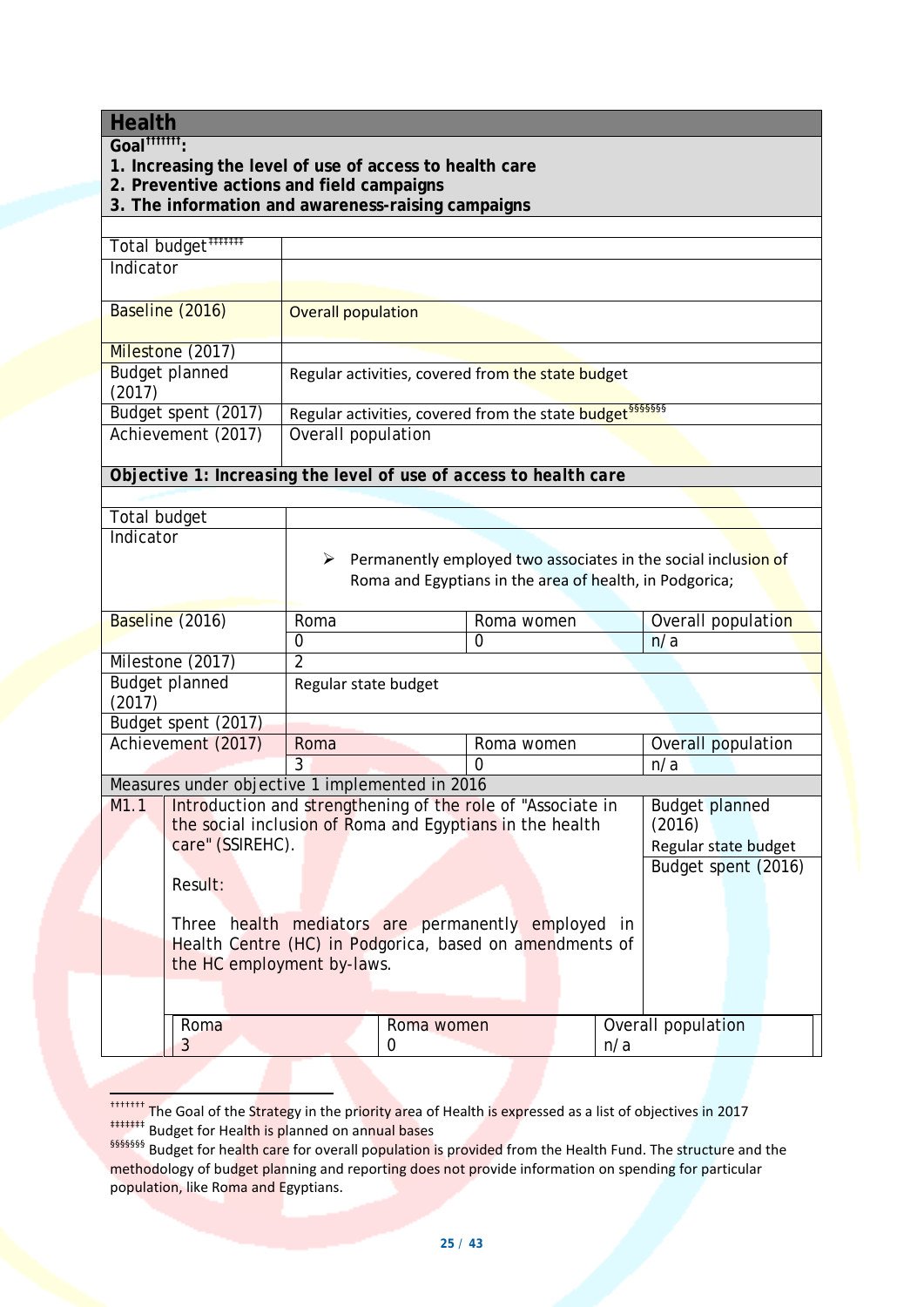|                     | Objective 2: Preventive actions and field campaigns                                                                   |                       |                   |                                                                                                                           |     |                                                       |  |
|---------------------|-----------------------------------------------------------------------------------------------------------------------|-----------------------|-------------------|---------------------------------------------------------------------------------------------------------------------------|-----|-------------------------------------------------------|--|
|                     |                                                                                                                       |                       |                   |                                                                                                                           |     |                                                       |  |
| <b>Total budget</b> |                                                                                                                       | Regular state budget  |                   |                                                                                                                           |     |                                                       |  |
| Indicator           |                                                                                                                       |                       |                   |                                                                                                                           |     |                                                       |  |
|                     |                                                                                                                       |                       |                   | $\triangleright$ Report on the number of vaccinated Roma and Egyptian                                                     |     |                                                       |  |
|                     |                                                                                                                       |                       |                   | children during field vaccination;                                                                                        |     |                                                       |  |
|                     |                                                                                                                       | $\blacktriangleright$ |                   | key risks to pregnancy and child health;                                                                                  |     | Report on the number of pregnant women with a note on |  |
|                     |                                                                                                                       |                       |                   |                                                                                                                           |     |                                                       |  |
|                     |                                                                                                                       |                       |                   |                                                                                                                           |     |                                                       |  |
|                     | Baseline (2016)                                                                                                       | Roma                  |                   | Roma women                                                                                                                |     | Overall population                                    |  |
|                     |                                                                                                                       |                       |                   |                                                                                                                           |     |                                                       |  |
|                     | Milestone (2017)<br><b>Budget planned</b>                                                                             | Regular state budget  |                   |                                                                                                                           |     |                                                       |  |
| (2017)              |                                                                                                                       |                       |                   |                                                                                                                           |     |                                                       |  |
|                     | Budget spent (2017)                                                                                                   |                       |                   |                                                                                                                           |     |                                                       |  |
|                     | Achievement (2017)                                                                                                    | Roma                  |                   | Roma women                                                                                                                |     | Overall population                                    |  |
|                     | Measures under objective 2 implemented in 2017                                                                        |                       |                   |                                                                                                                           |     |                                                       |  |
| M2.1                | Vaccination of children                                                                                               |                       |                   |                                                                                                                           |     | Budget planned                                        |  |
|                     |                                                                                                                       |                       |                   |                                                                                                                           |     | (2017)                                                |  |
|                     | Result:                                                                                                               |                       |                   |                                                                                                                           |     | Regular state budget                                  |  |
|                     |                                                                                                                       |                       |                   | Immunization coverage for all children in Montenegro is<br>monitored through the implementation of the program of         |     | Budget spent (2017)                                   |  |
|                     |                                                                                                                       |                       |                   | compulsory immunization through selected paediatricians,                                                                  |     | Regular state budget                                  |  |
|                     |                                                                                                                       |                       |                   | including the field vaccination of Roma and Egyptian                                                                      |     |                                                       |  |
|                     |                                                                                                                       |                       |                   | children in the settlements. According to the summary                                                                     |     |                                                       |  |
|                     |                                                                                                                       |                       |                   | results of immunization activities in the Roma and Egyptian<br>population, epidemiologically most important vaccines are: |     |                                                       |  |
|                     | MMR and polio vaccine.                                                                                                |                       |                   |                                                                                                                           |     |                                                       |  |
|                     |                                                                                                                       |                       |                   |                                                                                                                           |     |                                                       |  |
|                     |                                                                                                                       |                       |                   |                                                                                                                           |     |                                                       |  |
|                     | Roma<br>n/a                                                                                                           |                       | Roma women<br>n/a |                                                                                                                           | n/a | Overall population                                    |  |
| M2.2                |                                                                                                                       |                       |                   | Preventive medical examination of pregnant women                                                                          |     | <b>Budget planned</b>                                 |  |
|                     |                                                                                                                       |                       |                   |                                                                                                                           |     | (2017)                                                |  |
|                     |                                                                                                                       |                       |                   |                                                                                                                           |     | Regular state budget                                  |  |
|                     | Result:                                                                                                               |                       |                   |                                                                                                                           |     | Budget spent (2017)                                   |  |
|                     |                                                                                                                       |                       |                   |                                                                                                                           |     |                                                       |  |
|                     | The Ministry of Health and Ministry of Human and Minority<br>Rights in cooperation with the NGO sector, organized and |                       |                   |                                                                                                                           |     |                                                       |  |
|                     | implemented preventive medical examinations of 80 women                                                               |                       |                   |                                                                                                                           |     |                                                       |  |
|                     | from Danilovgrad, Bijelo Polje, Nikšić and Berane.                                                                    |                       |                   |                                                                                                                           |     |                                                       |  |
|                     |                                                                                                                       |                       |                   |                                                                                                                           |     |                                                       |  |
|                     |                                                                                                                       |                       |                   |                                                                                                                           |     |                                                       |  |
|                     | Roma<br>n/a                                                                                                           |                       | Roma women<br>80  |                                                                                                                           |     | Overall population                                    |  |
|                     |                                                                                                                       |                       |                   | Objective 3: The information and awareness-raising campaigns                                                              |     |                                                       |  |
|                     |                                                                                                                       |                       |                   |                                                                                                                           |     |                                                       |  |
|                     | <b>Total budget</b><br>Regular activity                                                                               |                       |                   |                                                                                                                           |     |                                                       |  |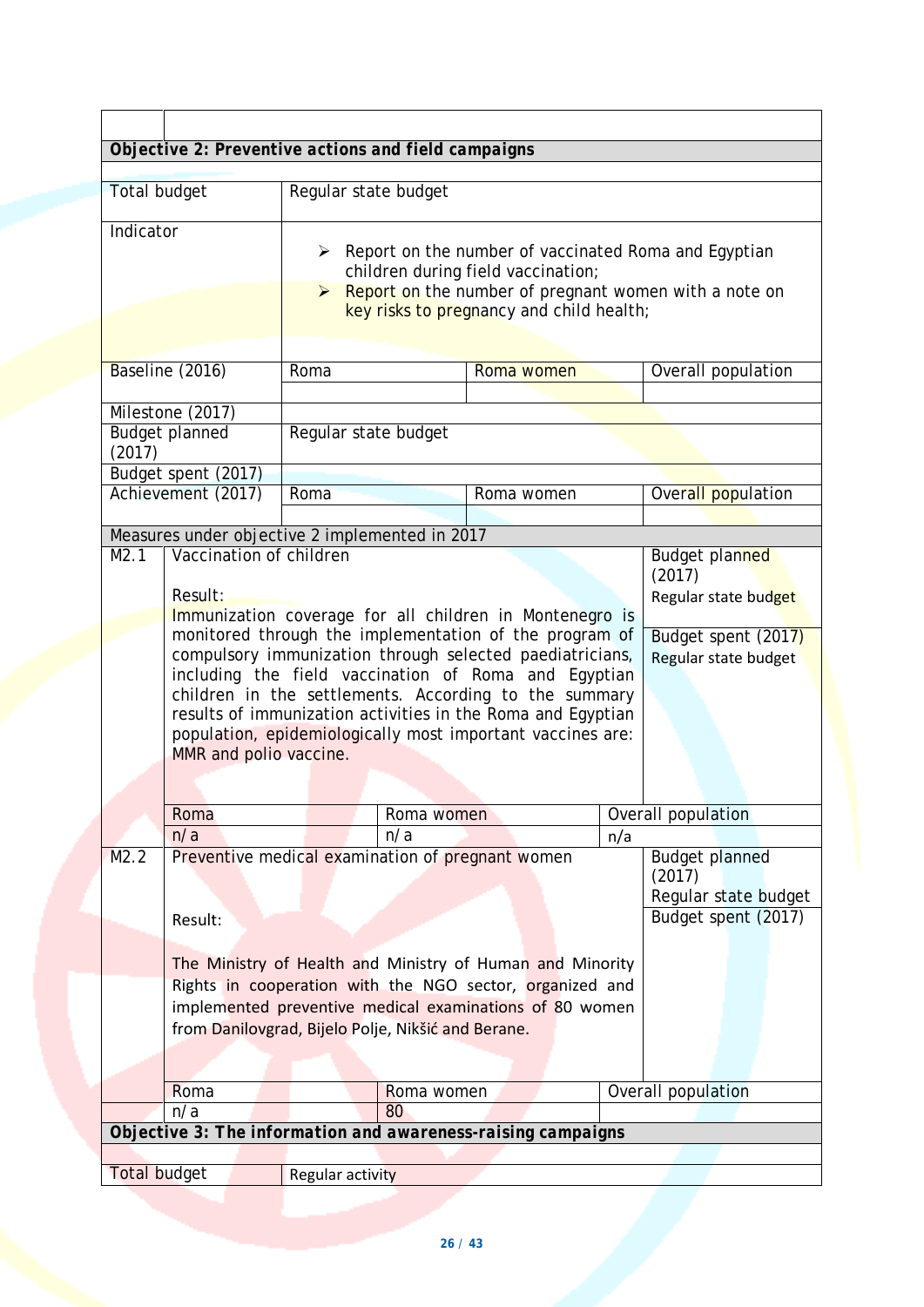| Indicator                       |                                                                                                                                                                                                                                                                                                                                                                                                                   |                                                                                                                                                                                                                                                                                                                                                        |                                                                                |                                                         |  |  |
|---------------------------------|-------------------------------------------------------------------------------------------------------------------------------------------------------------------------------------------------------------------------------------------------------------------------------------------------------------------------------------------------------------------------------------------------------------------|--------------------------------------------------------------------------------------------------------------------------------------------------------------------------------------------------------------------------------------------------------------------------------------------------------------------------------------------------------|--------------------------------------------------------------------------------|---------------------------------------------------------|--|--|
|                                 | ➤<br>$\blacktriangleright$<br>➤<br>$\blacktriangleright$                                                                                                                                                                                                                                                                                                                                                          | Report on the implemented campaign: Meet Your Associate;<br>Report on the implemented campaign on importance of<br>reproductive health, with emphasis on Roma and Egyptian women;<br>Report on the implemented campaign: Select Your Doctor<br>Report on the implemented campaign on infectious diseases, with<br>emphasis on Roma and Egyptian women; |                                                                                |                                                         |  |  |
| Baseline (2016)                 | Roma                                                                                                                                                                                                                                                                                                                                                                                                              | Roma women                                                                                                                                                                                                                                                                                                                                             |                                                                                | Overall population                                      |  |  |
| Milestone (2017)                |                                                                                                                                                                                                                                                                                                                                                                                                                   |                                                                                                                                                                                                                                                                                                                                                        |                                                                                |                                                         |  |  |
| <b>Budget planned</b><br>(2017) |                                                                                                                                                                                                                                                                                                                                                                                                                   |                                                                                                                                                                                                                                                                                                                                                        |                                                                                |                                                         |  |  |
| Budget spent (2017)             |                                                                                                                                                                                                                                                                                                                                                                                                                   |                                                                                                                                                                                                                                                                                                                                                        |                                                                                |                                                         |  |  |
| Achievement (2017)              | Roma                                                                                                                                                                                                                                                                                                                                                                                                              | Roma women                                                                                                                                                                                                                                                                                                                                             |                                                                                | Overall population                                      |  |  |
|                                 |                                                                                                                                                                                                                                                                                                                                                                                                                   |                                                                                                                                                                                                                                                                                                                                                        |                                                                                |                                                         |  |  |
|                                 | Measures under objective 3 implemented in 2016                                                                                                                                                                                                                                                                                                                                                                    |                                                                                                                                                                                                                                                                                                                                                        |                                                                                | <b>Budget planned</b>                                   |  |  |
| M3.1<br>Result:                 | Instrument/measure Campaign: Meet you<br>Associate/SSIREHC                                                                                                                                                                                                                                                                                                                                                        |                                                                                                                                                                                                                                                                                                                                                        |                                                                                |                                                         |  |  |
|                                 | Total of 32 workshops for Roma and Egyptian population has been<br>organized. Topics of the workshops were: health prevention,<br>health education, prevention of early marriages, personal<br>hygiene, etc. Campaigns also covered topics related to the<br>following measures: 3.1, 3.2, 3.3 and 3.4. and have been<br>conducted by local health centres in cities where Roma and<br>Egyptian population lives. |                                                                                                                                                                                                                                                                                                                                                        | Budget spent (2017)                                                            |                                                         |  |  |
| Roma                            | Roma women                                                                                                                                                                                                                                                                                                                                                                                                        |                                                                                                                                                                                                                                                                                                                                                        |                                                                                | Overall population                                      |  |  |
| n/a                             | n/a                                                                                                                                                                                                                                                                                                                                                                                                               |                                                                                                                                                                                                                                                                                                                                                        | n/a                                                                            |                                                         |  |  |
| M3.2<br>Campaign<br>Result:     | importance<br>about the<br>health, with emphasis on Roma and Egyptian women<br>See explanation of results for the Measure 3.1.                                                                                                                                                                                                                                                                                    | of reproductive                                                                                                                                                                                                                                                                                                                                        | <b>Budget planned</b><br>(2017)<br>Regular state budget<br>Budget spent (2017) |                                                         |  |  |
| Roma                            | Roma women                                                                                                                                                                                                                                                                                                                                                                                                        |                                                                                                                                                                                                                                                                                                                                                        |                                                                                | Overall population                                      |  |  |
| n/a                             | n/a                                                                                                                                                                                                                                                                                                                                                                                                               |                                                                                                                                                                                                                                                                                                                                                        | n/a                                                                            |                                                         |  |  |
| M3.3                            | Campaign: Select your doctor<br>See explanation of results for the Measure 3.1.                                                                                                                                                                                                                                                                                                                                   | <b>Budget planned</b><br>(2017)<br>Regular state budget<br>Budget spent (2017)                                                                                                                                                                                                                                                                         |                                                                                |                                                         |  |  |
| Roma<br>n/a                     | Roma women<br>n/a                                                                                                                                                                                                                                                                                                                                                                                                 |                                                                                                                                                                                                                                                                                                                                                        | n/a                                                                            | Overall population                                      |  |  |
| M3.4                            | Campaign on infectious diseases, with an emphasis on<br>Roma and Egyptian women                                                                                                                                                                                                                                                                                                                                   |                                                                                                                                                                                                                                                                                                                                                        |                                                                                | <b>Budget planned</b><br>(2017)<br>Regular state budget |  |  |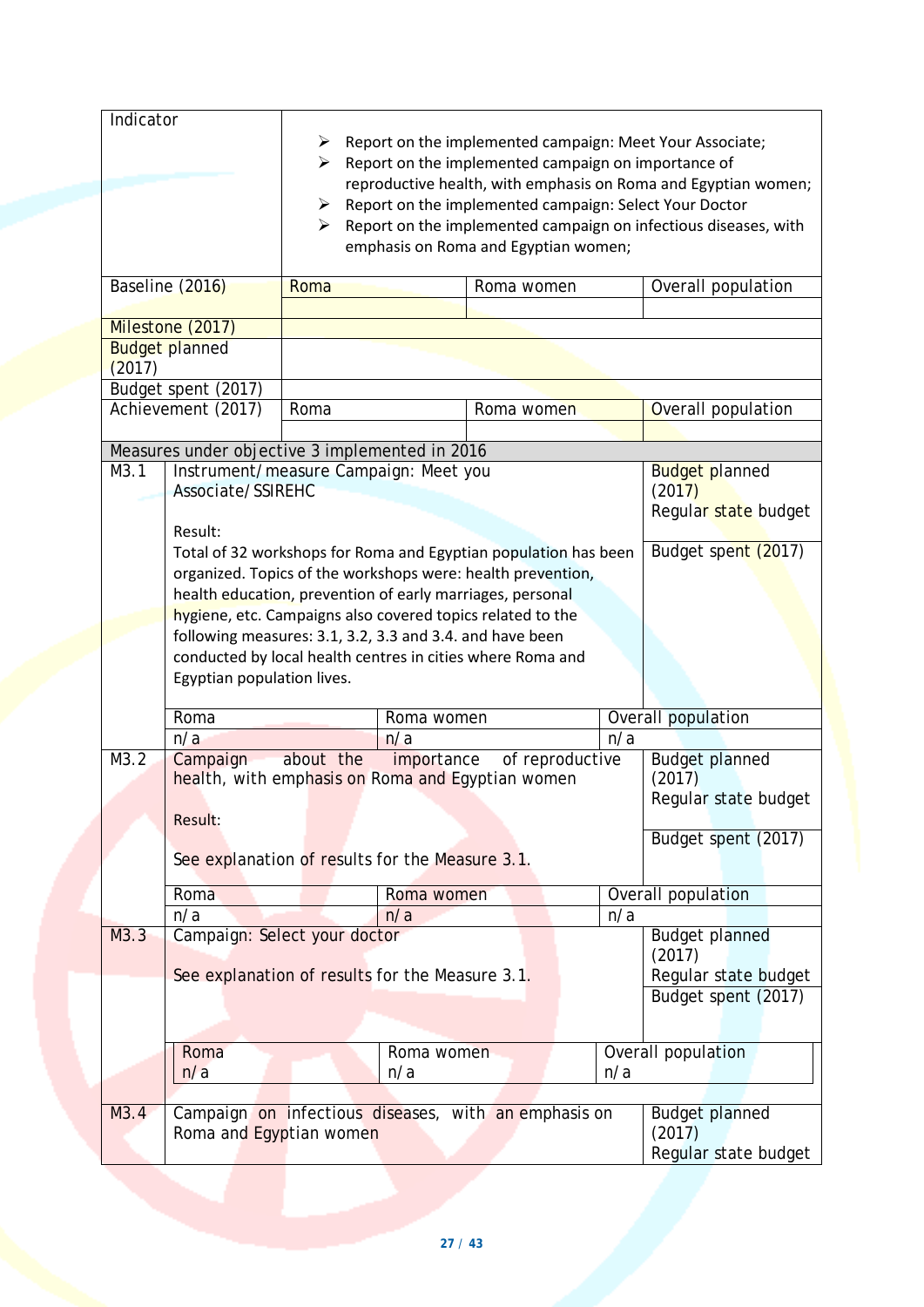|      | According to the Strategy, implementation of the measure<br>is planned for the first quarter of 2019.                                      | Budget spent (2017)<br>n/a                                                            |     |                                                 |
|------|--------------------------------------------------------------------------------------------------------------------------------------------|---------------------------------------------------------------------------------------|-----|-------------------------------------------------|
|      | Roma                                                                                                                                       | Roma women                                                                            |     | Overall population                              |
|      | n/a                                                                                                                                        | n/a                                                                                   | n/a |                                                 |
| M3.5 | about the<br>Campaign<br>children<br>According to the Strategy, implementation of this measure is<br>planned for the first quarter of 2019 | <b>Budget planned</b><br>(2017)<br>Regular state budget<br>Budget spent (2017)<br>n/a |     |                                                 |
|      |                                                                                                                                            |                                                                                       |     |                                                 |
|      | Roma                                                                                                                                       | Overall population                                                                    |     |                                                 |
|      | n/a<br>.<br>. .                                                                                                                            | n/a<br>$\sim$                                                                         | n/a | the contract of the contract of<br>$\mathbf{r}$ |

[please add as many table parts for objectives as needed, according to the number of objectives stated in the Strategy]

| Reporting person |                           |
|------------------|---------------------------|
| Name SURNAME     | Mrs Senka KLIKOVAC        |
| Position         | Senior adviser            |
| Institution      | Ministry of Health        |
| Email            | senka.klikovac@mzd.gov.me |
| Phone $#$        | +382 20 482 333           |
| Date             | 13.03.2017                |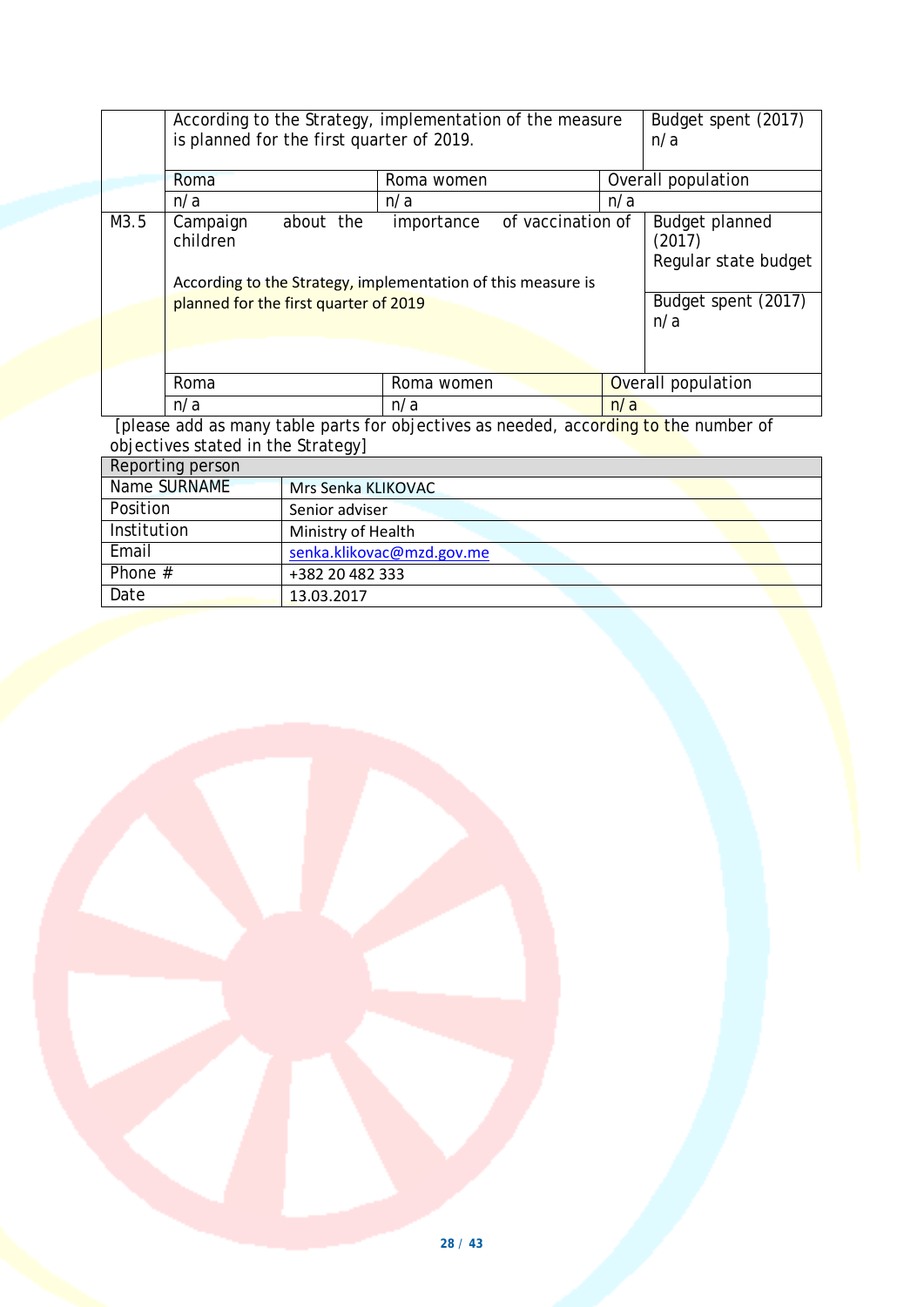### <span id="page-28-0"></span>**Housing**

#### **Goal\*\*\*\*\*\*\*[\\*:](#page-28-1)**

- **- Improving housing conditions of Roma and Egyptians**
- **Resettlement (reallocation) of Roma and Egyptian settlements and/or structures**

| Total budget     |                                                            |                                                                     |     |                                                                    |                       |                       |  |
|------------------|------------------------------------------------------------|---------------------------------------------------------------------|-----|--------------------------------------------------------------------|-----------------------|-----------------------|--|
| Indicator        |                                                            |                                                                     |     |                                                                    |                       |                       |  |
| Baseline (2016)  |                                                            | Roma                                                                |     | Roma women                                                         |                       | Overall population    |  |
|                  |                                                            |                                                                     |     |                                                                    |                       |                       |  |
| Milestone (2017) |                                                            |                                                                     |     |                                                                    |                       |                       |  |
|                  | <b>Budget planned (2017)</b>                               | 16,000,000.00 Euro                                                  |     |                                                                    |                       |                       |  |
|                  | Budget spent (2017)                                        | 9,400,000.00 Euro                                                   |     |                                                                    |                       |                       |  |
|                  | Achievement (2013)                                         | Roma                                                                |     | Roma women                                                         |                       | Overall population    |  |
|                  |                                                            |                                                                     |     |                                                                    |                       |                       |  |
|                  |                                                            |                                                                     |     | Objective 1: Improving housing conditions of Roma and Egyptians    |                       |                       |  |
|                  |                                                            |                                                                     |     |                                                                    |                       |                       |  |
| Total budget     |                                                            |                                                                     |     |                                                                    |                       |                       |  |
| Indicator        |                                                            |                                                                     |     | - Database of housing conditions of Roma and Egyptians             |                       |                       |  |
|                  |                                                            | developed                                                           |     |                                                                    |                       |                       |  |
|                  |                                                            |                                                                     |     | - Analyses of the legislative framework with proposals for         |                       |                       |  |
|                  |                                                            | legislative amendments done                                         |     |                                                                    |                       |                       |  |
|                  |                                                            | - List of amended laws                                              |     |                                                                    |                       |                       |  |
| Baseline (2016)  |                                                            | Roma                                                                |     | Roma women                                                         |                       | Overall population    |  |
|                  |                                                            | n/a                                                                 |     | n/a                                                                |                       | n/a                   |  |
| Milestone (2017) |                                                            |                                                                     |     |                                                                    |                       |                       |  |
|                  | Budget planned (2017)                                      |                                                                     |     |                                                                    |                       |                       |  |
|                  | Budget spent (2017)                                        |                                                                     |     |                                                                    |                       |                       |  |
|                  | Achievement (2017)                                         | Roma                                                                |     | Roma women                                                         |                       | Overall population    |  |
|                  |                                                            | n/a                                                                 |     | n/a                                                                |                       | n/a                   |  |
|                  | Measures under objective 1 implemented in 2017             |                                                                     |     |                                                                    |                       |                       |  |
| M1.1             |                                                            | Development of database about social housing of Roma                |     |                                                                    | <b>Budget planned</b> |                       |  |
|                  | and Egyptians and amendments of legislation                |                                                                     |     |                                                                    |                       | (2017)                |  |
|                  |                                                            |                                                                     |     |                                                                    |                       | Regular state         |  |
|                  | Result:                                                    |                                                                     |     |                                                                    |                       | budget                |  |
|                  |                                                            |                                                                     |     | The Program for Social Housing 2017-2020 has been developed.       |                       | Budget spent (2017)   |  |
|                  |                                                            |                                                                     |     | Database about social houses of Roma and Egyptians by              |                       | Regular state         |  |
|                  |                                                            | budget<br>municipality has been developed within the Program. Local |     |                                                                    |                       |                       |  |
|                  |                                                            |                                                                     |     | municipalities developed a blueprint for local legislation related |                       |                       |  |
|                  |                                                            | to alternative accommodation.                                       |     |                                                                    |                       |                       |  |
|                  | Additional explanations are available in the Annex to this |                                                                     |     |                                                                    |                       |                       |  |
|                  | Report.                                                    |                                                                     |     |                                                                    |                       |                       |  |
|                  |                                                            |                                                                     |     |                                                                    |                       |                       |  |
|                  | Roma                                                       | Roma women                                                          |     |                                                                    |                       | Overall population    |  |
|                  | n/a                                                        |                                                                     | n/a |                                                                    | n/a                   |                       |  |
| M1.2             |                                                            |                                                                     |     | Construction of social housing for refugees and displaced          |                       | <b>Budget planned</b> |  |
|                  | persons                                                    |                                                                     |     |                                                                    |                       | (2017)                |  |
|                  |                                                            |                                                                     |     |                                                                    |                       | 16,000,000.00 Euro    |  |

<span id="page-28-1"></span>\*\*\*\*\*\*\*\*\* The Goal of the Strategy in the priority area of Housing is expressed as a list of objectives in 2017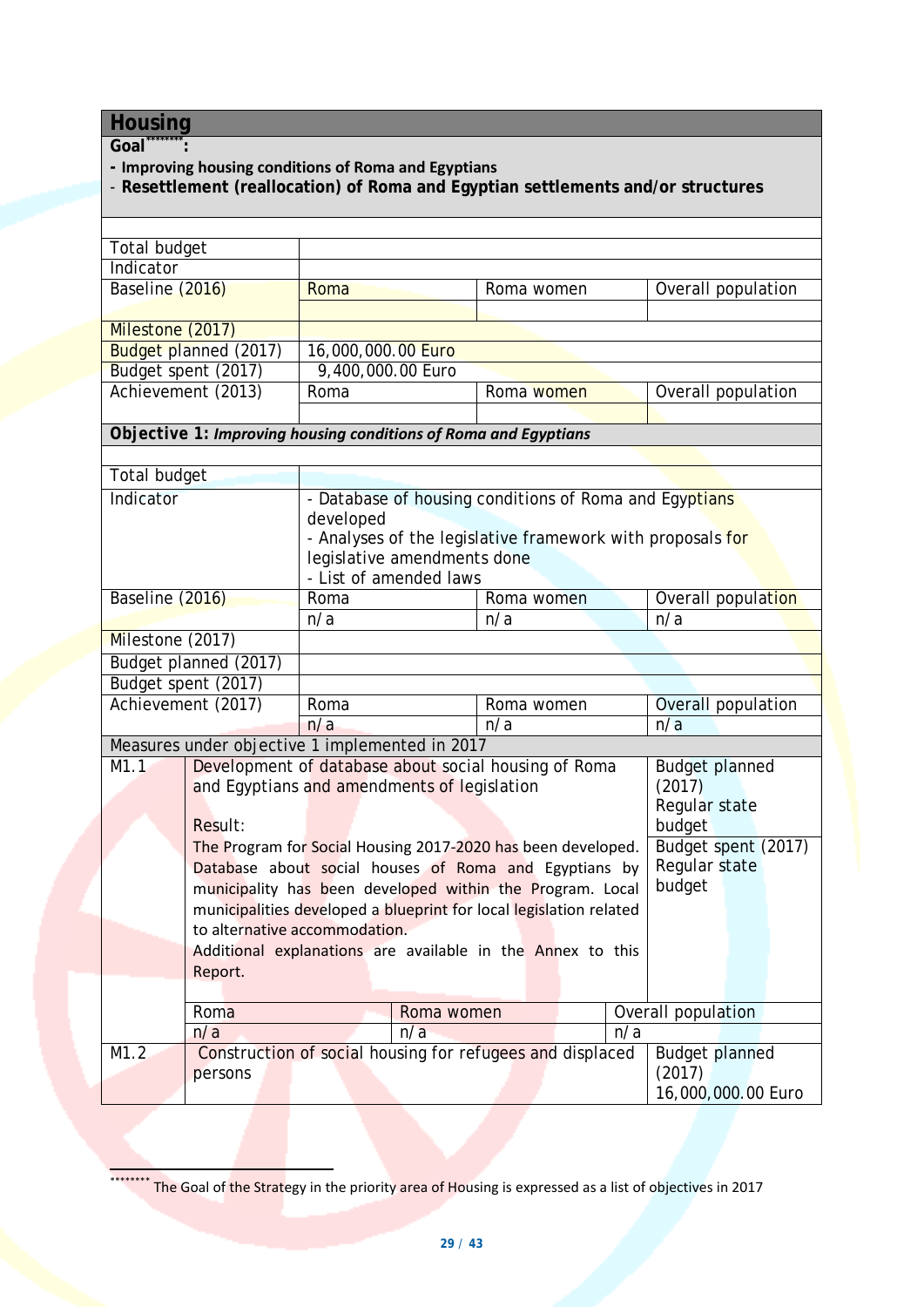|                           | Result:                                                                                                                                                                                                                                                                                                          |                     |                   |                                                                                  |     | Budget spent (2017)                                          |  |  |
|---------------------------|------------------------------------------------------------------------------------------------------------------------------------------------------------------------------------------------------------------------------------------------------------------------------------------------------------------|---------------------|-------------------|----------------------------------------------------------------------------------|-----|--------------------------------------------------------------|--|--|
|                           | By October 2017, Montenegro signed Grant Agreements<br>for 6 sub-projects. The total value of the approved grants<br>is 16 million Euros. The national contribution is 2.3<br>million Euros. The total value of disbursed grants is 9.4<br>million euros.<br>In the course of 2017, sub-projects were completed: |                     | 9,400,000.00 Euro |                                                                                  |     |                                                              |  |  |
|                           | Pljevlja.                                                                                                                                                                                                                                                                                                        |                     |                   | MNE2 Konik-first phase and MNE3: Home for Elderly in                             |     |                                                              |  |  |
|                           | Number of housing units: MNE2 Konik - 120, MNE3 Pljevlja<br>68, total 188<br>The number of beneficiaries <sup>††††††††</sup> : MNE2-660, MNE3<br>Pljevlja - 68, total 728                                                                                                                                        |                     |                   |                                                                                  |     |                                                              |  |  |
|                           |                                                                                                                                                                                                                                                                                                                  |                     |                   |                                                                                  |     |                                                              |  |  |
|                           | Roma                                                                                                                                                                                                                                                                                                             |                     | Roma women        |                                                                                  | 728 | Overall population                                           |  |  |
| structures                |                                                                                                                                                                                                                                                                                                                  |                     |                   | Objective 2: Resettlement (reallocation) of Roma and Egyptian settlements and/or |     |                                                              |  |  |
|                           |                                                                                                                                                                                                                                                                                                                  |                     |                   |                                                                                  |     |                                                              |  |  |
|                           |                                                                                                                                                                                                                                                                                                                  |                     |                   | Resettlement (reallocation) of Roma and Egyptian settlements and/or structures;  |     |                                                              |  |  |
| Total budget<br>Indicator |                                                                                                                                                                                                                                                                                                                  |                     |                   |                                                                                  |     | - Number of presentation delivered on the topics related to  |  |  |
|                           |                                                                                                                                                                                                                                                                                                                  |                     |                   |                                                                                  |     | resettlement (reallocation) of Roma and Egyptian settlements |  |  |
| Baseline (2016)           |                                                                                                                                                                                                                                                                                                                  | Roma                |                   | Roma women                                                                       |     | Overall population                                           |  |  |
|                           |                                                                                                                                                                                                                                                                                                                  |                     |                   |                                                                                  |     |                                                              |  |  |
| Milestone (2017)          |                                                                                                                                                                                                                                                                                                                  |                     |                   |                                                                                  |     |                                                              |  |  |
|                           | Budget planned (2017)                                                                                                                                                                                                                                                                                            |                     |                   |                                                                                  |     |                                                              |  |  |
|                           | Budget spent (2017)                                                                                                                                                                                                                                                                                              |                     |                   |                                                                                  |     |                                                              |  |  |
|                           | Achievement (2017)                                                                                                                                                                                                                                                                                               | koma                |                   | Roma women                                                                       |     | Overall population                                           |  |  |
|                           |                                                                                                                                                                                                                                                                                                                  |                     |                   |                                                                                  |     |                                                              |  |  |
|                           | Measures under objective 2 implemented in 2016                                                                                                                                                                                                                                                                   |                     |                   |                                                                                  |     |                                                              |  |  |
| M2.1                      | Organization of roundtables in order to deliver<br>presentation of information related to budget to donors                                                                                                                                                                                                       |                     |                   |                                                                                  |     | <b>Budget planned</b><br>(2017)                              |  |  |
|                           | Result:                                                                                                                                                                                                                                                                                                          | Budget spent (2017) |                   |                                                                                  |     |                                                              |  |  |
|                           |                                                                                                                                                                                                                                                                                                                  |                     |                   | Ministry of Labour and Social Welfare presented the                              |     |                                                              |  |  |
|                           | budgetary needs on various occasions.                                                                                                                                                                                                                                                                            |                     |                   |                                                                                  |     |                                                              |  |  |
|                           | Roma                                                                                                                                                                                                                                                                                                             |                     | Roma women        |                                                                                  |     | Overall population                                           |  |  |
|                           | n/a                                                                                                                                                                                                                                                                                                              |                     | n/a               |                                                                                  | n/a |                                                              |  |  |
| Reporting person          |                                                                                                                                                                                                                                                                                                                  |                     |                   |                                                                                  |     |                                                              |  |  |
| Name SURNAME              |                                                                                                                                                                                                                                                                                                                  | Katja VUKOVIC       |                   |                                                                                  |     |                                                              |  |  |
|                           |                                                                                                                                                                                                                                                                                                                  |                     |                   |                                                                                  |     |                                                              |  |  |

<sup>‡‡‡‡‡‡‡‡</sup> See previous explanation

<span id="page-29-0"></span> <sup>††††††††</sup> As the Ministry for Labor and Social Welfare reported, within the Regional Housing Program, there is no record of the nationality of the beneficiaries, because the rules of the Program do not allow this. Accordingly, the Ministry of Labor and Social Welfare does not have the correct data on the number of users belonging to the Roma and Egyptian communities. However, the approximation of the Ministry is that Roma and Egyptians make 50% of overall inhabitans.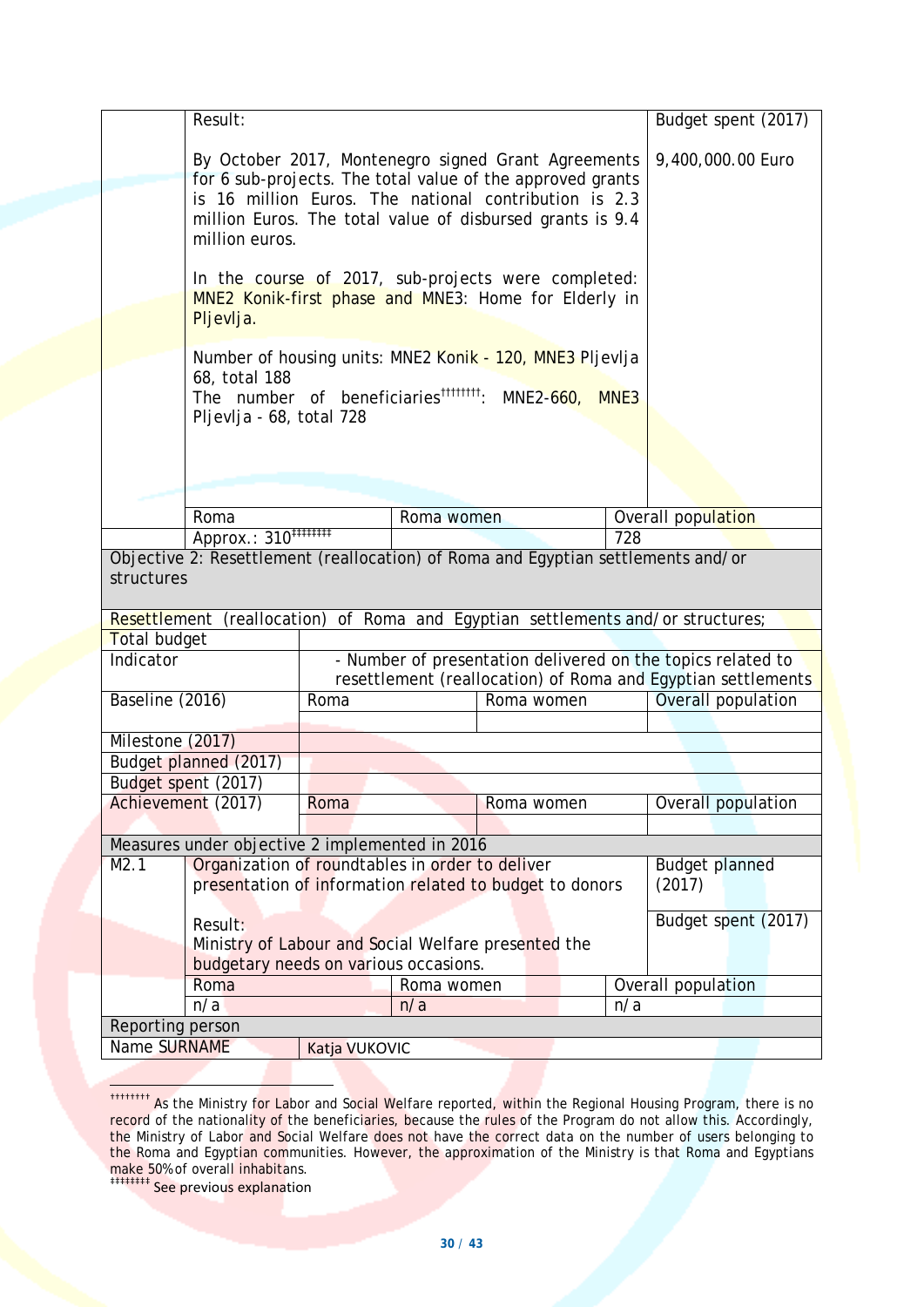| Position         | Independent advisor                                                     |  |  |  |  |  |
|------------------|-------------------------------------------------------------------------|--|--|--|--|--|
| Institution      | Ministry of Labour and Social Welfare                                   |  |  |  |  |  |
| Email            | katja.vukotic@mrs.gov.me                                                |  |  |  |  |  |
| Phone $#$        | +382 67 696 862                                                         |  |  |  |  |  |
| Date             |                                                                         |  |  |  |  |  |
| Reporting person |                                                                         |  |  |  |  |  |
| Name SURNAME     | Darka OGNJANOVIC                                                        |  |  |  |  |  |
| Position         | Secretary of the Secretariat for Youth, Sport and Social Affairs of the |  |  |  |  |  |
|                  | <b>Municipality of Tivat</b>                                            |  |  |  |  |  |
| Institution      | <b>Union of Municipalities of Montenegro</b>                            |  |  |  |  |  |
| Email            | darka.ognjanovic@opstinativat.com                                       |  |  |  |  |  |
| Phone #          | +382 69 178 002                                                         |  |  |  |  |  |
| Date             | January 2017                                                            |  |  |  |  |  |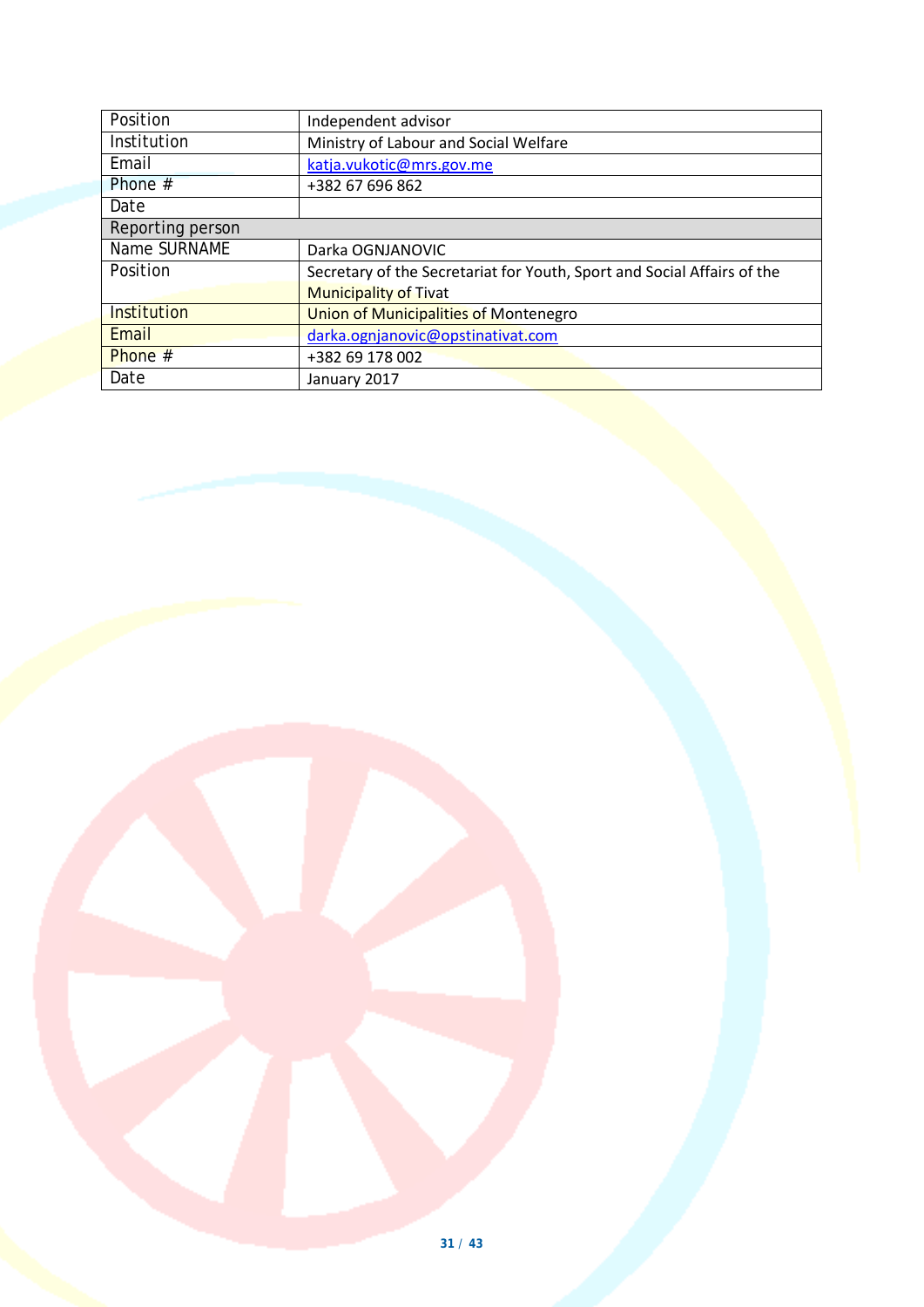### **Legal Status**

**Goal§§§§§§§[§:](#page-31-0)**

*-* **Continuation in resolving the requests of IDPs and the domicile** Roma and Egyptian population for obtaining the status in Montenegro in 2017

| Total budget                                                                                                                                              |                                                              |                                                                         |                                |                                     |  |  |  |  |
|-----------------------------------------------------------------------------------------------------------------------------------------------------------|--------------------------------------------------------------|-------------------------------------------------------------------------|--------------------------------|-------------------------------------|--|--|--|--|
| Indicator                                                                                                                                                 |                                                              |                                                                         |                                |                                     |  |  |  |  |
|                                                                                                                                                           | Baseline (2016)                                              | Roma                                                                    | Roma women                     | Overall population                  |  |  |  |  |
|                                                                                                                                                           |                                                              | 797                                                                     |                                | 1335                                |  |  |  |  |
|                                                                                                                                                           | Milestone (2017)                                             |                                                                         |                                |                                     |  |  |  |  |
| (2017)                                                                                                                                                    | <b>Budget planned</b>                                        | Donations                                                               |                                |                                     |  |  |  |  |
|                                                                                                                                                           | Budget spent (2017)                                          | 22,504.00 Euro                                                          |                                |                                     |  |  |  |  |
|                                                                                                                                                           | Achievement (2017)                                           | Roma                                                                    |                                |                                     |  |  |  |  |
|                                                                                                                                                           |                                                              | 110                                                                     | Roma women                     | Overall population<br>458 111111111 |  |  |  |  |
|                                                                                                                                                           |                                                              |                                                                         | 42                             |                                     |  |  |  |  |
| Objective: Continuation in resolving the requests of IDPs and the domicile<br>Roma and Egyptian population for obtaining the status in Montenegro in 2017 |                                                              |                                                                         |                                |                                     |  |  |  |  |
|                                                                                                                                                           | Total budget (2017)                                          | 22,504.00 Euro                                                          |                                |                                     |  |  |  |  |
| Indicators                                                                                                                                                |                                                              |                                                                         |                                |                                     |  |  |  |  |
|                                                                                                                                                           |                                                              | - Number of people without legal status identified and prepared for     |                                |                                     |  |  |  |  |
|                                                                                                                                                           |                                                              | visits of mobile teams                                                  |                                |                                     |  |  |  |  |
|                                                                                                                                                           |                                                              | - Number of people whose requests for resolving of the legal status are |                                |                                     |  |  |  |  |
|                                                                                                                                                           |                                                              | accomplished                                                            |                                |                                     |  |  |  |  |
|                                                                                                                                                           |                                                              | - Number of people whose requests for resolving of the legal status are |                                |                                     |  |  |  |  |
|                                                                                                                                                           |                                                              | still in the procedure                                                  |                                |                                     |  |  |  |  |
|                                                                                                                                                           | Baseline (2016)                                              | Roma                                                                    | Roma women                     | Overall population                  |  |  |  |  |
|                                                                                                                                                           |                                                              |                                                                         |                                |                                     |  |  |  |  |
|                                                                                                                                                           | Milestone (2017)                                             |                                                                         |                                |                                     |  |  |  |  |
|                                                                                                                                                           | <b>Budget planned</b>                                        |                                                                         |                                |                                     |  |  |  |  |
| (2017)                                                                                                                                                    |                                                              |                                                                         |                                |                                     |  |  |  |  |
|                                                                                                                                                           | Budget spent (2017)                                          |                                                                         |                                |                                     |  |  |  |  |
|                                                                                                                                                           | Achievement (2017)                                           | Roma                                                                    | Roma women                     | Overall population                  |  |  |  |  |
|                                                                                                                                                           |                                                              | 110                                                                     | 42                             | 458                                 |  |  |  |  |
|                                                                                                                                                           |                                                              | Measures under objective 1 implemented in 2017                          |                                |                                     |  |  |  |  |
| M1.1                                                                                                                                                      |                                                              | Continuation of work of Mobile teams in 2017                            |                                | <b>Budget planned</b>               |  |  |  |  |
|                                                                                                                                                           |                                                              |                                                                         |                                | (2017)                              |  |  |  |  |
|                                                                                                                                                           | Results:                                                     |                                                                         | 22,504 Euro <sup>#######</sup> |                                     |  |  |  |  |
|                                                                                                                                                           | Total number of requests for resolving of the legal status   | Budget spent (2017)                                                     |                                |                                     |  |  |  |  |
|                                                                                                                                                           |                                                              | within the Ministry of Interior by January 1, 2017. was 458.            |                                |                                     |  |  |  |  |
|                                                                                                                                                           |                                                              | During 2017, the mobile team of the Ministry of Internal                |                                | 22,504 Euro                         |  |  |  |  |
|                                                                                                                                                           |                                                              | Affairs of Kosovo successfully completed 110 cases (people              |                                |                                     |  |  |  |  |
|                                                                                                                                                           |                                                              |                                                                         |                                |                                     |  |  |  |  |
|                                                                                                                                                           | received a passport / ID card of the Republic of Kosovo). Of |                                                                         |                                |                                     |  |  |  |  |

<span id="page-31-1"></span><span id="page-31-0"></span><sup>555555555</sup> The Goal of the Strategy in the priority area of Legal Status is expressed as a list of objectives in 2017<br>For Objectives 1,3 and 4, donations are expected. For the Objective 2, measures are financed by UNCHR and OSCE.

††††††††† Number of people whose requests for resolving a legal status were in procedure of the Ministry of Interior on January 1, 2017.

‡‡‡‡‡‡‡‡‡ UNHCR budget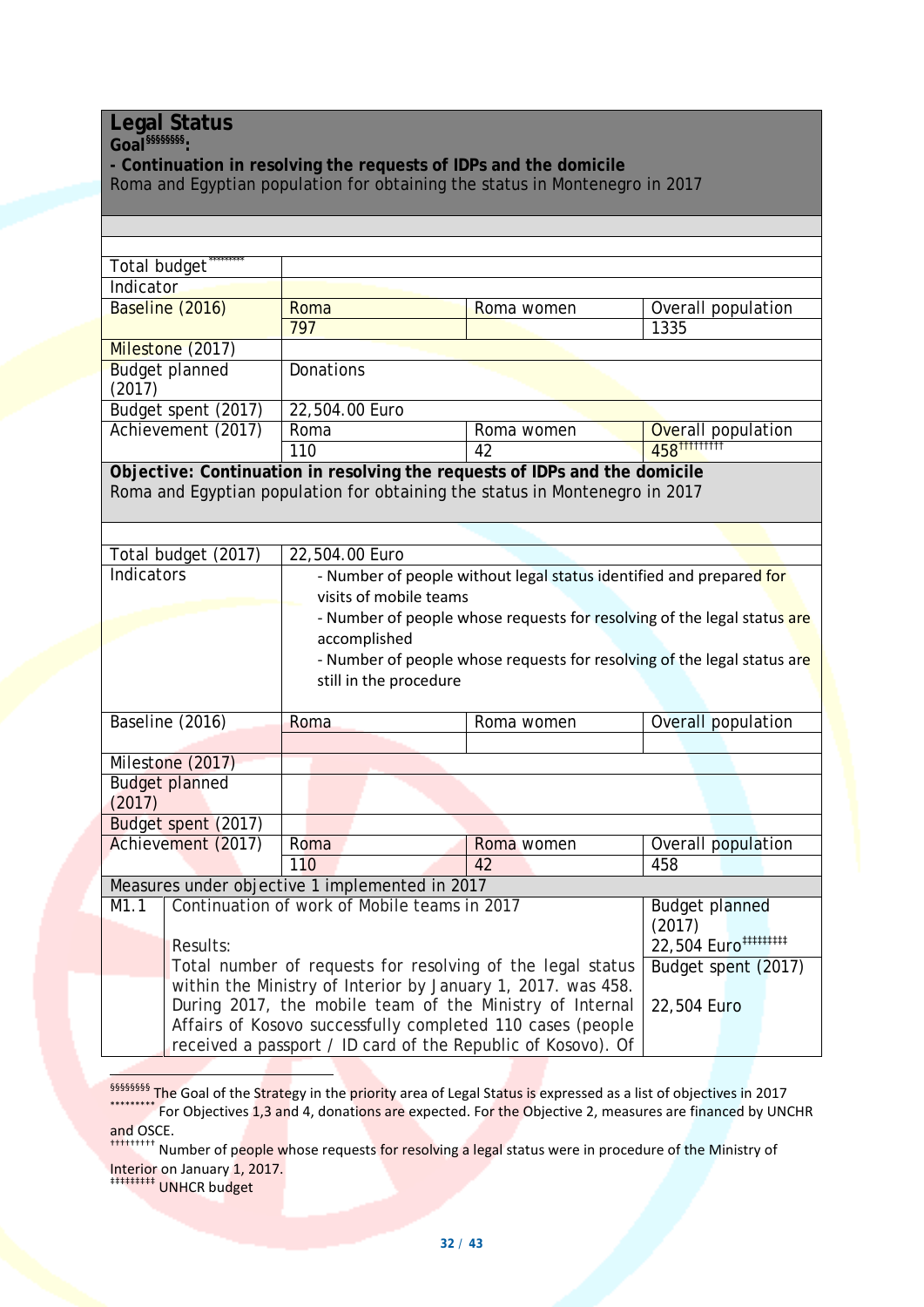|      | that number, 68 were male and 42 female. Municipalities<br>included in the work of the team in 2017 were Podgorica,<br>Bar, Ulcinj, Budva, Kotor, Herceg Novi, Niksic, Berane,<br>Rožaje and Pljevlja.<br>Additional explanation by the Ministry of Interior is                                                                                                                                                                                                                                                                                       |            |                                                         |                                                 |
|------|-------------------------------------------------------------------------------------------------------------------------------------------------------------------------------------------------------------------------------------------------------------------------------------------------------------------------------------------------------------------------------------------------------------------------------------------------------------------------------------------------------------------------------------------------------|------------|---------------------------------------------------------|-------------------------------------------------|
|      | presented in the Annex to this Report.                                                                                                                                                                                                                                                                                                                                                                                                                                                                                                                |            |                                                         |                                                 |
|      | Roma                                                                                                                                                                                                                                                                                                                                                                                                                                                                                                                                                  | Roma women |                                                         | Overall population                              |
|      | 110                                                                                                                                                                                                                                                                                                                                                                                                                                                                                                                                                   | 42         | 458                                                     |                                                 |
| M1.2 | Information campaign for domicile Roma and Egyptians on<br>resolving of the legal status                                                                                                                                                                                                                                                                                                                                                                                                                                                              |            | <b>Budget planned</b><br>(2017)<br>Regular state budget |                                                 |
|      | Result:                                                                                                                                                                                                                                                                                                                                                                                                                                                                                                                                               |            |                                                         | Budget spent (2017)                             |
|      | In 2017, Ministry for Human and Minority Rights organized<br>campaigns in 12 cities in Montenegro. Besides other topics<br>related to child and social protection, Roma and Egyptians<br>were informed about procedures for obtaining the legal<br>status and registration of child birth. Also, the Ministry<br>organized meetings with Roma Council, Ministry of Interior,<br>Basic Court of Podgorica (the Office for Free Legal Aid) in<br>order to inform Roma council about the procedures and<br>possibilities for obtaining a free legal aid. |            | Regular state budget                                    |                                                 |
|      | Roma                                                                                                                                                                                                                                                                                                                                                                                                                                                                                                                                                  | Roma women |                                                         | Overall population                              |
| M1.3 | n/a<br>Informative campaigns for parents related to birth<br>registration<br>Result:<br>See explanation for the M1.2                                                                                                                                                                                                                                                                                                                                                                                                                                  | n/a        | n/a                                                     | Budget planned<br>(2017)<br>Budget spent (2017) |
|      |                                                                                                                                                                                                                                                                                                                                                                                                                                                                                                                                                       |            |                                                         |                                                 |
|      | Roma                                                                                                                                                                                                                                                                                                                                                                                                                                                                                                                                                  | Roma women |                                                         | Overall population                              |
|      | n/a                                                                                                                                                                                                                                                                                                                                                                                                                                                                                                                                                   | n/a        | n/a                                                     |                                                 |

| Reporting person   |                              |
|--------------------|------------------------------|
| Name SURNAME       | Marijana VUJOVIC             |
| Position           | Independent advisor          |
| <b>Institution</b> | Ministry of Internal Affairs |
| Email              | marijana.vujovic@mup.gov.me  |
| Phone $#$          | +382 69 183 616              |
| Date               | 28 March 2017                |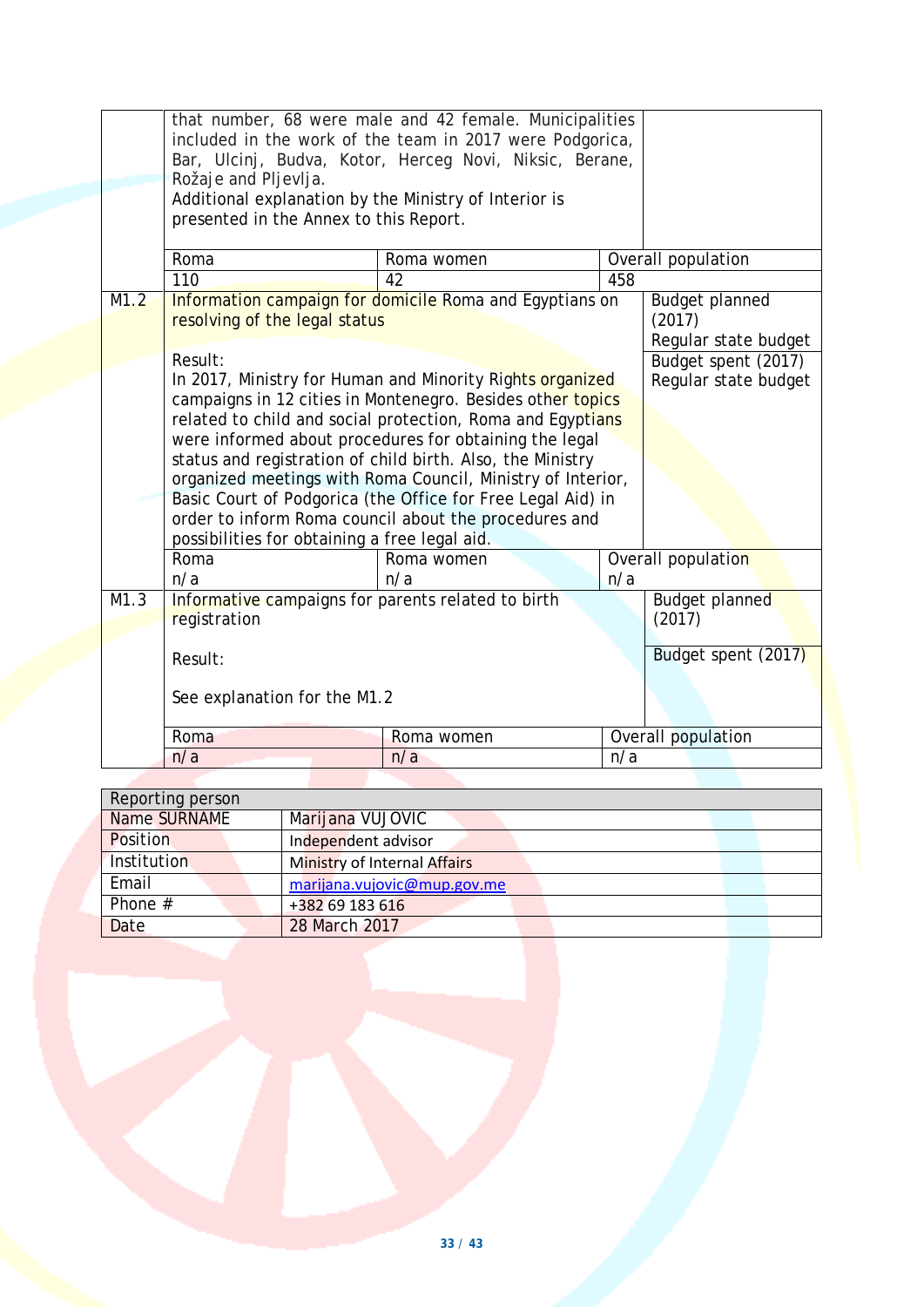## Culture, Identity and Information

#### Goal:

- Building and strengthening Romani culture and Romani identity
- Specific measures to improve publishing and measures focused on the importance of Romani language
- Measures aimed at prevention of discrimination by the majority population

- Raising public awareness about the problems of Roma and Egyptian population in an inclusive process

| Total budget                                                               |                                              |                                                                                                                                                                                                                                                                                                                                                                                                             |             |  |                       |  |  |  |
|----------------------------------------------------------------------------|----------------------------------------------|-------------------------------------------------------------------------------------------------------------------------------------------------------------------------------------------------------------------------------------------------------------------------------------------------------------------------------------------------------------------------------------------------------------|-------------|--|-----------------------|--|--|--|
| Indicator                                                                  |                                              |                                                                                                                                                                                                                                                                                                                                                                                                             |             |  |                       |  |  |  |
| Baseline (2016)                                                            | Roma                                         |                                                                                                                                                                                                                                                                                                                                                                                                             | Roma female |  | Overall<br>population |  |  |  |
|                                                                            |                                              |                                                                                                                                                                                                                                                                                                                                                                                                             |             |  |                       |  |  |  |
| Milestone (2017)                                                           |                                              |                                                                                                                                                                                                                                                                                                                                                                                                             |             |  |                       |  |  |  |
| Budget planned (2017)                                                      | 25,000.00 Euro                               |                                                                                                                                                                                                                                                                                                                                                                                                             |             |  |                       |  |  |  |
| Budget spent (2017)                                                        | 107,500.00Euro                               |                                                                                                                                                                                                                                                                                                                                                                                                             |             |  |                       |  |  |  |
| Achievement (2017)                                                         | Roma                                         |                                                                                                                                                                                                                                                                                                                                                                                                             | Roma female |  | Overall<br>population |  |  |  |
|                                                                            |                                              |                                                                                                                                                                                                                                                                                                                                                                                                             |             |  |                       |  |  |  |
| Objective 1: Building and strengthening Romani culture and Romani identity |                                              |                                                                                                                                                                                                                                                                                                                                                                                                             |             |  |                       |  |  |  |
|                                                                            |                                              |                                                                                                                                                                                                                                                                                                                                                                                                             |             |  |                       |  |  |  |
| <b>Total budget</b>                                                        |                                              |                                                                                                                                                                                                                                                                                                                                                                                                             |             |  |                       |  |  |  |
| Indicator                                                                  | ≻<br>$\blacktriangleright$                   | Report on the content of manifestations dedicated to Roma<br>culture and identity, which includes the number of<br>manifestations, visitors and the number of participants;<br>Formation and support of a new Roma NGO that deals only with<br>issues of culture and identity;<br>$\triangleright$ Number of recorded and broadcasted shows on the National<br>Roma Service and their culture and identity; |             |  |                       |  |  |  |
| Baseline (2016)                                                            | Roma                                         |                                                                                                                                                                                                                                                                                                                                                                                                             | Roma female |  | Overall               |  |  |  |
|                                                                            |                                              |                                                                                                                                                                                                                                                                                                                                                                                                             |             |  | population            |  |  |  |
|                                                                            |                                              |                                                                                                                                                                                                                                                                                                                                                                                                             |             |  |                       |  |  |  |
| Milestone (2017)                                                           |                                              |                                                                                                                                                                                                                                                                                                                                                                                                             |             |  |                       |  |  |  |
| Budget planned (2017)                                                      | 18,500.00 Euro                               |                                                                                                                                                                                                                                                                                                                                                                                                             |             |  |                       |  |  |  |
| Budget spent (2017)                                                        | 102,900.00 Euro                              |                                                                                                                                                                                                                                                                                                                                                                                                             |             |  |                       |  |  |  |
| Achievement (2017)                                                         | Roma female<br>Overall<br>Roma<br>population |                                                                                                                                                                                                                                                                                                                                                                                                             |             |  |                       |  |  |  |
|                                                                            |                                              |                                                                                                                                                                                                                                                                                                                                                                                                             |             |  |                       |  |  |  |
| Measures under objective 1 implemented in 2017                             |                                              |                                                                                                                                                                                                                                                                                                                                                                                                             |             |  |                       |  |  |  |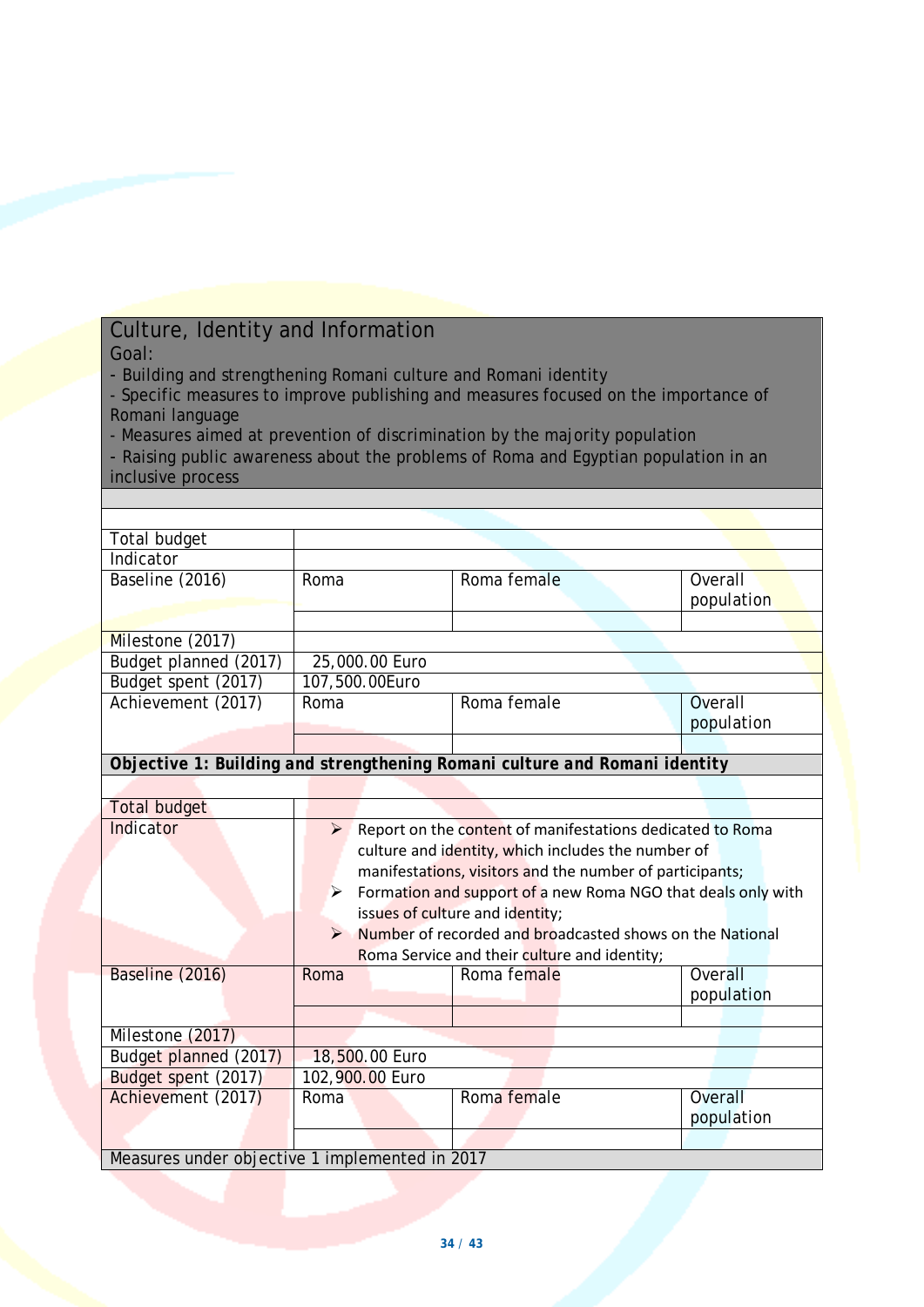| M1.1 | Events dedicated to Romani culture and identity<br>Result:<br>Celebration of International Roma Day has been organized<br>by Roma Council. According to RC, 350 people attended the<br>celebration. Also, Ministry for Human and Minority Rights<br>and Ministry of Culture on the occasion of April 8, organized<br>celebrations, when the author of the best media program<br>was awarded. On the same occasion, two theater<br>performances with a theme from the life of Roma and<br>Egyptians were held in the organization of the Ministry for<br>Human and Minority Rights. | <b>Budget planned</b><br>(2017)<br>3,500 Euro<br><b>Budget spent</b><br>(2017) |            |                    |                                 |  |
|------|------------------------------------------------------------------------------------------------------------------------------------------------------------------------------------------------------------------------------------------------------------------------------------------------------------------------------------------------------------------------------------------------------------------------------------------------------------------------------------------------------------------------------------------------------------------------------------|--------------------------------------------------------------------------------|------------|--------------------|---------------------------------|--|
|      | Roma                                                                                                                                                                                                                                                                                                                                                                                                                                                                                                                                                                               | Roma women                                                                     |            |                    | Overall population              |  |
|      | 350                                                                                                                                                                                                                                                                                                                                                                                                                                                                                                                                                                                |                                                                                |            | n/a                |                                 |  |
| M1.2 | Recording and broadcasting programs on national public<br>service (TV and radio) about Roma and their culture                                                                                                                                                                                                                                                                                                                                                                                                                                                                      |                                                                                |            |                    | <b>Budget planned</b><br>(2017) |  |
|      | Results:                                                                                                                                                                                                                                                                                                                                                                                                                                                                                                                                                                           |                                                                                |            |                    | Regular activity                |  |
|      |                                                                                                                                                                                                                                                                                                                                                                                                                                                                                                                                                                                    |                                                                                |            |                    | Budget spent                    |  |
|      | National TV broadcast: in 2017, 20 TV shows titled "Savore"<br>have been broadcasted twice a month for 30 minutes in the                                                                                                                                                                                                                                                                                                                                                                                                                                                           |                                                                                |            |                    | (2017)                          |  |
|      | Romani language with a subtitle (translation) into the<br>Montenegrin language at the national public service Radio<br>Television Montenegro. The show has informative and<br>entertaining character and covers variety of topics of<br>interests of Romani and Egyptian population in Montenegro.<br>In addition to this, the national public service included<br>topics related to Roma and Egyptians in other TV shows,<br>like, for example shows titled The Roads of Life, Bridges and<br>Agro-science.                                                                       | Regular activity                                                               |            |                    |                                 |  |
|      | Roma                                                                                                                                                                                                                                                                                                                                                                                                                                                                                                                                                                               | Roma women                                                                     |            | Overall population |                                 |  |
| M1.2 | n/a<br>Programs on Roma culture, affirmation of Roma population<br>in the area of culture                                                                                                                                                                                                                                                                                                                                                                                                                                                                                          | n/a                                                                            | n/a        |                    | <b>Budget planned</b><br>(2017) |  |
|      | Result:                                                                                                                                                                                                                                                                                                                                                                                                                                                                                                                                                                            |                                                                                |            |                    | Budget spent<br>(2017)          |  |
|      | Centre for Preservation of Culture of Minorities (CEKUM)<br>organized an exhibition and printing of a brochure and 3<br>books on Romani language. CEKUM printed two issues of the<br>magazine "Kod", where Romani culture was presented to<br>public - 6 poems and 3 stories have been printed. Also,<br>CEKUM enabled participation of Roma artists on various<br>concerts and public events.<br>Roma                                                                                                                                                                             |                                                                                | Roma women |                    | Overall                         |  |
|      |                                                                                                                                                                                                                                                                                                                                                                                                                                                                                                                                                                                    |                                                                                |            |                    | population                      |  |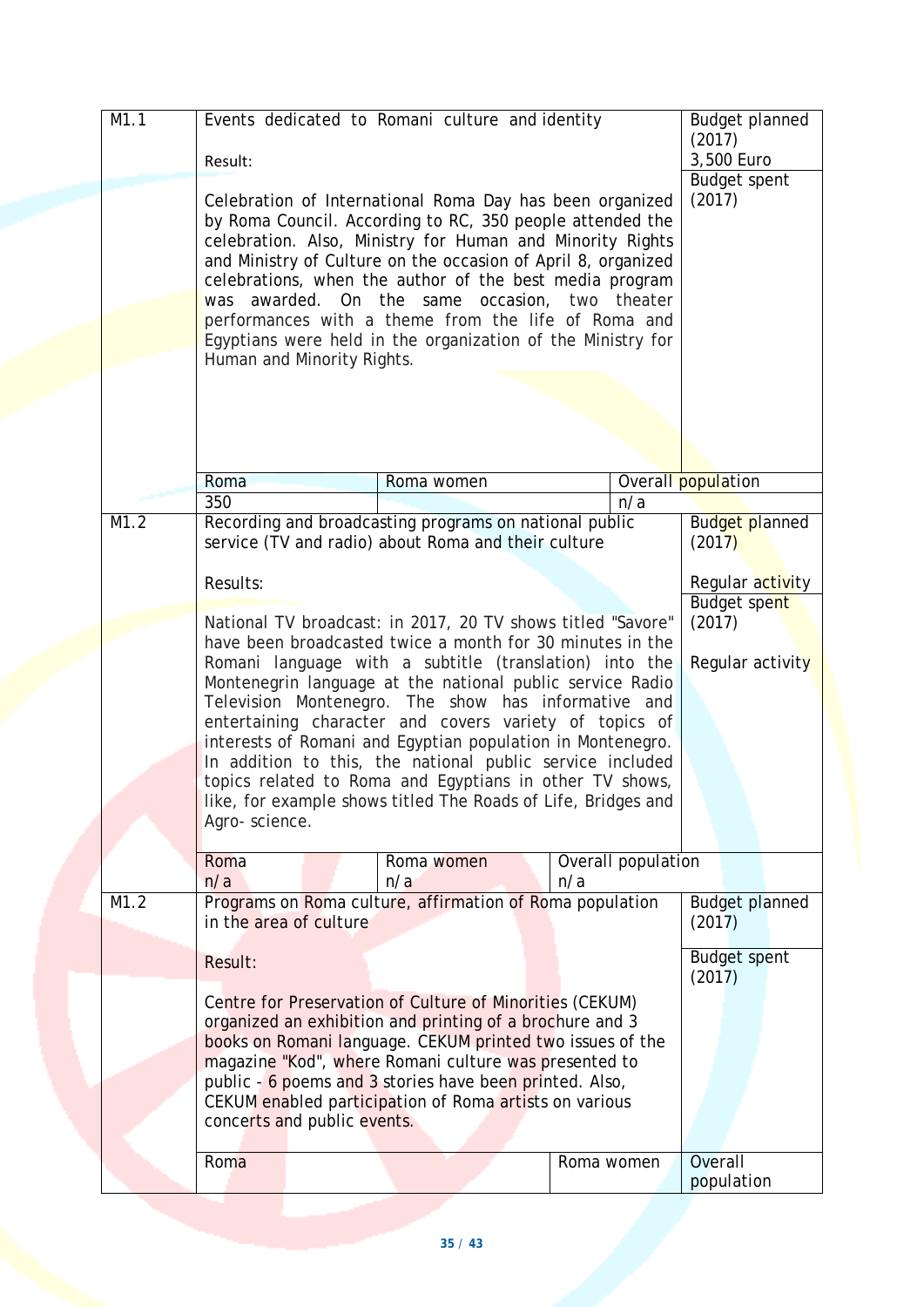|                     | n/a                                                                              |                                          |                | n/a<br>n/a                                                   |  |         |                       |  |  |  |  |
|---------------------|----------------------------------------------------------------------------------|------------------------------------------|----------------|--------------------------------------------------------------|--|---------|-----------------------|--|--|--|--|
| M1.3                | Highlighting of Roma culture and identity                                        |                                          |                |                                                              |  |         | <b>Budget planned</b> |  |  |  |  |
|                     |                                                                                  |                                          |                |                                                              |  |         | (2017)                |  |  |  |  |
|                     | <b>Results:</b>                                                                  |                                          |                |                                                              |  |         |                       |  |  |  |  |
|                     |                                                                                  |                                          |                |                                                              |  |         |                       |  |  |  |  |
|                     | Fund for Protection and Preservation of                                          |                                          |                |                                                              |  |         |                       |  |  |  |  |
|                     |                                                                                  | Minorities supported 21 projects of Roma |                |                                                              |  |         |                       |  |  |  |  |
|                     |                                                                                  | and Egyptian NGOs and individuals        |                |                                                              |  |         |                       |  |  |  |  |
|                     |                                                                                  |                                          |                |                                                              |  |         |                       |  |  |  |  |
|                     | Detailed list of projects is available in                                        |                                          |                |                                                              |  |         | <b>Budget spent</b>   |  |  |  |  |
|                     | Annex to this Report.                                                            |                                          | 82017)         |                                                              |  |         |                       |  |  |  |  |
|                     |                                                                                  |                                          |                |                                                              |  |         |                       |  |  |  |  |
|                     |                                                                                  |                                          | 98,400.00 Euro |                                                              |  |         |                       |  |  |  |  |
|                     | Objective 2: Specific measures to improve publishing and measures focused on the |                                          |                |                                                              |  |         |                       |  |  |  |  |
|                     |                                                                                  |                                          |                |                                                              |  |         |                       |  |  |  |  |
|                     | importance of Romani language                                                    |                                          |                |                                                              |  |         |                       |  |  |  |  |
|                     |                                                                                  |                                          |                |                                                              |  |         |                       |  |  |  |  |
|                     |                                                                                  |                                          |                |                                                              |  |         |                       |  |  |  |  |
| Total budget        |                                                                                  |                                          |                |                                                              |  |         |                       |  |  |  |  |
| Indicator           |                                                                                  |                                          |                |                                                              |  |         |                       |  |  |  |  |
| Baseline (2016)     |                                                                                  | Roma                                     |                | Roma women                                                   |  |         | <b>Overall</b>        |  |  |  |  |
|                     |                                                                                  |                                          |                |                                                              |  |         | population            |  |  |  |  |
|                     |                                                                                  |                                          |                |                                                              |  |         |                       |  |  |  |  |
| Milestone (2017)    |                                                                                  |                                          |                |                                                              |  |         |                       |  |  |  |  |
|                     | Budget planned (2017)                                                            | Regular state budget                     |                |                                                              |  |         |                       |  |  |  |  |
| Budget spent (2017) |                                                                                  | Regular state budget                     |                |                                                              |  |         |                       |  |  |  |  |
| Achievement (2017)  |                                                                                  | Roma<br>Roma women                       |                |                                                              |  |         | Overall               |  |  |  |  |
|                     |                                                                                  |                                          |                |                                                              |  |         | population            |  |  |  |  |
|                     |                                                                                  | n/a                                      |                | n/a                                                          |  |         | $\overline{n/a}$      |  |  |  |  |
| M2.1.               |                                                                                  |                                          |                | Translation of literature in Romani language                 |  |         | <b>Budget spent</b>   |  |  |  |  |
|                     | Result:                                                                          |                                          |                |                                                              |  |         | (2017)                |  |  |  |  |
|                     |                                                                                  |                                          |                | This measure was not implemented in 2017.                    |  |         |                       |  |  |  |  |
|                     | Roma                                                                             |                                          | Roma women     |                                                              |  |         | Overall population    |  |  |  |  |
|                     | n/a                                                                              |                                          | n/a            |                                                              |  | n/a     |                       |  |  |  |  |
| M2.2                |                                                                                  |                                          |                | Broadcasting of radio programs in Romani language            |  |         |                       |  |  |  |  |
|                     |                                                                                  |                                          |                |                                                              |  |         | <b>Budget planned</b> |  |  |  |  |
|                     | Starting and realization of the magazine in                                      |                                          |                |                                                              |  |         | (2017)                |  |  |  |  |
|                     | Romani language                                                                  |                                          |                |                                                              |  |         | Regular state         |  |  |  |  |
|                     |                                                                                  |                                          |                |                                                              |  |         | budget                |  |  |  |  |
|                     | <b>Results:</b>                                                                  |                                          |                |                                                              |  |         | <b>Budget spent</b>   |  |  |  |  |
|                     |                                                                                  |                                          |                |                                                              |  |         | (2017)                |  |  |  |  |
|                     |                                                                                  |                                          |                | National radio broadcast: in 2017, 14 radio shows "The Voice |  |         | Regular state         |  |  |  |  |
|                     |                                                                                  |                                          |                | of Roma (Romano krlo) was broadcast on the Radio of          |  |         | budget                |  |  |  |  |
|                     |                                                                                  |                                          |                | Montenegro (National Public Service). The                    |  | show is |                       |  |  |  |  |
|                     |                                                                                  |                                          |                | informative and entertaining in duration of 25 minutes every |  |         |                       |  |  |  |  |
|                     |                                                                                  |                                          |                | other Monday. The show covers variety of topics - news,      |  |         |                       |  |  |  |  |
|                     | culture, activities of non-governmental organizations, etc.                      |                                          |                |                                                              |  |         |                       |  |  |  |  |
|                     | The show is bilingual as much as the radio production                            |                                          |                |                                                              |  |         |                       |  |  |  |  |
|                     | permits, but the primary language is Roma.                                       |                                          |                |                                                              |  |         |                       |  |  |  |  |
|                     |                                                                                  |                                          |                |                                                              |  |         |                       |  |  |  |  |
|                     | Roma                                                                             |                                          | Roma women     |                                                              |  |         | Overall population    |  |  |  |  |
|                     | n/a                                                                              |                                          | n/a            |                                                              |  | n/a     |                       |  |  |  |  |
|                     | Objective 3: Measures aimed at prevention of discrimination by the majority      |                                          |                |                                                              |  |         |                       |  |  |  |  |
| population          |                                                                                  |                                          |                |                                                              |  |         |                       |  |  |  |  |
|                     |                                                                                  |                                          |                |                                                              |  |         |                       |  |  |  |  |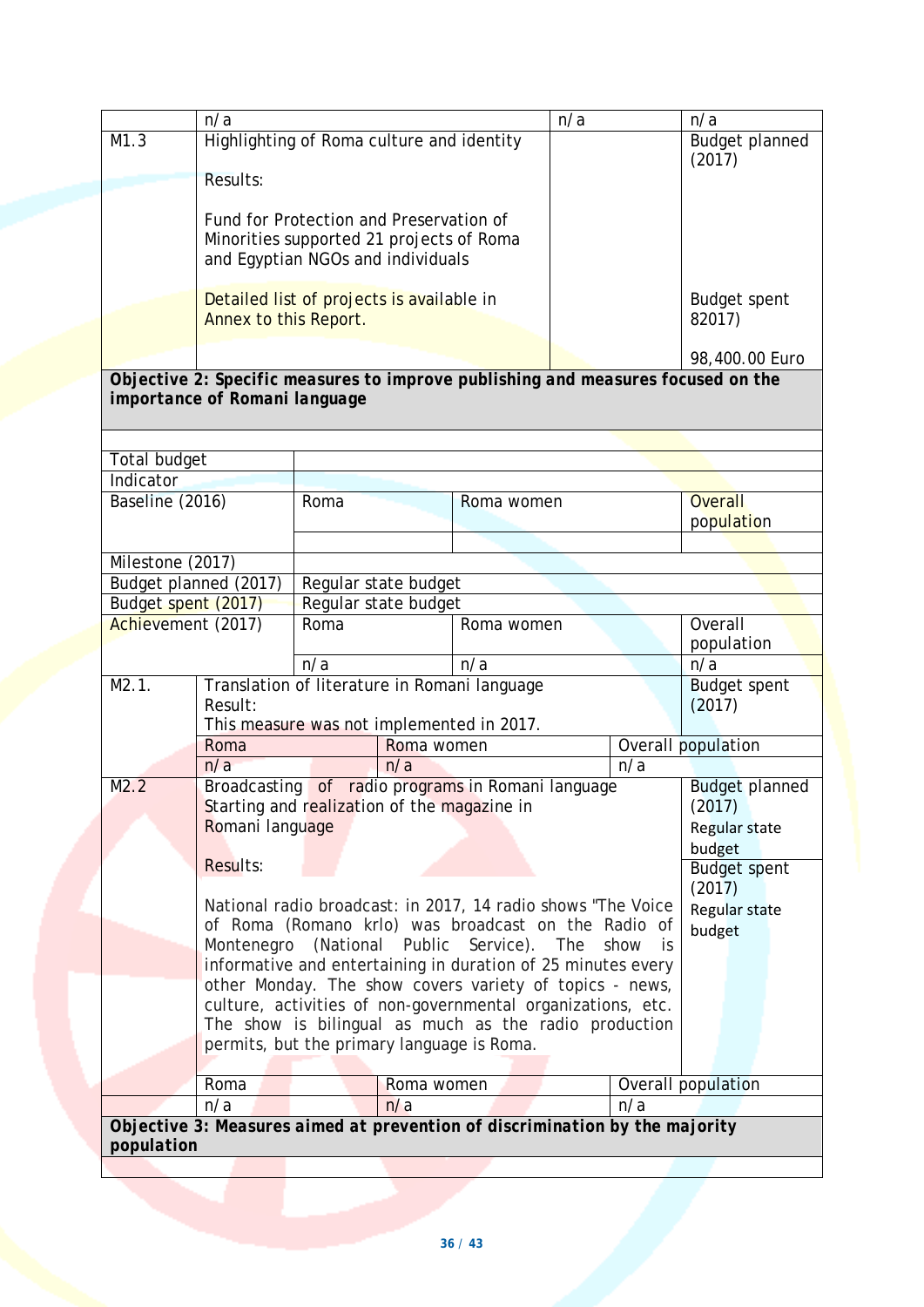| Total budget          |                                                           |                                                                            |                                                                |                       |                       |  |  |
|-----------------------|-----------------------------------------------------------|----------------------------------------------------------------------------|----------------------------------------------------------------|-----------------------|-----------------------|--|--|
| Indicator             | ≻                                                         | Report on implemented campaigns against discrimination against             |                                                                |                       |                       |  |  |
|                       |                                                           | Roma;                                                                      |                                                                |                       |                       |  |  |
|                       | ≻                                                         | Competition for the best research contribution published in the            |                                                                |                       |                       |  |  |
|                       |                                                           | media on "Social Integration of Roma in Montenegro" and                    |                                                                |                       |                       |  |  |
|                       |                                                           | awarded prizes;                                                            |                                                                |                       |                       |  |  |
|                       | ➤                                                         |                                                                            | Report on the realization of production of program contents in |                       |                       |  |  |
|                       |                                                           | local printed media;                                                       |                                                                |                       |                       |  |  |
|                       | $\blacktriangleright$                                     |                                                                            | Number of funded audio-visual and radio-jingles;               |                       |                       |  |  |
|                       | $\blacktriangleright$                                     |                                                                            | Number of TV spots and media jingles broadcast;                |                       |                       |  |  |
| Baseline (2016)       | Roma                                                      |                                                                            | Roma female                                                    |                       | Overall               |  |  |
|                       | n/a                                                       |                                                                            | n/a                                                            |                       | population<br>n/a     |  |  |
| Milestone (2017)      |                                                           |                                                                            |                                                                |                       |                       |  |  |
| Budget planned (2017) | 6,500.00 Euro                                             |                                                                            |                                                                |                       |                       |  |  |
| Budget spent (2017)   | 7,600.00 Euro                                             |                                                                            |                                                                |                       |                       |  |  |
| Achievement (2017)    | Roma                                                      |                                                                            | Roma female                                                    |                       | Overall               |  |  |
|                       |                                                           |                                                                            |                                                                |                       | population            |  |  |
|                       | n/a                                                       |                                                                            | n/a                                                            |                       | n/a                   |  |  |
|                       | Measures under objective 3 implemented in 2017            |                                                                            |                                                                |                       |                       |  |  |
| M3.1                  | The campaign against discrimination of                    |                                                                            |                                                                |                       | Budget planned        |  |  |
|                       | Roma and Egyptians                                        |                                                                            |                                                                |                       | (2017)                |  |  |
|                       |                                                           |                                                                            |                                                                |                       |                       |  |  |
| Result:               |                                                           |                                                                            |                                                                |                       | Budget spent          |  |  |
|                       | and Minority Rights.                                      |                                                                            | This campaign has been organized by the Ministry of Human      |                       | (2017)                |  |  |
|                       |                                                           |                                                                            |                                                                |                       |                       |  |  |
|                       |                                                           |                                                                            |                                                                |                       |                       |  |  |
| Roma                  |                                                           | Roma women                                                                 |                                                                |                       | Overall population    |  |  |
| n/a                   |                                                           | n/a                                                                        |                                                                | n/a                   |                       |  |  |
|                       |                                                           |                                                                            |                                                                |                       |                       |  |  |
| M3.2                  | Affirmation of investigative reporting in the media about |                                                                            |                                                                | <b>Budget planned</b> |                       |  |  |
|                       | the process of social integration of Roma and Egyptian    |                                                                            | (2017)                                                         |                       |                       |  |  |
|                       | population in Montenegrin society                         |                                                                            |                                                                |                       |                       |  |  |
|                       |                                                           |                                                                            |                                                                |                       | <b>Budget spent</b>   |  |  |
| Result:               |                                                           |                                                                            |                                                                |                       | (2017)                |  |  |
|                       |                                                           |                                                                            | In 2017, Ministry of Culture organized a competition for       |                       |                       |  |  |
|                       |                                                           |                                                                            | local print media and media scientific journals in which 10    |                       |                       |  |  |
|                       | articles were published on this subject.                  |                                                                            |                                                                |                       |                       |  |  |
|                       |                                                           |                                                                            |                                                                |                       |                       |  |  |
| Roma                  |                                                           | Romani women                                                               |                                                                |                       | Overall population    |  |  |
| n/a                   |                                                           | n/a                                                                        |                                                                | n/a                   |                       |  |  |
| M3.3                  | Co-financing production of program content                |                                                                            |                                                                |                       | <b>Budget planned</b> |  |  |
|                       |                                                           |                                                                            | (2017)<br>3,000 Euro                                           |                       |                       |  |  |
| Result:               |                                                           |                                                                            |                                                                |                       |                       |  |  |
|                       |                                                           | <b>Budget spent</b><br>One thematic issue of the media culture journal and |                                                                |                       |                       |  |  |
|                       |                                                           |                                                                            |                                                                |                       |                       |  |  |
|                       |                                                           |                                                                            |                                                                |                       | (2017)                |  |  |
|                       |                                                           |                                                                            | research media policy "History, Life and Position of Roma"     |                       | 3,000.00 Euro         |  |  |
|                       | was published.                                            |                                                                            |                                                                |                       |                       |  |  |
| Roma                  |                                                           | Romani women                                                               |                                                                |                       | Overall population    |  |  |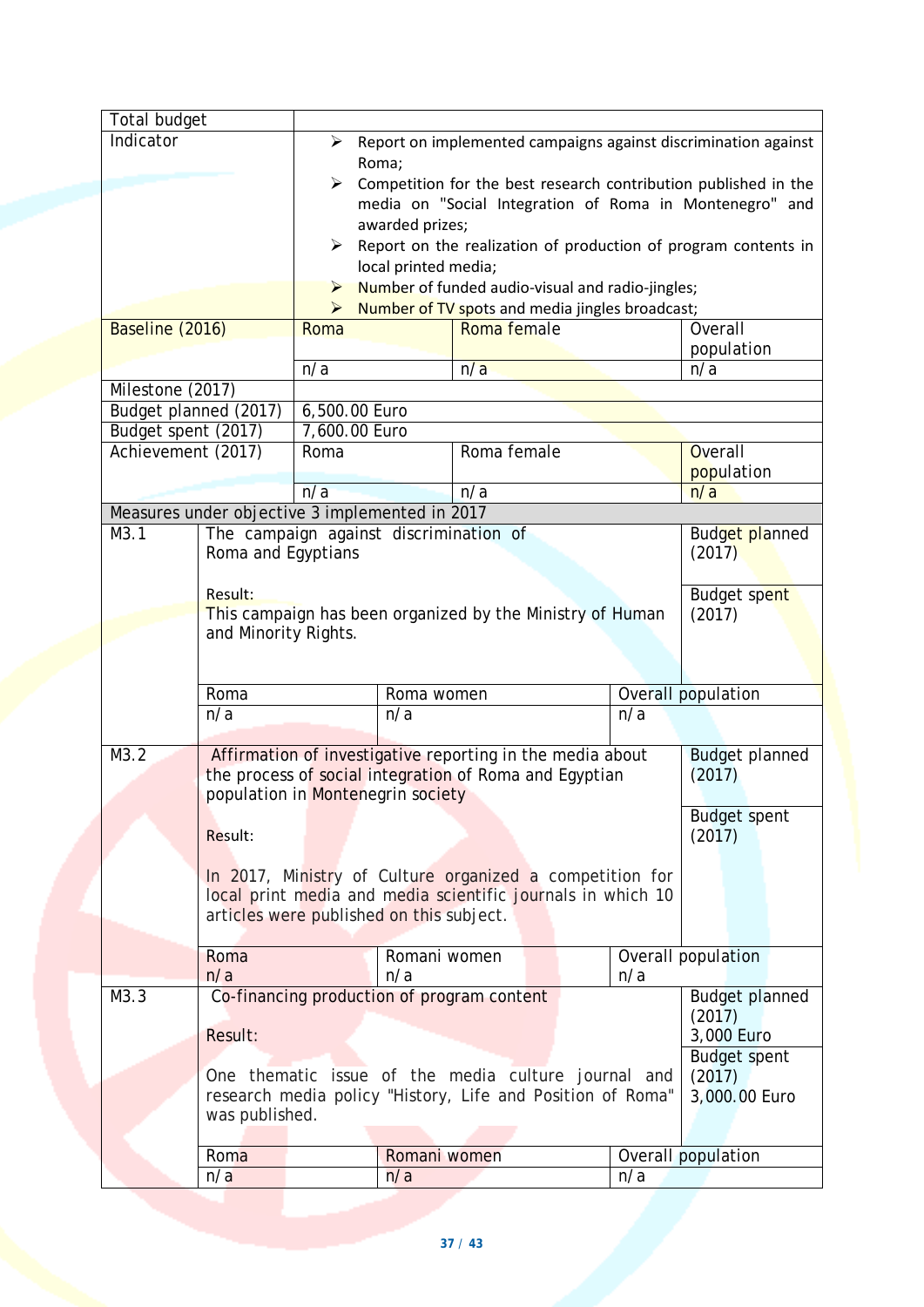<span id="page-37-0"></span>

| M3.4             | Media presentation of the key issues of inclusion of<br>Roma and Egyptian population in society                                                                                                                                                                                                                                                                                                                                                                                                                                              |                                                                                                                                                                                                                                             | <b>Budget planned</b><br>(2017)<br>3,500 Euro |     |                    |  |  |
|------------------|----------------------------------------------------------------------------------------------------------------------------------------------------------------------------------------------------------------------------------------------------------------------------------------------------------------------------------------------------------------------------------------------------------------------------------------------------------------------------------------------------------------------------------------------|---------------------------------------------------------------------------------------------------------------------------------------------------------------------------------------------------------------------------------------------|-----------------------------------------------|-----|--------------------|--|--|
|                  | Result:                                                                                                                                                                                                                                                                                                                                                                                                                                                                                                                                      | <b>Budget spent</b><br>(2017)<br>Three clips about the problem of schooling, begging and<br>underage marriages have been financed by the Ministry of<br>4,600 Euro<br>Culture. They are broadcast on RTCG and local public<br>broadcasters. |                                               |     |                    |  |  |
|                  | Municipality of Herceg Novi had a project entitled "Welcome<br>to Europe: 3-inclusion, integration and internationalization".<br>In addition to the main partner - Finnish municipality of<br>Kalajoki, municipalities and organizations from Estonia,<br>Sweden, Italy, Finland and Lithuania also cooperate on the<br>project. The project is dedicated to the inclusion and<br>integration of Roma and Egyptians, but also of all other<br>migrants regardless of national and ethnic affiliation. The<br>project ends in September 2019. |                                                                                                                                                                                                                                             |                                               |     |                    |  |  |
|                  | Roma                                                                                                                                                                                                                                                                                                                                                                                                                                                                                                                                         |                                                                                                                                                                                                                                             | Roma women                                    |     | Overall population |  |  |
|                  | $\overline{n/a}$                                                                                                                                                                                                                                                                                                                                                                                                                                                                                                                             |                                                                                                                                                                                                                                             | n/a                                           | n/a |                    |  |  |
| Reporting person |                                                                                                                                                                                                                                                                                                                                                                                                                                                                                                                                              |                                                                                                                                                                                                                                             |                                               |     |                    |  |  |
|                  | Name SURNAME<br>Marko POPOVIC                                                                                                                                                                                                                                                                                                                                                                                                                                                                                                                |                                                                                                                                                                                                                                             |                                               |     |                    |  |  |
| <b>Position</b>  |                                                                                                                                                                                                                                                                                                                                                                                                                                                                                                                                              |                                                                                                                                                                                                                                             | Independent advisor                           |     |                    |  |  |
| Institution      |                                                                                                                                                                                                                                                                                                                                                                                                                                                                                                                                              | Ministry of culture                                                                                                                                                                                                                         |                                               |     |                    |  |  |
| Email            |                                                                                                                                                                                                                                                                                                                                                                                                                                                                                                                                              | marko.popovic@mku.gov.me                                                                                                                                                                                                                    |                                               |     |                    |  |  |
| Phone $#$        |                                                                                                                                                                                                                                                                                                                                                                                                                                                                                                                                              | +382 69 334 565                                                                                                                                                                                                                             |                                               |     |                    |  |  |
| Date             |                                                                                                                                                                                                                                                                                                                                                                                                                                                                                                                                              | (of report submitted)                                                                                                                                                                                                                       |                                               |     |                    |  |  |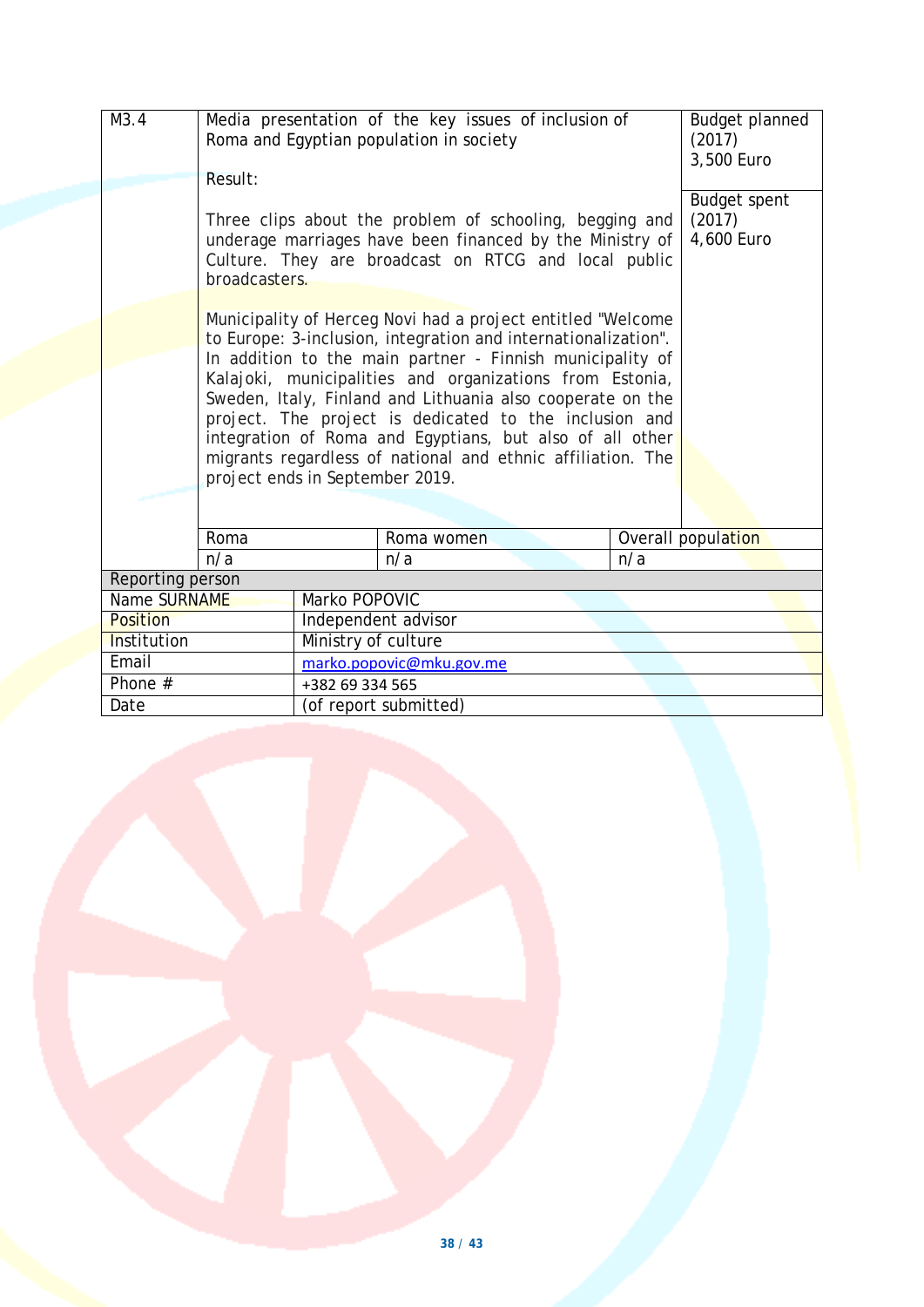# *Budget*

#### <span id="page-38-0"></span>**Budget 2017**

*Budget overview*

| Total budget planned for Strategy implementation in 2017         | 16,831,339.00 Euro |  |  |  |
|------------------------------------------------------------------|--------------------|--|--|--|
| Total budget spent for Strategy implementation in 2017           | 10,399,661.00 Euro |  |  |  |
| Total state budget spent for Strategy implementation in 2017     | 427,426.34 Euro    |  |  |  |
| Total regional/local budget spent for Strategy implementation in | 0.00 EURO          |  |  |  |
| 2017                                                             |                    |  |  |  |
| Total budget spent for Strategy implementation in 2017 from IPA  | 549,731.00 Euro    |  |  |  |
| Total budget spent for Strategy implementation in 2017 from      | 9,400,000.00 Euro  |  |  |  |
| <b>Regional Housing Program</b>                                  |                    |  |  |  |
| Total budget spent for Strategy implementation in 2017 from      | 22,504.00 Euro     |  |  |  |
| <b>UNHCR</b>                                                     |                    |  |  |  |
| Budget breakdown for priority areas                              |                    |  |  |  |
| Total budget spent for EDUCATION in 2017                         | 269,649.00 Euro    |  |  |  |
| Total budget spent for EMPLOYMENT in 2017                        | 600,008.34         |  |  |  |
| Total budget spent for HOUSING in 2017                           | 9,400,00.00 Euro   |  |  |  |
| Total budget spent for HEALTH in 2017 555555555                  | n/a                |  |  |  |
| Total budget spent for Culture, Identity, Information in 2017    | 107,500.00 Euro    |  |  |  |
| Budget breakdown for other Strategy related spending             |                    |  |  |  |
| Total budget spent for functioning of NRCP and technical office  | 0 EUR              |  |  |  |
| in 2017                                                          |                    |  |  |  |
| Total budget spent for functioning of inter-disciplinary body in | 0 EUR              |  |  |  |
| 2017 <sup>†††††††††</sup>                                        |                    |  |  |  |

<span id="page-38-1"></span> §§§§§§§§§ Budget for health care for overall population is provided from the Health Fund. The structure and the methodology of budget planning and reporting does not provide information on spending for particular population, like Roma and Egyptians.

<span id="page-38-2"></span>\*\*\*\*\*\*\*\*\*\* NC and his team perform their duties related to the Strategy on regular bases, as a part of their regular job, and there is no extra costs related to this

<span id="page-38-3"></span>†††††††††† Inter-disciplinary body work is the part of the regular job of its members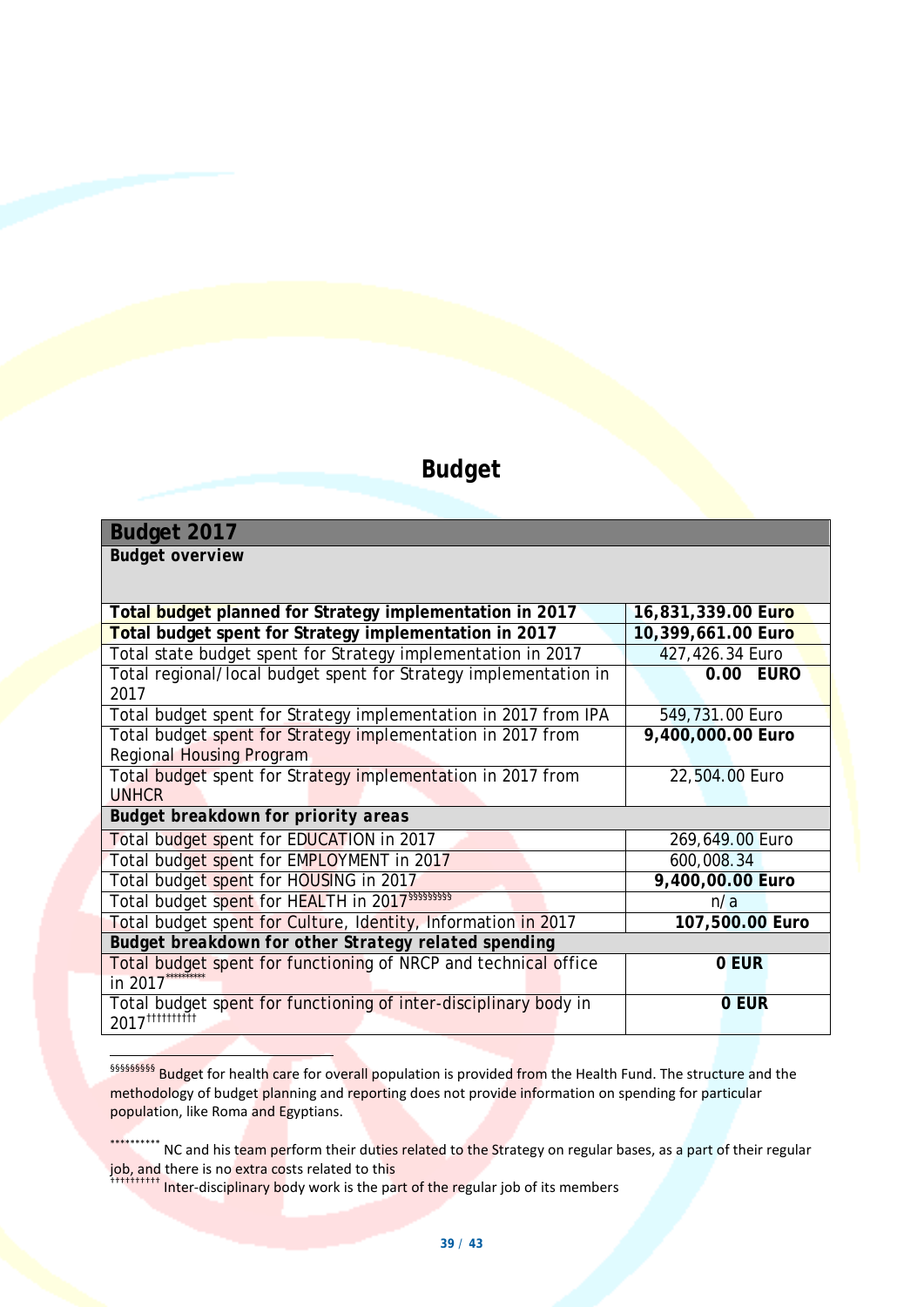| Total budget spent for institutional capacity building in 2017 | 0 EUR |
|----------------------------------------------------------------|-------|
| Total budget spent for fundraising in 2017                     | 0 EUR |
| Total budget spent for international cooperation in 2017       | 0 EUR |
| Total budget spent for reporting, monitoring and evaluation in | 0 EUR |
| 2017                                                           |       |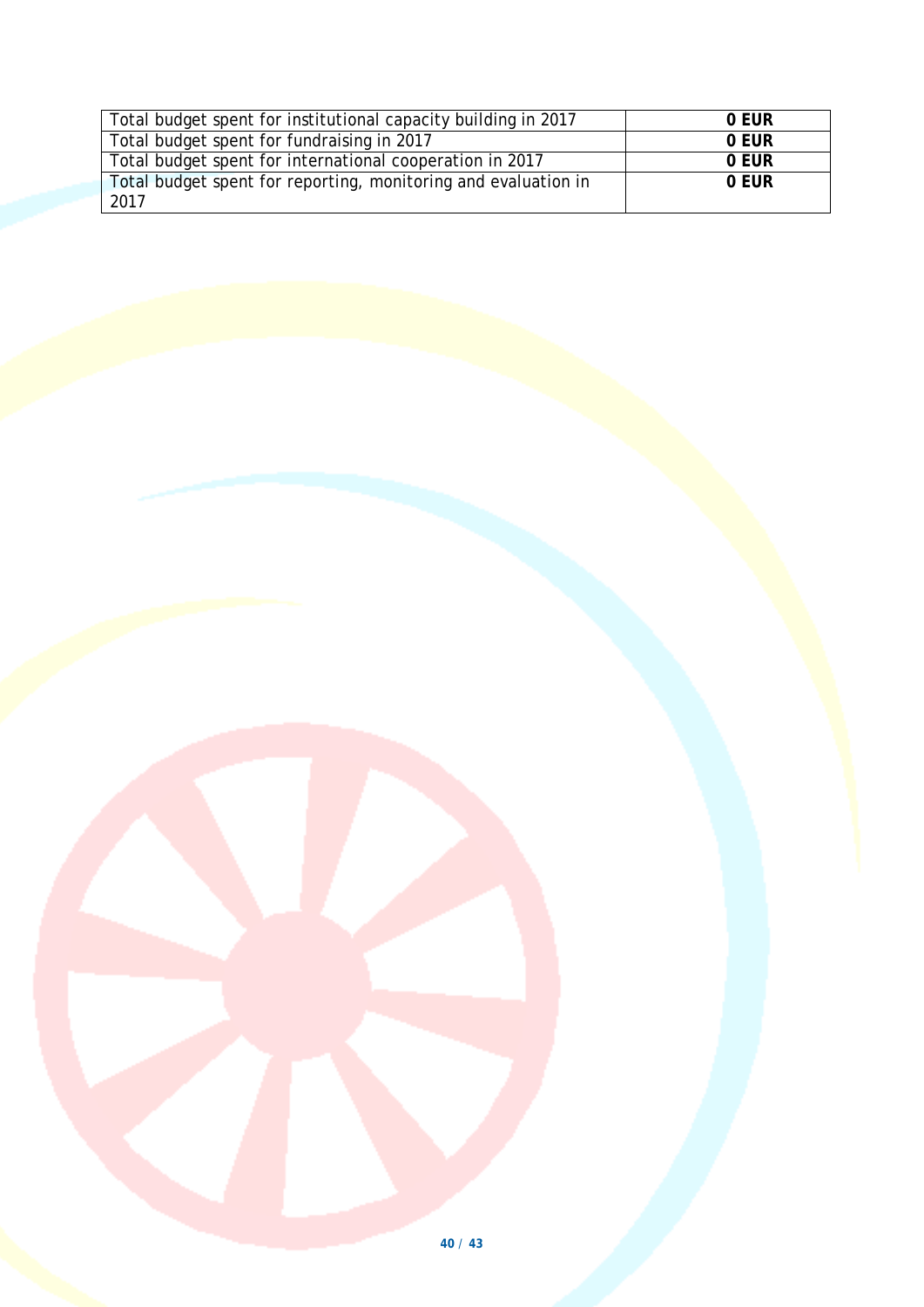# *Impact Assessment*

<span id="page-40-0"></span>

| Code             | Indicator                                                               |        | Roma   |        | Overall    | Year | Source                                                                                                                                                                                                                                                                                       | Definition                                                                                                                                                                                                                                                                                                       |
|------------------|-------------------------------------------------------------------------|--------|--------|--------|------------|------|----------------------------------------------------------------------------------------------------------------------------------------------------------------------------------------------------------------------------------------------------------------------------------------------|------------------------------------------------------------------------------------------------------------------------------------------------------------------------------------------------------------------------------------------------------------------------------------------------------------------|
|                  |                                                                         | Male   | Female | Total  | population |      |                                                                                                                                                                                                                                                                                              |                                                                                                                                                                                                                                                                                                                  |
| Education        |                                                                         |        |        |        |            |      |                                                                                                                                                                                                                                                                                              |                                                                                                                                                                                                                                                                                                                  |
| EDU1             | Preschool education attendance<br>rate                                  | 30     | 26     | 28     | 49         | 2017 | Regional Roma<br>Survey 2017,<br>World bank and<br>UNDP <sup>######</sup>                                                                                                                                                                                                                    | Adjusted net<br>pre-primary<br>enrolment rate<br>(% of citizens<br>$3-6)$                                                                                                                                                                                                                                        |
| EDU <sub>2</sub> | Primary education enrolment<br>rate                                     | 64     | 63     | 63     | 91         | 2017 | Regional Roma<br>Survey 2017,<br>World bank and<br><b>UNDP</b>                                                                                                                                                                                                                               | Adjusted net<br>compulsory<br>education rate<br>(% of<br>population, 7-<br>15)                                                                                                                                                                                                                                   |
| EDU3             | Secondary education enrolment<br>rate <sup>\$\$\$\$\$\$\$\$\$\$\$</sup> | 7,18%  | 6,59%  |        | 61,2%      | 2017 | Approximation<br>based on<br>administrative<br>data received<br>from the<br>Ministry of<br>Education<br>Information<br>System (MIES)                                                                                                                                                         | Approximated<br>percentage<br>was obtained<br>according to<br>the following<br>formula:<br>number of<br>children<br>enrolled in<br>primary school<br>divided by 100<br>and then                                                                                                                                  |
|                  |                                                                         |        |        |        |            |      |                                                                                                                                                                                                                                                                                              | number of<br>children in<br>secondary<br>school again<br>divided by the<br>result of the<br>previous<br>operation                                                                                                                                                                                                |
| EDU <sub>4</sub> | Tertiary education enrolment<br>rate                                    | 14,75% | 19,60% | 16,96% | 51,08%     | 2017 | Approximation<br>based on<br>administrative<br>data received<br>from the<br>Ministry of<br>Education<br>Information<br>System (MIES),<br>as well as from<br><b>MONSTAT</b><br>(number of<br>students from<br>overall<br>population) and<br>from Ministry for<br>Human and<br>Minority Rights | Approximated<br>percentage<br>was obtained<br>according to<br>the following<br>formula:<br>number of<br>students<br>enrolled in<br>secondary<br>school divided<br>by 100 and<br>then number<br>of students in<br>universities<br>again divided<br>by the result of<br>the previous                               |
| EDU5             | Primary education drop-out rate                                         | 17,82% | 15,14% | 16,22% |            | 2017 | (No of students<br>from Roma<br>population)<br>Approximation                                                                                                                                                                                                                                 | operation<br>Approximated                                                                                                                                                                                                                                                                                        |
|                  |                                                                         |        |        |        |            |      | based on<br>administrative<br>data received<br>from the<br>Ministry of<br>Education<br>Information<br>System (MIES)                                                                                                                                                                          | percentage<br>was obtained<br>according to<br>the following<br>formula:<br>number of<br>children<br>enrolled in<br>primary school<br>divided by 100<br>and then<br>number of<br>children who<br>finished<br>primary school<br>again divided<br>by the result of<br>the previous<br>operation. At<br>the end, the |

<span id="page-40-2"></span><span id="page-40-1"></span> ‡‡‡‡‡‡‡‡‡‡ http://www.eurasia.undp.org/content/rbec/en/home/library/roma/regional-roma-survey-2017-country-fact-sheets.html **\$\$\$\$\$\$\$\$\$\$** Term "secondary education" includes 3-year secondary schools and 4-year secondary schools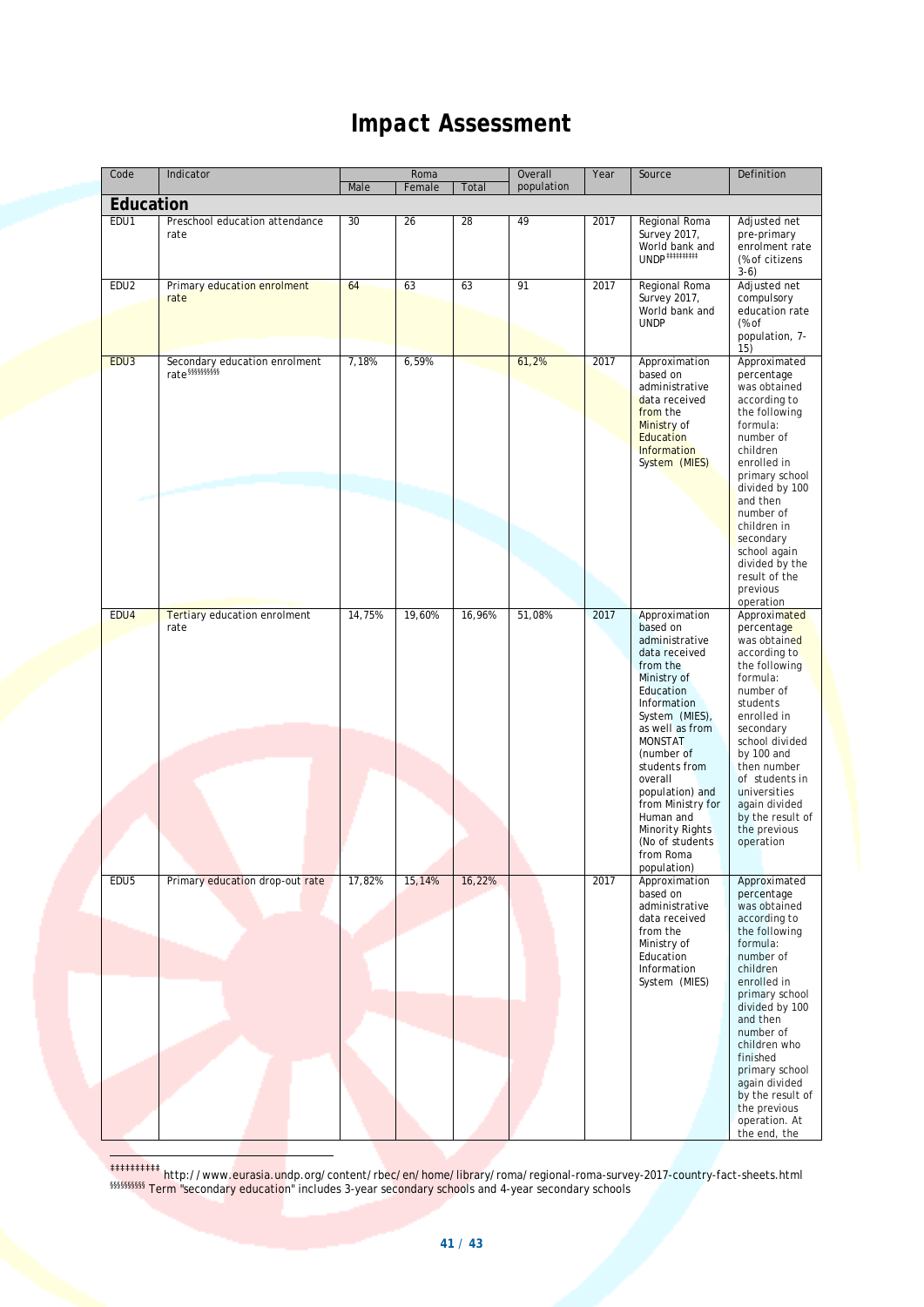|                  |                                        |              |        |              |                |      |                                                                          | result of the<br>second<br>operation has                                     |
|------------------|----------------------------------------|--------------|--------|--------------|----------------|------|--------------------------------------------------------------------------|------------------------------------------------------------------------------|
|                  |                                        |              |        |              |                |      |                                                                          | been deducted<br>from 100.                                                   |
| EDU <sub>6</sub> | Secondary education drop-out<br>rate   | 21,32%       | 21,57% | 21,43%       |                | 2017 | Approximation<br>based on<br>administrative<br>data received<br>from the | Approximated<br>percentage<br>was obtained<br>according to<br>the following  |
|                  |                                        |              |        |              |                |      | Ministry of<br>Education<br>Information<br>System (MIES)                 | formula:<br>number of<br>students<br>enrolled in<br>secondary                |
|                  |                                        |              |        |              |                |      |                                                                          | school divided<br>by 100 and<br>then number<br>of students                   |
|                  |                                        |              |        |              |                |      |                                                                          | who finished<br>secondary<br>school again                                    |
|                  |                                        |              |        |              |                |      |                                                                          | divided by the<br>result of the<br>previous<br>operation. At<br>the end, the |
|                  |                                        |              |        |              |                |      |                                                                          | result of the<br>second<br>operation has<br>been deducted<br>from 100.       |
| EDU7             | Primary education completion<br>rate   | 82,8%        | 84,86% | 83,78%       |                | 2017 | Approximation<br>based on<br>administrative<br>data received             | Approximated<br>percentage<br>was obtained<br>according to                   |
|                  |                                        |              |        |              |                |      | from the<br>Ministry of<br>Education<br>Information                      | the following<br>formula:<br>number of<br>children                           |
|                  |                                        |              |        |              |                |      | System (MIES)                                                            | enrolled in<br>primary school<br>divided by 100<br>and then                  |
|                  |                                        |              |        |              |                |      |                                                                          | number of<br>children who<br>finished<br>primary school<br>again divided     |
| EDU8             |                                        |              |        | 78,57%       |                |      |                                                                          | by the result of<br>the previous<br>operation.                               |
|                  | Secondary education completion<br>rate | 78,68%       | 78,43% |              |                | 2017 | Approximation<br>based on<br>administrative<br>data received             | Approximated<br>percentage<br>was obtained<br>according to                   |
|                  |                                        |              |        |              |                |      | from the<br>Ministry of<br>Education<br>Information<br>System (MIES)     | the following<br>formula:<br>number of<br>students<br>enrolled in            |
|                  |                                        |              |        |              |                |      |                                                                          | secondary<br>school divided<br>by 100 and<br>then number                     |
|                  |                                        |              |        |              |                |      |                                                                          | of students<br>who finished<br>secondary<br>school again                     |
|                  |                                        |              |        |              |                |      |                                                                          | divided by the<br>result of the<br>previous<br>operation.                    |
| EDU9             | Tertiary education completion<br>rate  |              |        |              |                |      |                                                                          |                                                                              |
| <b>EDU10</b>     | Literacy rate                          | 62,95        | 40,0%  |              | 99,1%          | 2013 | <b>MICS</b>                                                              |                                                                              |
| <b>EDU11</b>     | Special schools attendance rate        | $\mathbf{1}$ | 0      | $\mathbf{1}$ | $\overline{2}$ | 2017 | Regional Roma<br>Survey 2017,<br>World bank and<br><b>UNDP</b>           | Number of<br>students (ages<br>$7-15)$                                       |

<span id="page-41-0"></span>\*\*\*\*\*\*\*\*\*\*\*<br>\*\*\*\*\*\*\*\*\*\*\*<br>https://www.unicef.org/montenegro/Istrazivanje\_visestrukih\_pokazatelja\_u\_romskim\_naseljima\_u\_Crnoj\_Gori\_2013\_-\_Kljucni\_nalazi\_(jun\_2014).pdf